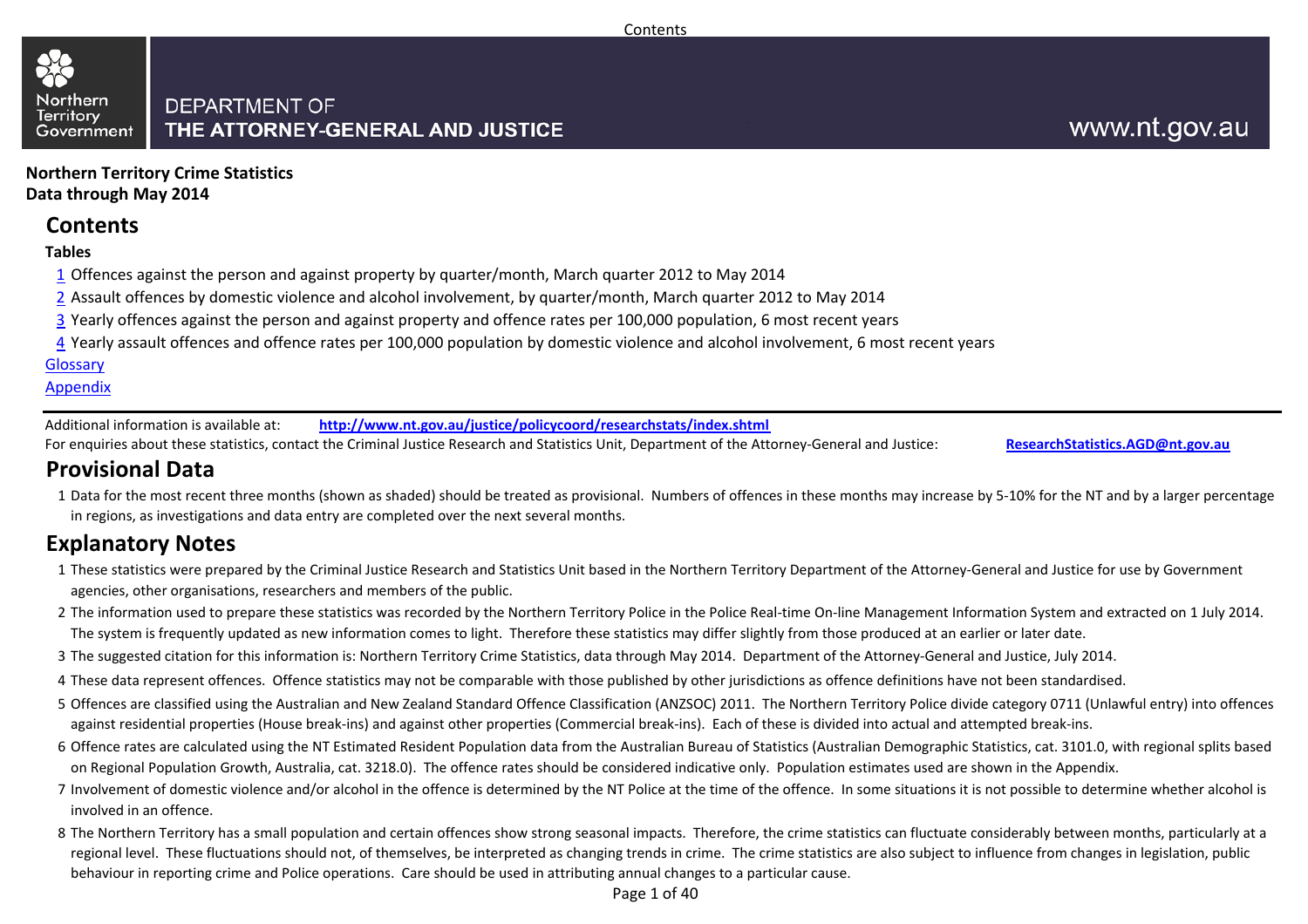



# **Northern Territory Crime Statistics Data through May 2014**

|                                                           | Mar Q 2012 | Jun Q 2012      | Sep Q 2012 | Dec Q 2012 | Mar Q 2013   Jun Q 2013   Sep Q 2013 |       |               |        |                         |
|-----------------------------------------------------------|------------|-----------------|------------|------------|--------------------------------------|-------|---------------|--------|-------------------------|
| <b>Number of offences</b>                                 |            |                 |            |            |                                      |       | <b>Jul-13</b> | Aug-13 | Sep-13                  |
| 0111 Murder                                               |            |                 |            |            |                                      |       |               | 2      |                         |
| 0121 Attempted Murder                                     |            |                 |            |            |                                      |       |               |        |                         |
| 0131 Manslaughter                                         |            |                 |            |            |                                      |       |               |        |                         |
| 0132 Driving causing death                                |            |                 |            |            |                                      |       |               |        |                         |
| 01 Homicide and related offences                          |            |                 |            |            |                                      |       | 3             | 4      | 0                       |
| 021 Assault                                               | 1,827      | 1,671           | 1,628      | 1,823      | 2,010                                | 1,886 | 652           | 699    | 642                     |
| 029 Acts intended to cause injury - other                 |            |                 |            |            |                                      |       | $\mathcal{P}$ | 3      | $\overline{4}$          |
| 02 Acts intended to cause injury                          | 1,833      | 1,679           | 1,635      | 1,829      | 2,016                                | 1,893 | 654           | 702    | 646                     |
| 031 Sexual assault                                        | 93         | 63              | 92         | 96         | 90                                   | 76    | 48            | 27     | 30                      |
| 032 Non-assaultive sexual offences                        | 14         |                 | 14         |            | 13                                   | 12    | 6             | 3      | 5                       |
| 03 Sexual assault and related offences                    | 107        | 72              | 106        | 105        | 103                                  | 88    | 54            | 30     | 35                      |
| 049 Other dangerous or negligent acts endangering persons | 26         | 27              | 23         | 34         | 52                                   | 36    | 11            | 14     | $\overline{\mathbf{z}}$ |
| 0511 Abduction and kidnapping                             |            |                 |            | O          |                                      |       | 0             | 0      | 0                       |
| 0521 Deprivation of liberty/false imprisonment            |            | 18              | 15         | 19         | 11                                   | 14    |               |        |                         |
| 0531 Harassment and private nuisance                      | 12         | 11              | 17         |            | 15                                   | 17    |               | 3      |                         |
| 0532 Threatening behaviour                                | 102        | 67              | 63         | 85         | 85                                   | 80    | 33            | 18     | 39                      |
| 05 Abduction, harassment and other offences               | 121        | 97              | 95         | 112        | 111                                  | 112   | 37            | 25     | 49                      |
| 061 Robbery                                               | 27         | $\overline{37}$ | 18         | 20         | 24                                   | 23    | $\Lambda$     | 6      | $\overline{2}$          |
| 0621 Blackmail and extortion                              |            |                 |            |            |                                      | n     | 0             | 0      | 0                       |
| 06 Robbery, extortion and related offences                | 28         | 37              | 19         | 20         | 24                                   | 23    | 4             | 6      | $\overline{2}$          |
| Total offences against the person                         | 2,119      | 1,919           | 1,885      | 2,104      | 2,310                                | 2,157 | 763           | 781    | 739                     |
| House break-ins, actual                                   | 555        | 548             | 430        | 477        | 423                                  | 348   | 119           | 83     | 73                      |
| House break-ins, attempted                                | 76         | 97              | 48         | 59         | 69                                   | 34    | 16            | 11     | 7                       |
| 0711 House break-ins                                      | 631        | 645             | 478        | 536        | 492                                  | 382   | 135           | 94     | 80                      |
| Commercial break-ins, actual                              | 493        | 431             | 334        | 472        | 464                                  | 411   | 130           | 88     | 72                      |
| Commercial break-ins, attempted                           | 73         | 77              | 47         | 69         | 61                                   | 37    | 6             | 8      | 6                       |
| 0711 Commercial break-ins                                 | 566        | 508             | 381        | 541        | 525                                  | 448   | 136           | 96     | 78                      |
| 0812 Illegal use of a motor vehicle                       | 258        | 286             | 236        | 260        | 207                                  | 215   | 96            | 87     | 76                      |
| 0813 Theft of motor vehicle parts or contents             | 489        | 373             | 271        | 258        | 296                                  | 265   | 100           | 82     | 83                      |
| 081 Motor vehicle theft and related offences              | 747        | 659             | 507        | 518        | 503                                  | 480   | 196           | 169    | 159                     |
| 08* Theft and related offences (other than MV)            | 1,948      | 1,853           | 1,618      | 1,866      | 1,793                                | 1,791 | 561           | 434    | 427                     |
| 12 Property damage offences                               | 2,245      | 1,900           | 1,646      | 1,859      | 1,725                                | 1,579 | 583           | 448    | 428                     |
| <b>Total property offences</b>                            | 6,137      | 5,565           | 4,630      | 5,320      | 5,038                                | 4,680 | 1,611         | 1,241  | 1,172                   |
|                                                           |            |                 |            |            |                                      |       |               |        |                         |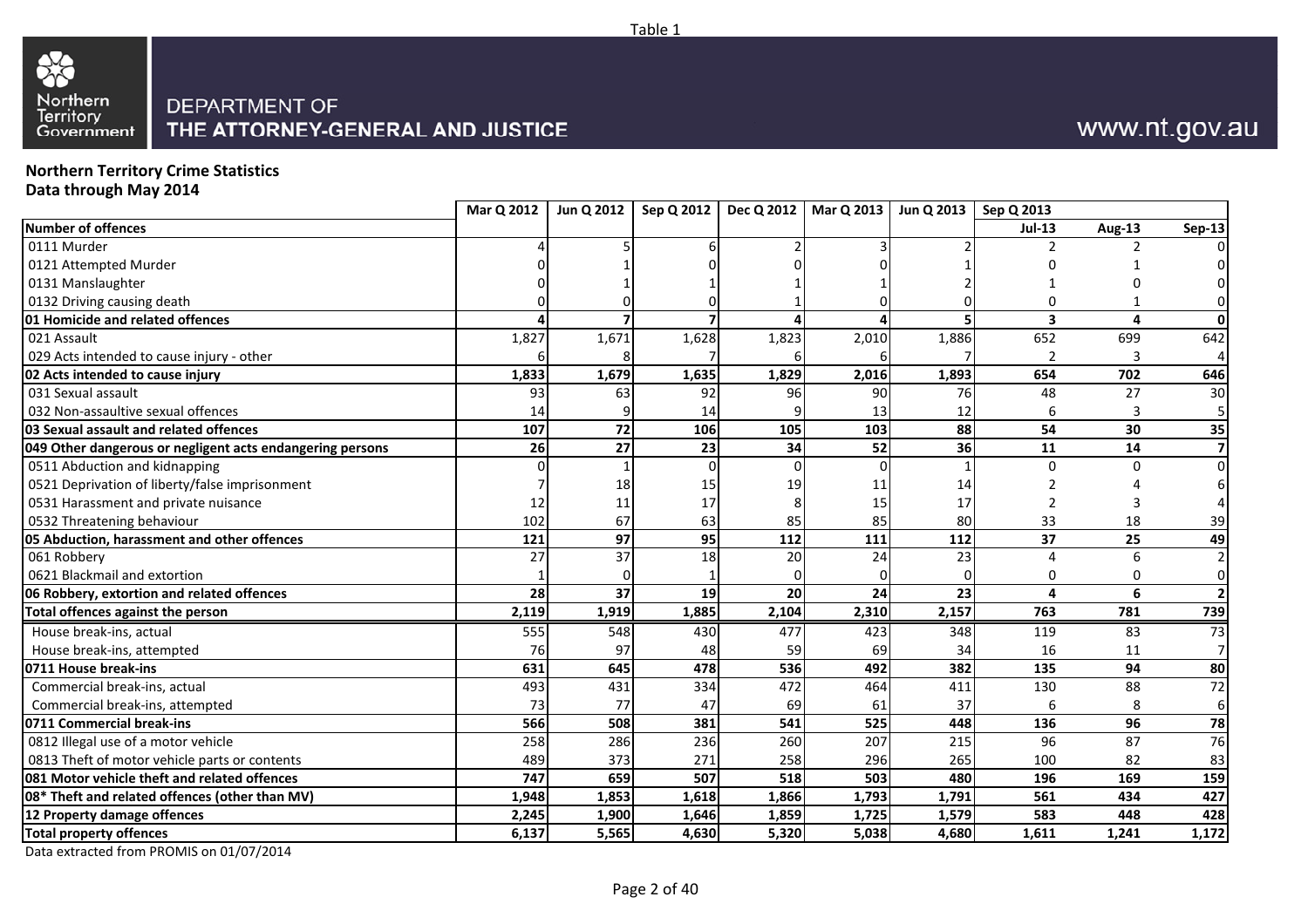

#### **Northern Territory Crime StatisticsData through May 2014**

|                                                           | Dec Q 2013     |                         |                         | Mar Q 2014   |        |              | Jun Q 2014     |                |
|-----------------------------------------------------------|----------------|-------------------------|-------------------------|--------------|--------|--------------|----------------|----------------|
| <b>Number of offences</b>                                 | Oct-13         | <b>Nov-13</b>           | <b>Dec-13</b>           | Jan-14       | Feb-14 | Mar-14       | Apr-14         | May-14         |
| 0111 Murder                                               |                |                         |                         |              | n      |              | 2              |                |
| 0121 Attempted Murder                                     |                |                         |                         |              |        |              |                |                |
| 0131 Manslaughter                                         |                |                         |                         | O            |        |              |                |                |
| 0132 Driving causing death                                | $\Omega$       | 0                       |                         | $\Omega$     | U      |              | በ              |                |
| 01 Homicide and related offences                          | 3              | $\overline{2}$          | 3                       | $\mathbf{1}$ | 0      | $\Omega$     | $\overline{2}$ |                |
| 021 Assault                                               | 658            | 614                     | 679                     | 585          | 508    | 574          | 603            | 574            |
| 029 Acts intended to cause injury - other                 | $\overline{2}$ |                         |                         |              | 4      |              | $\mathbf 0$    |                |
| 02 Acts intended to cause injury                          | 660            | 619                     | 681                     | 586          | 512    | 576          | 603            | 579            |
| 031 Sexual assault                                        | 33             | 43                      | 20                      | 17           | 28     | 26           | 28             | 26             |
| 032 Non-assaultive sexual offences                        | 0              | 8                       | 0                       | 4            | 8      | $\mathbf{6}$ | 6              | 4              |
| 03 Sexual assault and related offences                    | 33             | 51                      | 20                      | 21           | 36     | 32           | 34             | 30             |
| 049 Other dangerous or negligent acts endangering persons | 10             | 11                      | $\overline{\mathbf{z}}$ | 14           | 8      |              | 10             | 12             |
| 0511 Abduction and kidnapping                             | $\Omega$       | $\Omega$                | $\Omega$                | $\Omega$     | U      | U            | $\Omega$       | $\Omega$       |
| 0521 Deprivation of liberty/false imprisonment            |                |                         |                         |              |        |              |                |                |
| 0531 Harassment and private nuisance                      |                | 3                       |                         |              |        |              |                |                |
| 0532 Threatening behaviour                                | 29             | 32                      | 20                      | 39           | 26     | 25           | 18             | 33             |
| 05 Abduction, harassment and other offences               | 36             | 36                      | 29                      | 50           | 34     | 31           | 20             | 42             |
| 061 Robbery                                               | $\overline{7}$ | 7                       | 9                       | 5            | 8      |              | $\overline{4}$ | 11             |
| 0621 Blackmail and extortion                              | 0              | 0                       |                         | 0            | 0      |              |                | $\overline{0}$ |
| 06 Robbery, extortion and related offences                | $\overline{7}$ | $\overline{\mathbf{z}}$ | 9                       | 5            | 8      | 6            | 5              | 11             |
| Total offences against the person                         | 749            | 726                     | 749                     | 677          | 598    | 652          | 674            | 675            |
| House break-ins, actual                                   | 97             | 118                     | 114                     | 136          | 91     | 146          | 150            | 138            |
| House break-ins, attempted                                | 11             | 9                       | 15                      | 15           | 15     |              | 12             | 9              |
| 0711 House break-ins                                      | 108            | 127                     | 129                     | 151          | 106    | 155          | 162            | 147            |
| Commercial break-ins, actual                              | 102            | 125                     | 112                     | 161          | 102    | 162          | 160            | 121            |
| Commercial break-ins, attempted                           | 5              | 10                      | 8                       | 14           | 13     | 11           | 13             | 16             |
| 0711 Commercial break-ins                                 | 107            | 135                     | 120                     | 175          | 115    | 173          | 173            | 137            |
| 0812 Illegal use of a motor vehicle                       | 83             | 71                      | 75                      | 67           | 79     | 112          | 93             | 87             |
| 0813 Theft of motor vehicle parts or contents             | 79             | 81                      | 64                      | 73           | 75     | 102          | 72             | 102            |
| 081 Motor vehicle theft and related offences              | 162            | 152                     | 139                     | 140          | 154    | 214          | 165            | 189            |
| 08* Theft and related offences (other than MV)            | 425            | 519                     | 530                     | 556          | 480    | 623          | 634            | 582            |
| 12 Property damage offences                               | 431            | 519                     | 472                     | 583          | 488    | 598          | 570            | 515            |
| <b>Total property offences</b>                            | 1,233          | 1,452                   | 1,390                   | 1,605        | 1,343  | 1,763        | 1,704          | 1,570          |

Table 1

Data extracted from PROMIS on 01/07/2014

Shaded months should be treated as provisional.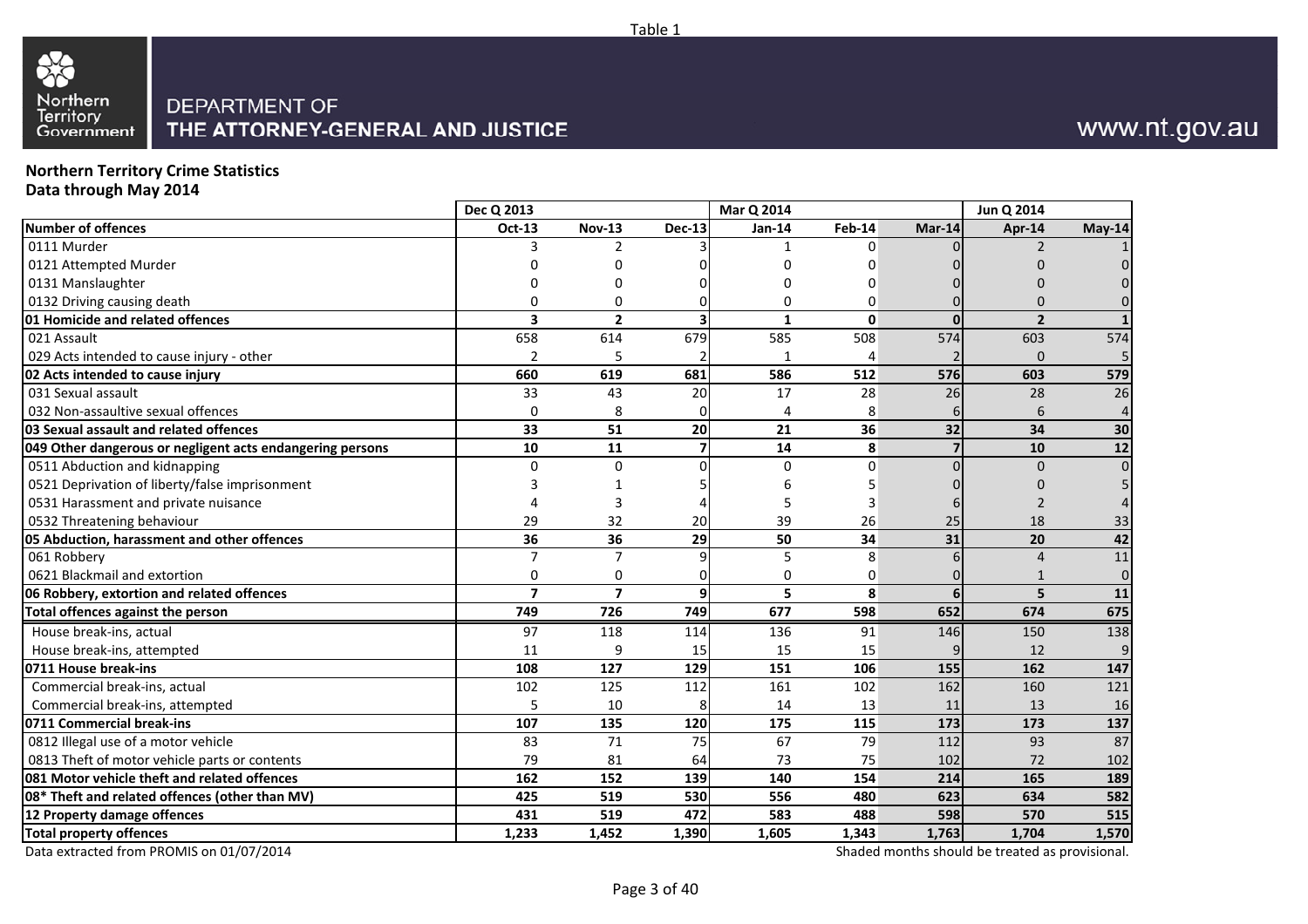

#### **Darwin Crime Statistics**

**Data through May 2014**

| Number of offences<br>0111 Murder<br>0121 Attempted Murder<br>0131 Manslaughter<br>0132 Driving causing death<br>01 Homicide and related offences |       |                         |       |                 |                 |                 | <b>Jul-13</b>  | Aug-13          | <b>Sep-13</b>  |
|---------------------------------------------------------------------------------------------------------------------------------------------------|-------|-------------------------|-------|-----------------|-----------------|-----------------|----------------|-----------------|----------------|
|                                                                                                                                                   |       |                         |       |                 |                 |                 |                |                 |                |
|                                                                                                                                                   |       |                         |       |                 |                 |                 |                |                 |                |
|                                                                                                                                                   |       |                         |       |                 |                 |                 |                |                 |                |
|                                                                                                                                                   |       |                         |       |                 |                 |                 |                |                 |                |
|                                                                                                                                                   |       |                         |       |                 |                 |                 |                |                 | $\Omega$       |
|                                                                                                                                                   |       | $\overline{\mathbf{z}}$ |       | $\mathbf{0}$    | $\mathbf{0}$    | $\mathbf{0}$    | $\mathbf{0}$   | $\overline{2}$  | 0              |
| 021 Assault                                                                                                                                       | 419   | 386                     | 373   | 379             | 435             | 453             | 134            | 160             | 133            |
| 029 Acts intended to cause injury - other                                                                                                         |       |                         |       |                 |                 |                 |                | $\overline{2}$  | $\overline{0}$ |
| 02 Acts intended to cause injury                                                                                                                  | 420   | 390                     | 374   | 381             | 437             | 454             | 135            | 162             | 133            |
| 031 Sexual assault                                                                                                                                | 28    | 23                      | 34    | 28              | 30              | 32              | 18             | 12              | 9              |
| 032 Non-assaultive sexual offences                                                                                                                |       |                         |       |                 |                 |                 |                |                 | $\overline{0}$ |
| 03 Sexual assault and related offences                                                                                                            | 31    | 26                      | 40    | 30 <sup>1</sup> | 34              | 39              | 21             | 13              | 9              |
| 049 Other dangerous or negligent acts endangering persons                                                                                         |       | 8                       |       | 8               | 10 <sub>1</sub> | 8               | $\overline{2}$ | 5               | $\overline{4}$ |
| 0511 Abduction and kidnapping                                                                                                                     |       |                         |       |                 |                 | $\Omega$        |                |                 | $\overline{0}$ |
| 0521 Deprivation of liberty/false imprisonment                                                                                                    |       |                         |       |                 |                 |                 |                |                 | $\overline{0}$ |
| 0531 Harassment and private nuisance                                                                                                              |       |                         |       |                 |                 | 10              |                |                 |                |
| 0532 Threatening behaviour                                                                                                                        | 35    | 23                      | 17    | 22              | 22              | 22              |                |                 | 9              |
| 05 Abduction, harassment and other offences                                                                                                       | 36    | 32                      | 30    | 28              | 31              | 34              | $\overline{7}$ | $\overline{2}$  | 9              |
| 061 Robbery                                                                                                                                       | 13    | 20                      | 10    | 12              | 15              | 15              | 1              | 5               | $\overline{2}$ |
| 0621 Blackmail and extortion                                                                                                                      |       |                         |       | $\Omega$        |                 |                 | $\Omega$       | $\Omega$        | $\overline{0}$ |
| 06 Robbery, extortion and related offences                                                                                                        | 14    | 20                      | 10    | 12              | 15              | 15              | 1              | 5               | 2 <sup>1</sup> |
| Total offences against the person                                                                                                                 | 504   | 479                     | 460   | 459             | 527             | 550             | 166            | 189             | 157            |
| House break-ins, actual                                                                                                                           | 205   | 183                     | 164   | 158             | 108             | 103             | 45             | 26              | 22             |
| House break-ins, attempted                                                                                                                        | 32    | 34                      | 12    | 13              | 18              |                 |                |                 |                |
| 0711 House break-ins                                                                                                                              | 237   | 217                     | 176   | $\frac{1}{171}$ | 126             | 111             | 48             | 26              | 23             |
| Commercial break-ins, actual                                                                                                                      | 98    | 126                     | 137   | 158             | 113             | 146             | 33             | 27              | 15             |
| Commercial break-ins, attempted                                                                                                                   | 17    | 27                      |       | 26              | 15              |                 |                | 2               | $\overline{2}$ |
| 0711 Commercial break-ins                                                                                                                         | 115   | 153                     | 146   | 184             | 128             | 150             | 34             | 29              | 17             |
| 0812 Illegal use of a motor vehicle                                                                                                               | 89    | 97                      | 94    | 84              | 66              | $\overline{82}$ | 34             | $\overline{38}$ | 37             |
| 0813 Theft of motor vehicle parts or contents                                                                                                     | 294   | 193                     | 145   | 132             | 154             | 128             | 61             | 39              | 50             |
| 081 Motor vehicle theft and related offences                                                                                                      | 383   | 290                     | 239   | 216             | 220             | 210             | 95             | 77              | 87             |
| 08* Theft and related offences (other than MV)                                                                                                    | 840   | 810                     | 787   | 816             | 771             | 815             | 242            | 209             | 218            |
| 12 Property damage offences                                                                                                                       | 847   | 668                     | 628   | 606             | 595             | 550             | 210            | 161             | 179            |
| <b>Total property offences</b>                                                                                                                    | 2,422 | 2,138                   | 1,976 | 1,993           | 1,840           | 1,836           | 629            | 502             | 524            |

Table 1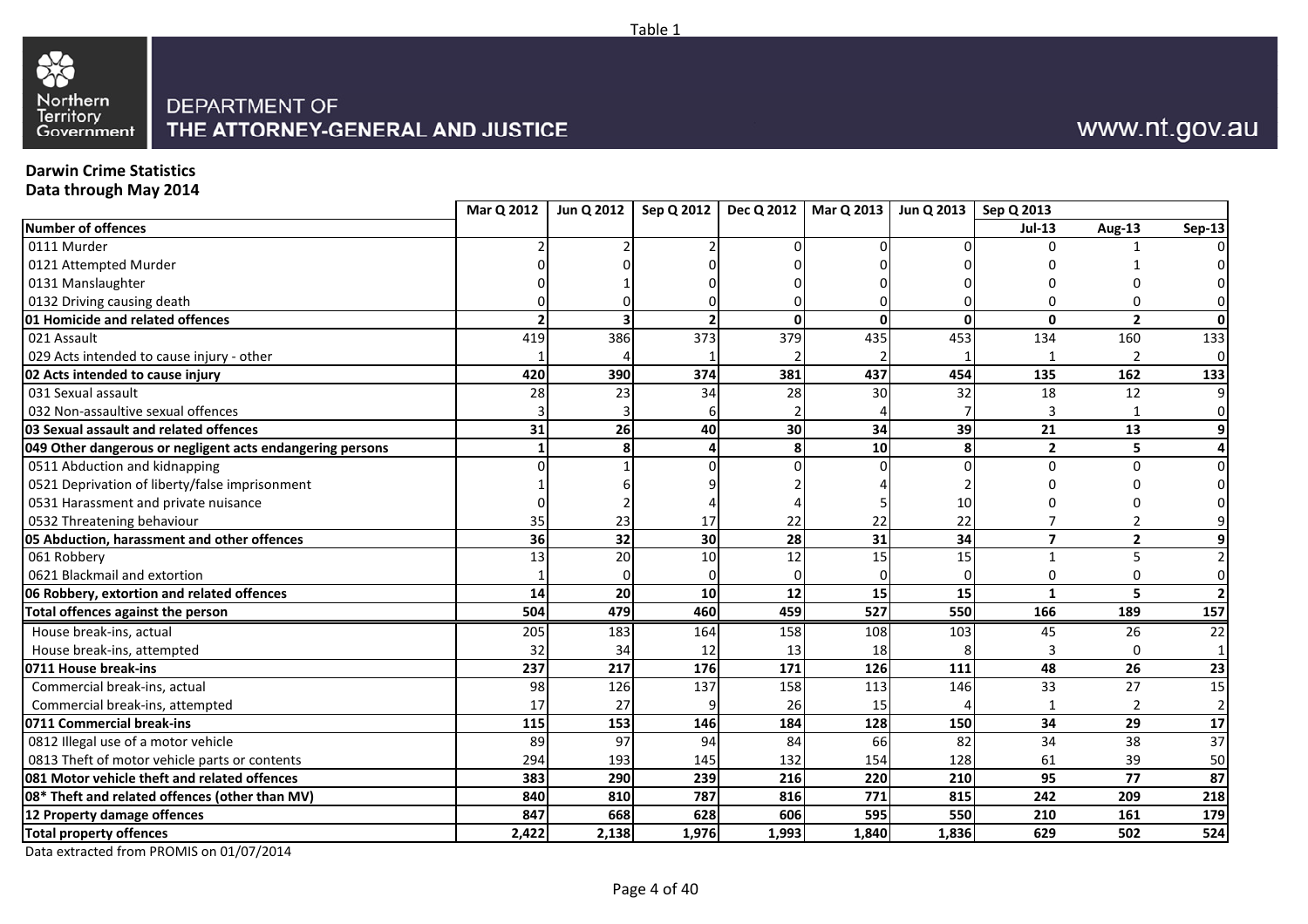

#### **Darwin Crime Statistics**

**Data through May 2014**

|                                                           | Dec Q 2013     |                         |               | Mar Q 2014      |                         |                          | Jun Q 2014              |                 |
|-----------------------------------------------------------|----------------|-------------------------|---------------|-----------------|-------------------------|--------------------------|-------------------------|-----------------|
| Number of offences                                        | Oct-13         | <b>Nov-13</b>           | <b>Dec-13</b> | Jan-14          | <b>Feb-14</b>           | Mar-14                   | Apr-14                  | May-14          |
| 0111 Murder                                               | 3              |                         |               | $\Omega$        | $\Omega$                |                          | $\Omega$                |                 |
| 0121 Attempted Murder                                     |                |                         |               |                 |                         |                          |                         |                 |
| 0131 Manslaughter                                         | n              | n                       |               | n               | n                       |                          |                         |                 |
| 0132 Driving causing death                                | 0              | 0                       |               | 0               | $\Omega$                |                          |                         |                 |
| 01 Homicide and related offences                          | 3              | $\mathbf{1}$            | $\Omega$      | $\Omega$        | $\Omega$                | $\Omega$                 | $\mathbf{0}$            |                 |
| 021 Assault                                               | 146            | 125                     | 169           | 135             | 136                     | 176                      | 158                     | 158             |
| 029 Acts intended to cause injury - other                 | 0              | $\mathbf 0$             |               | 0               | $\overline{2}$          |                          | $\Omega$                |                 |
| 02 Acts intended to cause injury                          | 146            | 125                     | 171           | 135             | 138                     | 178                      | 158                     | 160             |
| 031 Sexual assault                                        | 11             | 13                      |               | 5               | 11                      | 11                       | 8                       |                 |
| 032 Non-assaultive sexual offences                        | 0              | 1                       |               |                 | 8                       |                          | $\overline{2}$          |                 |
| 03 Sexual assault and related offences                    | 11             | 14                      |               | 6               | 19                      | 13                       | 10                      |                 |
| 049 Other dangerous or negligent acts endangering persons | $\mathbf{1}$   | $\overline{\mathbf{3}}$ |               | $\overline{2}$  | $\mathbf{1}$            | $\overline{\phantom{a}}$ | $\overline{\mathbf{3}}$ |                 |
| 0511 Abduction and kidnapping                             | $\Omega$       | $\mathbf 0$             |               | $\Omega$        | $\Omega$                |                          | $\Omega$                |                 |
| 0521 Deprivation of liberty/false imprisonment            |                | n                       |               | n               |                         |                          |                         |                 |
| 0531 Harassment and private nuisance                      |                | 1                       |               |                 | $\Omega$                |                          |                         |                 |
| 0532 Threatening behaviour                                | 6              | 6                       |               | 12              | 13                      | 15                       | 10                      | 11              |
| 05 Abduction, harassment and other offences               | 6              | $\overline{\mathbf{z}}$ | 11            | 13              | 14                      | 17                       | 10                      | 13              |
| 061 Robbery                                               | $\overline{2}$ | 3                       |               | 4               | 3                       |                          | 3                       |                 |
| 0621 Blackmail and extortion                              | 0              | $\mathbf 0$             |               | 0               | $\Omega$                |                          | 1                       |                 |
| 06 Robbery, extortion and related offences                | $\overline{2}$ | $\overline{\mathbf{3}}$ |               | 4               | $\overline{\mathbf{3}}$ | $\overline{\mathbf{z}}$  | $\overline{4}$          |                 |
| Total offences against the person                         | 169            | 153                     | 196           | 160             | 175                     | 213                      | 185                     | 189             |
| House break-ins, actual                                   | 30             | 43                      | 50            | 34              | 41                      | 47                       | 55                      | $\overline{47}$ |
| House break-ins, attempted                                | 3              | 0                       |               |                 | 3                       |                          |                         |                 |
| 0711 House break-ins                                      | 33             | 43                      | 50            | $\overline{35}$ | 44                      | 49                       | 59                      | 50              |
| Commercial break-ins, actual                              | 27             | 45                      | 35            | 34              | 25                      | 40                       | 31                      | 31              |
| Commercial break-ins, attempted                           | 1              | 3                       | n             | 3               | 3                       |                          | $\mathbf{1}$            | $\Omega$        |
| 0711 Commercial break-ins                                 | 28             | 48                      | 35            | 37              | 28                      | 43                       | 32                      | 31              |
| 0812 Illegal use of a motor vehicle                       | 38             | 33                      | 27            | 26              | 34                      | 37                       | 43                      | 29              |
| 0813 Theft of motor vehicle parts or contents             | 32             | 32                      | 27            | 40              | 36                      | 55                       | 29                      | 51              |
| 081 Motor vehicle theft and related offences              | 70             | 65                      | 54            | 66              | 70                      | 92                       | 72                      | 80              |
| 08* Theft and related offences (other than MV)            | 190            | 213                     | 230           | 223             | 210                     | 238                      | 275                     | 256             |
| 12 Property damage offences                               | 122            | 163                     | 133           | 181             | 174                     | 219                      | 194                     | 206             |
| <b>Total property offences</b>                            | 443            | 532                     | 502           | 542             | 526                     | 641                      | 632                     | 623             |

Data extracted from PROMIS on 01/07/2014

Shaded months should be treated as provisional.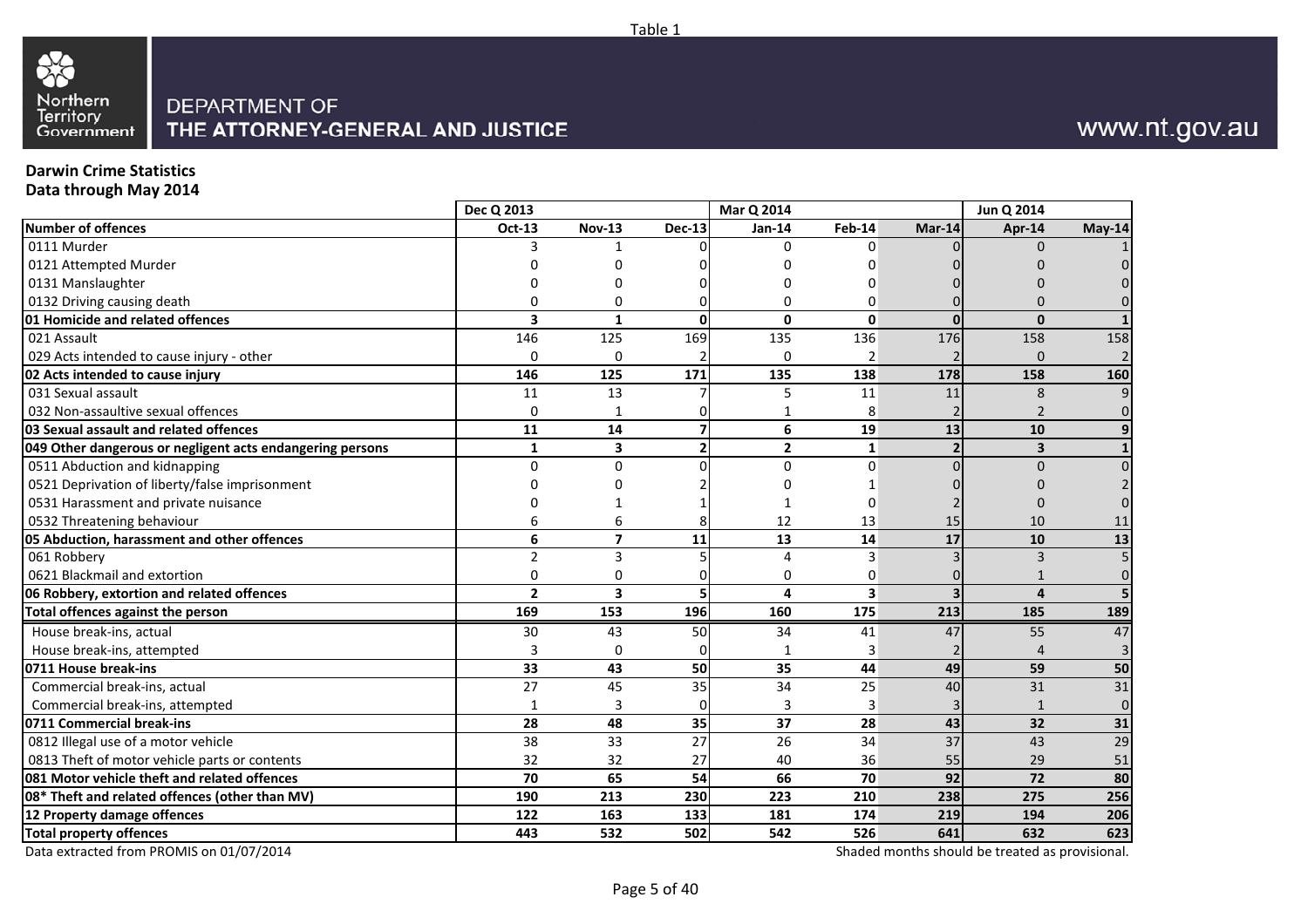



**Palmerston Crime Statistics**

**Data through May 2014**

| <b>Jul-13</b><br>Aug-13<br><b>Sep-13</b><br>U<br>$\Omega$<br>$\Omega$<br>$\mathbf{0}$<br>$\mathbf{0}$<br>0<br>ŋ<br>$\Omega$<br>$\frac{128}{x}$<br>$\frac{117}{117}$<br>121<br>113<br>117<br>133<br>46<br>37<br>34<br>$\overline{2}$<br>$\Omega$<br>$\Omega$<br>128<br>118<br>123<br>113<br>118<br>133<br>46<br>37<br>36<br>12<br>$\overline{2}$<br>$\overline{2}$<br>$\Delta$<br>$1\vert$<br>0<br>13<br>8<br>6<br>3<br>6<br>4<br>$\overline{\mathbf{3}}$<br>$\overline{2}$<br>$\overline{2}$<br>$\mathbf{0}$<br>O<br>1<br>$\overline{0}$<br>0<br>$\Omega$<br>10<br>13<br>11<br>5<br>10<br>6<br>$\overline{\mathbf{3}}$<br>$\mathbf{2}$<br>$\overline{0}$<br>$\Omega$<br>0<br>$\overline{0}$<br>$\Omega$<br>$\overline{\phantom{a}}$<br>$\mathbf{0}$<br>$\mathbf{0}$<br>0<br>141<br>143<br>148<br>158<br>139<br>134<br>56<br>45<br>41<br>House break-ins, actual<br>81<br>86<br>32<br>53<br>47<br>41<br>10<br>10<br>16<br>20<br>21<br>House break-ins, attempted<br>$1\vert$<br>11<br>56<br>107<br>64<br>13<br>101<br>41<br>44<br>11<br>17<br>30<br>20<br>24<br>15<br>Commercial break-ins, actual<br>19<br>9<br>31<br>3<br>$\overline{4}$<br>Commercial break-ins, attempted<br>10<br>$1\vert$<br>29<br>29<br>39<br>20<br>33<br>28<br>10<br>5<br>5 <sub>l</sub><br>$\overline{28}$<br>25<br>61<br>33<br>25<br>48<br>11<br>19<br>16<br>58<br>66<br>51<br>21<br>31<br>60<br>11<br>17<br>19<br>112<br>79<br>88<br>99<br>46<br>83<br>22<br>36<br>35<br>204<br>180<br>235<br>65<br>44<br>244<br>231<br>193<br>58<br>217<br>135<br>143<br>168<br>194<br>57<br>53<br>214<br>48<br>512<br>700<br>693<br>443<br>519<br>589<br>165<br>163<br>151 |                                                           | Mar Q 2012 | Jun Q 2012 |  | Sep Q 2012   Dec Q 2012   Mar Q 2013   Jun Q 2013   Sep Q 2013 |  |  |
|----------------------------------------------------------------------------------------------------------------------------------------------------------------------------------------------------------------------------------------------------------------------------------------------------------------------------------------------------------------------------------------------------------------------------------------------------------------------------------------------------------------------------------------------------------------------------------------------------------------------------------------------------------------------------------------------------------------------------------------------------------------------------------------------------------------------------------------------------------------------------------------------------------------------------------------------------------------------------------------------------------------------------------------------------------------------------------------------------------------------------------------------------------------------------------------------------------------------------------------------------------------------------------------------------------------------------------------------------------------------------------------------------------------------------------------------------------------------------------------------------------------------------------------------------------------------------------------------------------------------------------------|-----------------------------------------------------------|------------|------------|--|----------------------------------------------------------------|--|--|
|                                                                                                                                                                                                                                                                                                                                                                                                                                                                                                                                                                                                                                                                                                                                                                                                                                                                                                                                                                                                                                                                                                                                                                                                                                                                                                                                                                                                                                                                                                                                                                                                                                        | Number of offences                                        |            |            |  |                                                                |  |  |
|                                                                                                                                                                                                                                                                                                                                                                                                                                                                                                                                                                                                                                                                                                                                                                                                                                                                                                                                                                                                                                                                                                                                                                                                                                                                                                                                                                                                                                                                                                                                                                                                                                        | 0111 Murder                                               |            |            |  |                                                                |  |  |
|                                                                                                                                                                                                                                                                                                                                                                                                                                                                                                                                                                                                                                                                                                                                                                                                                                                                                                                                                                                                                                                                                                                                                                                                                                                                                                                                                                                                                                                                                                                                                                                                                                        | 0121 Attempted Murder                                     |            |            |  |                                                                |  |  |
|                                                                                                                                                                                                                                                                                                                                                                                                                                                                                                                                                                                                                                                                                                                                                                                                                                                                                                                                                                                                                                                                                                                                                                                                                                                                                                                                                                                                                                                                                                                                                                                                                                        | 0131 Manslaughter                                         |            |            |  |                                                                |  |  |
|                                                                                                                                                                                                                                                                                                                                                                                                                                                                                                                                                                                                                                                                                                                                                                                                                                                                                                                                                                                                                                                                                                                                                                                                                                                                                                                                                                                                                                                                                                                                                                                                                                        | 0132 Driving causing death                                |            |            |  |                                                                |  |  |
|                                                                                                                                                                                                                                                                                                                                                                                                                                                                                                                                                                                                                                                                                                                                                                                                                                                                                                                                                                                                                                                                                                                                                                                                                                                                                                                                                                                                                                                                                                                                                                                                                                        | 01 Homicide and related offences                          |            |            |  |                                                                |  |  |
|                                                                                                                                                                                                                                                                                                                                                                                                                                                                                                                                                                                                                                                                                                                                                                                                                                                                                                                                                                                                                                                                                                                                                                                                                                                                                                                                                                                                                                                                                                                                                                                                                                        | 021 Assault                                               |            |            |  |                                                                |  |  |
|                                                                                                                                                                                                                                                                                                                                                                                                                                                                                                                                                                                                                                                                                                                                                                                                                                                                                                                                                                                                                                                                                                                                                                                                                                                                                                                                                                                                                                                                                                                                                                                                                                        | 029 Acts intended to cause injury - other                 |            |            |  |                                                                |  |  |
|                                                                                                                                                                                                                                                                                                                                                                                                                                                                                                                                                                                                                                                                                                                                                                                                                                                                                                                                                                                                                                                                                                                                                                                                                                                                                                                                                                                                                                                                                                                                                                                                                                        | 02 Acts intended to cause injury                          |            |            |  |                                                                |  |  |
|                                                                                                                                                                                                                                                                                                                                                                                                                                                                                                                                                                                                                                                                                                                                                                                                                                                                                                                                                                                                                                                                                                                                                                                                                                                                                                                                                                                                                                                                                                                                                                                                                                        | 031 Sexual assault                                        |            |            |  |                                                                |  |  |
|                                                                                                                                                                                                                                                                                                                                                                                                                                                                                                                                                                                                                                                                                                                                                                                                                                                                                                                                                                                                                                                                                                                                                                                                                                                                                                                                                                                                                                                                                                                                                                                                                                        | 032 Non-assaultive sexual offences                        |            |            |  |                                                                |  |  |
|                                                                                                                                                                                                                                                                                                                                                                                                                                                                                                                                                                                                                                                                                                                                                                                                                                                                                                                                                                                                                                                                                                                                                                                                                                                                                                                                                                                                                                                                                                                                                                                                                                        | 03 Sexual assault and related offences                    |            |            |  |                                                                |  |  |
|                                                                                                                                                                                                                                                                                                                                                                                                                                                                                                                                                                                                                                                                                                                                                                                                                                                                                                                                                                                                                                                                                                                                                                                                                                                                                                                                                                                                                                                                                                                                                                                                                                        | 049 Other dangerous or negligent acts endangering persons |            |            |  |                                                                |  |  |
|                                                                                                                                                                                                                                                                                                                                                                                                                                                                                                                                                                                                                                                                                                                                                                                                                                                                                                                                                                                                                                                                                                                                                                                                                                                                                                                                                                                                                                                                                                                                                                                                                                        | 0511 Abduction and kidnapping                             |            |            |  |                                                                |  |  |
|                                                                                                                                                                                                                                                                                                                                                                                                                                                                                                                                                                                                                                                                                                                                                                                                                                                                                                                                                                                                                                                                                                                                                                                                                                                                                                                                                                                                                                                                                                                                                                                                                                        | 0521 Deprivation of liberty/false imprisonment            |            |            |  |                                                                |  |  |
|                                                                                                                                                                                                                                                                                                                                                                                                                                                                                                                                                                                                                                                                                                                                                                                                                                                                                                                                                                                                                                                                                                                                                                                                                                                                                                                                                                                                                                                                                                                                                                                                                                        | 0531 Harassment and private nuisance                      |            |            |  |                                                                |  |  |
|                                                                                                                                                                                                                                                                                                                                                                                                                                                                                                                                                                                                                                                                                                                                                                                                                                                                                                                                                                                                                                                                                                                                                                                                                                                                                                                                                                                                                                                                                                                                                                                                                                        | 0532 Threatening behaviour                                |            |            |  |                                                                |  |  |
|                                                                                                                                                                                                                                                                                                                                                                                                                                                                                                                                                                                                                                                                                                                                                                                                                                                                                                                                                                                                                                                                                                                                                                                                                                                                                                                                                                                                                                                                                                                                                                                                                                        | 05 Abduction, harassment and other offences               |            |            |  |                                                                |  |  |
|                                                                                                                                                                                                                                                                                                                                                                                                                                                                                                                                                                                                                                                                                                                                                                                                                                                                                                                                                                                                                                                                                                                                                                                                                                                                                                                                                                                                                                                                                                                                                                                                                                        | 061 Robbery                                               |            |            |  |                                                                |  |  |
|                                                                                                                                                                                                                                                                                                                                                                                                                                                                                                                                                                                                                                                                                                                                                                                                                                                                                                                                                                                                                                                                                                                                                                                                                                                                                                                                                                                                                                                                                                                                                                                                                                        | 0621 Blackmail and extortion                              |            |            |  |                                                                |  |  |
|                                                                                                                                                                                                                                                                                                                                                                                                                                                                                                                                                                                                                                                                                                                                                                                                                                                                                                                                                                                                                                                                                                                                                                                                                                                                                                                                                                                                                                                                                                                                                                                                                                        | 06 Robbery, extortion and related offences                |            |            |  |                                                                |  |  |
|                                                                                                                                                                                                                                                                                                                                                                                                                                                                                                                                                                                                                                                                                                                                                                                                                                                                                                                                                                                                                                                                                                                                                                                                                                                                                                                                                                                                                                                                                                                                                                                                                                        | Total offences against the person                         |            |            |  |                                                                |  |  |
|                                                                                                                                                                                                                                                                                                                                                                                                                                                                                                                                                                                                                                                                                                                                                                                                                                                                                                                                                                                                                                                                                                                                                                                                                                                                                                                                                                                                                                                                                                                                                                                                                                        |                                                           |            |            |  |                                                                |  |  |
|                                                                                                                                                                                                                                                                                                                                                                                                                                                                                                                                                                                                                                                                                                                                                                                                                                                                                                                                                                                                                                                                                                                                                                                                                                                                                                                                                                                                                                                                                                                                                                                                                                        |                                                           |            |            |  |                                                                |  |  |
|                                                                                                                                                                                                                                                                                                                                                                                                                                                                                                                                                                                                                                                                                                                                                                                                                                                                                                                                                                                                                                                                                                                                                                                                                                                                                                                                                                                                                                                                                                                                                                                                                                        | 0711 House break-ins                                      |            |            |  |                                                                |  |  |
|                                                                                                                                                                                                                                                                                                                                                                                                                                                                                                                                                                                                                                                                                                                                                                                                                                                                                                                                                                                                                                                                                                                                                                                                                                                                                                                                                                                                                                                                                                                                                                                                                                        |                                                           |            |            |  |                                                                |  |  |
|                                                                                                                                                                                                                                                                                                                                                                                                                                                                                                                                                                                                                                                                                                                                                                                                                                                                                                                                                                                                                                                                                                                                                                                                                                                                                                                                                                                                                                                                                                                                                                                                                                        |                                                           |            |            |  |                                                                |  |  |
|                                                                                                                                                                                                                                                                                                                                                                                                                                                                                                                                                                                                                                                                                                                                                                                                                                                                                                                                                                                                                                                                                                                                                                                                                                                                                                                                                                                                                                                                                                                                                                                                                                        | 0711 Commercial break-ins                                 |            |            |  |                                                                |  |  |
|                                                                                                                                                                                                                                                                                                                                                                                                                                                                                                                                                                                                                                                                                                                                                                                                                                                                                                                                                                                                                                                                                                                                                                                                                                                                                                                                                                                                                                                                                                                                                                                                                                        | 0812 Illegal use of a motor vehicle                       |            |            |  |                                                                |  |  |
|                                                                                                                                                                                                                                                                                                                                                                                                                                                                                                                                                                                                                                                                                                                                                                                                                                                                                                                                                                                                                                                                                                                                                                                                                                                                                                                                                                                                                                                                                                                                                                                                                                        | 0813 Theft of motor vehicle parts or contents             |            |            |  |                                                                |  |  |
|                                                                                                                                                                                                                                                                                                                                                                                                                                                                                                                                                                                                                                                                                                                                                                                                                                                                                                                                                                                                                                                                                                                                                                                                                                                                                                                                                                                                                                                                                                                                                                                                                                        | 081 Motor vehicle theft and related offences              |            |            |  |                                                                |  |  |
|                                                                                                                                                                                                                                                                                                                                                                                                                                                                                                                                                                                                                                                                                                                                                                                                                                                                                                                                                                                                                                                                                                                                                                                                                                                                                                                                                                                                                                                                                                                                                                                                                                        | 08* Theft and related offences (other than MV)            |            |            |  |                                                                |  |  |
|                                                                                                                                                                                                                                                                                                                                                                                                                                                                                                                                                                                                                                                                                                                                                                                                                                                                                                                                                                                                                                                                                                                                                                                                                                                                                                                                                                                                                                                                                                                                                                                                                                        | 12 Property damage offences                               |            |            |  |                                                                |  |  |
|                                                                                                                                                                                                                                                                                                                                                                                                                                                                                                                                                                                                                                                                                                                                                                                                                                                                                                                                                                                                                                                                                                                                                                                                                                                                                                                                                                                                                                                                                                                                                                                                                                        | <b>Total property offences</b>                            |            |            |  |                                                                |  |  |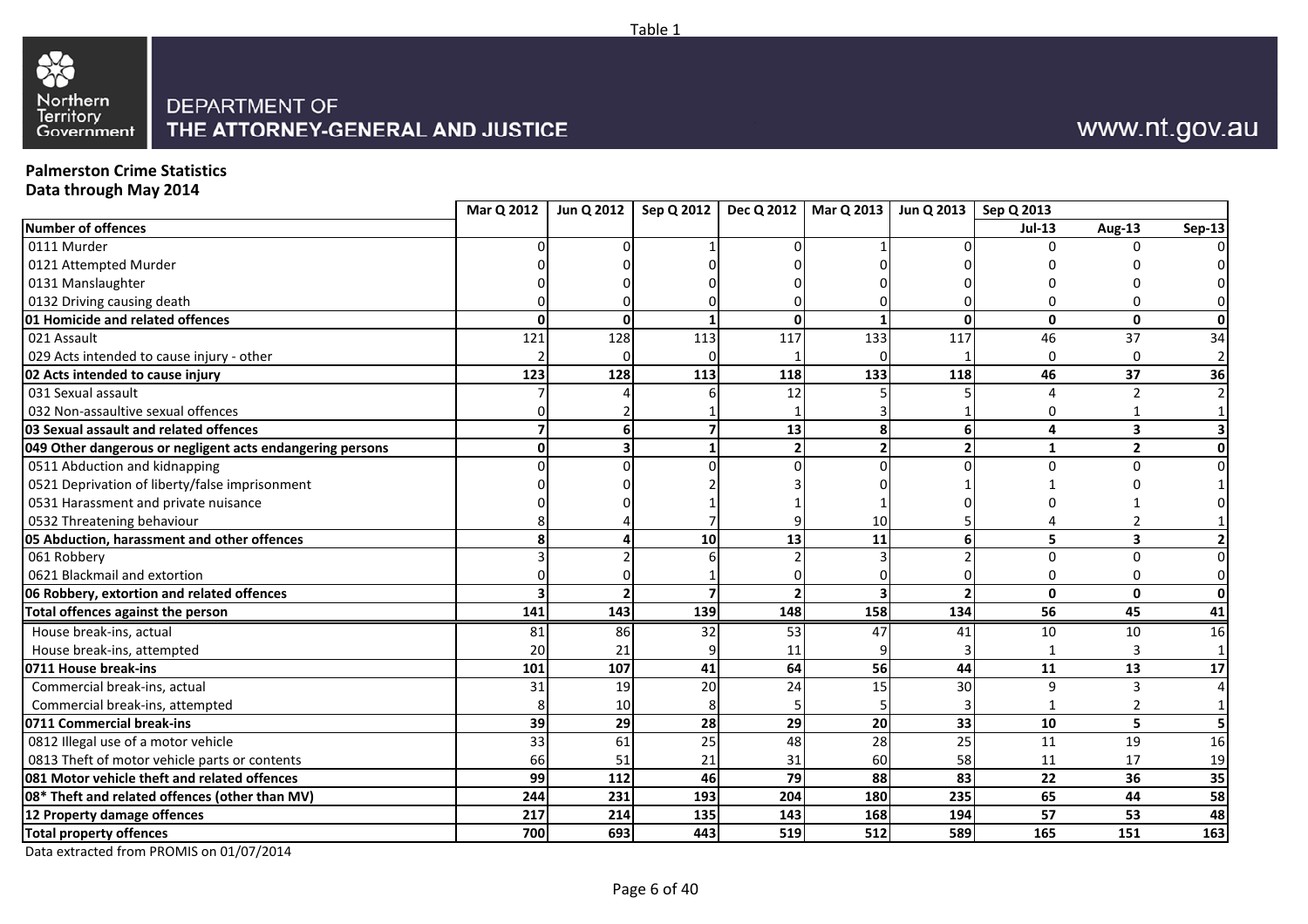

#### **Palmerston Crime Statistics**

**Data through May 2014**

|                                                           | Dec Q 2013              |                |               | Mar Q 2014              |                       |              | Jun Q 2014     |                 |
|-----------------------------------------------------------|-------------------------|----------------|---------------|-------------------------|-----------------------|--------------|----------------|-----------------|
| Number of offences                                        | Oct-13                  | <b>Nov-13</b>  | <b>Dec-13</b> | <b>Jan-14</b>           | Feb-14                | Mar-14       | Apr-14         | May-14          |
| 0111 Murder                                               | $\Omega$                | 0              |               | $\Omega$                | $\Omega$              |              | $\Omega$       |                 |
| 0121 Attempted Murder                                     |                         |                |               |                         |                       |              |                |                 |
| 0131 Manslaughter                                         |                         | n              |               | n                       |                       |              |                |                 |
| 0132 Driving causing death                                | 0                       | $\Omega$       | <sup>0</sup>  | 0                       | 0                     |              | n              |                 |
| 01 Homicide and related offences                          | $\mathbf{0}$            | $\mathbf{0}$   | $\Omega$      | 0                       | $\mathbf 0$           | $\Omega$     | $\mathbf{0}$   |                 |
| 021 Assault                                               | 41                      | 52             | 31            | 35                      | 40                    | 43           | 34             | 40              |
| 029 Acts intended to cause injury - other                 | $\Omega$                | 3              | 0             | 0                       | $\Omega$              |              | 0              |                 |
| 02 Acts intended to cause injury                          | 41                      | 55             | 31            | 35                      | 40                    | 43           | 34             | 40              |
| 031 Sexual assault                                        | $\mathbf{1}$            | 17             |               | $\Omega$                | 5                     |              | $\overline{2}$ |                 |
| 032 Non-assaultive sexual offences                        | 0                       | 3              |               | 0                       | 0                     |              | 3              |                 |
| 03 Sexual assault and related offences                    | $\mathbf{1}$            | 20             | $\mathbf{0}$  | $\mathbf{0}$            | 5                     | 6            | 5              |                 |
| 049 Other dangerous or negligent acts endangering persons | $\mathbf{0}$            | $\mathbf{0}$   |               | 0                       | 2 <sup>1</sup>        | O            | $\mathbf{1}$   |                 |
| 0511 Abduction and kidnapping                             | $\Omega$                | $\Omega$       | <sup>n</sup>  | $\Omega$                | $\Omega$              |              | $\Omega$       |                 |
| 0521 Deprivation of liberty/false imprisonment            |                         |                |               |                         |                       |              |                |                 |
| 0531 Harassment and private nuisance                      |                         |                |               |                         |                       |              |                |                 |
| 0532 Threatening behaviour                                | $\Omega$                | 4              | <sup>0</sup>  | 3                       |                       |              | n              |                 |
| 05 Abduction, harassment and other offences               | $\overline{\mathbf{2}}$ | 4              | $\Omega$      | 6                       | 5                     |              | $\mathbf{1}$   |                 |
| 061 Robbery                                               | $\overline{2}$          | $\Omega$       |               | $\Omega$                | $\mathbf{1}$          |              | $\Omega$       |                 |
| 0621 Blackmail and extortion                              | $\mathbf 0$             | $\mathbf 0$    | <sup>n</sup>  | 0                       | 0                     |              | 0              |                 |
| 06 Robbery, extortion and related offences                | $\overline{\mathbf{2}}$ | $\mathbf{0}$   |               | $\Omega$                | $\mathbf{1}$          |              | $\Omega$       |                 |
| Total offences against the person                         | 46                      | 79             | 34            | 41                      | $\overline{53}$       | 52           | 41             | $\overline{51}$ |
| House break-ins, actual                                   | 11                      | 9              | $\mathbf{q}$  | 11                      | 12                    | 29           | 21             | 13              |
| House break-ins, attempted                                | $\overline{2}$          | $\mathbf{1}$   |               | $\mathbf{1}$            | 1                     | <sup>0</sup> | $\mathbf{1}$   | $\Omega$        |
| 0711 House break-ins                                      | 13                      | 10             | 11            | 12                      | 13                    | 29           | 22             | 13              |
| Commercial break-ins, actual                              | $\mathbf{1}$            | $\overline{2}$ |               | $\overline{7}$          | $\mathsf{\mathsf{R}}$ | 10           | 6              | 6               |
| Commercial break-ins, attempted                           | 0                       | 1              |               | 0                       |                       |              | 0              |                 |
| 0711 Commercial break-ins                                 | $\mathbf{1}$            | 3              | 3             | $\overline{\mathbf{z}}$ | $\mathbf{9}$          | 10           | 6              |                 |
| 0812 Illegal use of a motor vehicle                       | $10\,$                  | 13             | 19            | 11                      | 12                    | 37           | 15             | 20              |
| 0813 Theft of motor vehicle parts or contents             | 22                      | $\overline{7}$ |               | 16                      | 18                    | 24           | 14             | 22              |
| 081 Motor vehicle theft and related offences              | 32                      | 20             | 27            | 27                      | 30                    | 61           | 29             | 42              |
| 08* Theft and related offences (other than MV)            | 52                      | 78             | 84            | 74                      | 74                    | 91           | 77             | 72              |
| 12 Property damage offences                               | 50                      | 46             | 48            | 42                      | 63                    | 69           | 47             | 51              |
| <b>Total property offences</b>                            | 148                     | 157            | 173           | 162                     | 189                   | 260          | 181            | 185             |

Data extracted from PROMIS on 01/07/2014

Shaded months should be treated as provisional.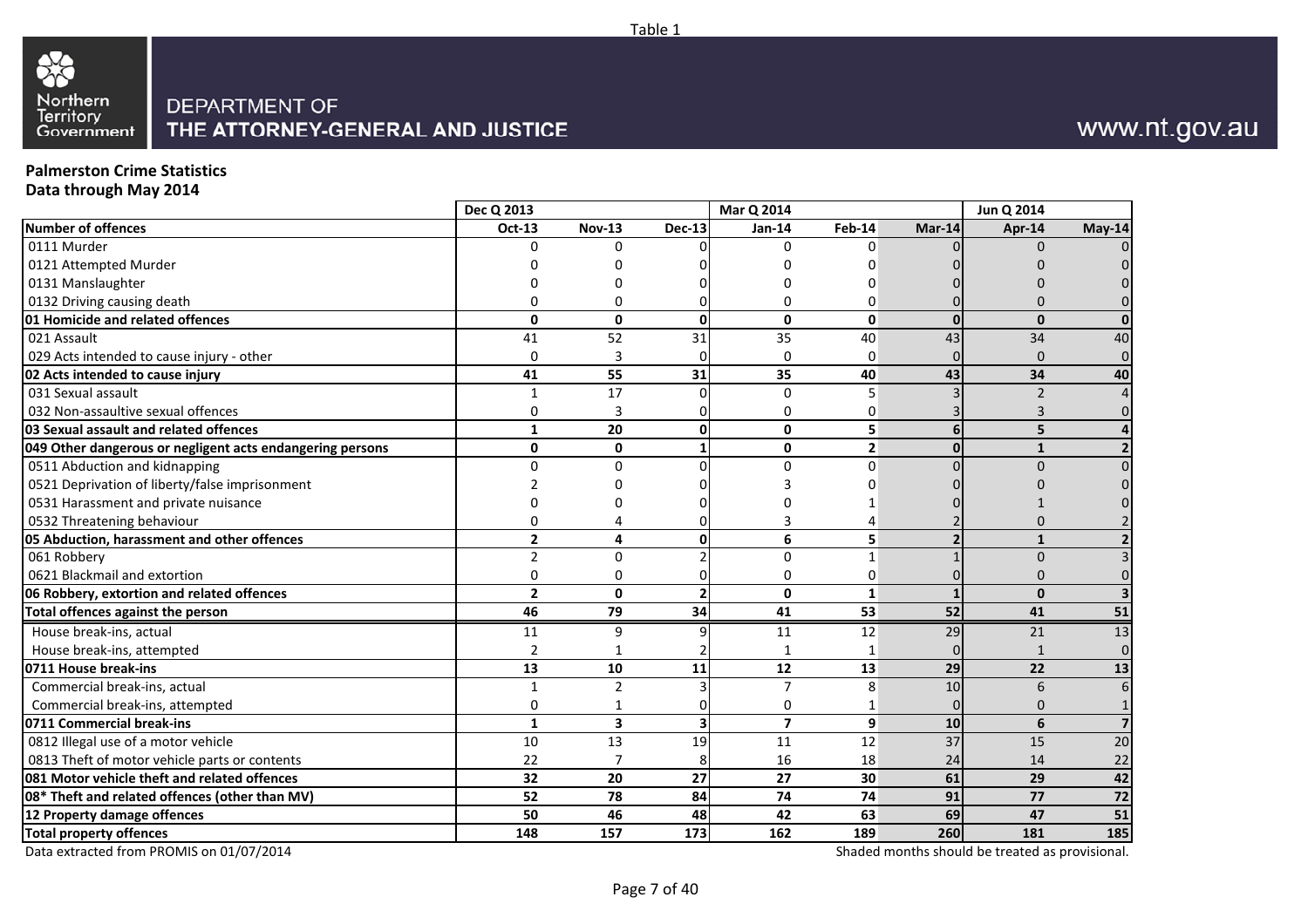



**Alice Springs Crime Statistics Data through May 2014**

|                                                           | Mar Q 2012 | Jun Q 2012      |            |       | Sep Q 2012   Dec Q 2012   Mar Q 2013   Jun Q 2013   Sep Q 2013 |                |                |                         |                |
|-----------------------------------------------------------|------------|-----------------|------------|-------|----------------------------------------------------------------|----------------|----------------|-------------------------|----------------|
| Number of offences                                        |            |                 |            |       |                                                                |                | <b>Jul-13</b>  | Aug-13                  | <b>Sep-13</b>  |
| 0111 Murder                                               |            |                 |            |       |                                                                |                |                |                         |                |
| 0121 Attempted Murder                                     |            |                 |            |       |                                                                |                |                |                         |                |
| 0131 Manslaughter                                         |            |                 |            |       |                                                                |                |                |                         |                |
| 0132 Driving causing death                                |            |                 |            |       |                                                                |                |                |                         | $\overline{0}$ |
| 01 Homicide and related offences                          |            | $\overline{2}$  |            |       |                                                                |                | $\mathbf{1}$   | $\mathbf{1}$            | 0              |
| 021 Assault                                               | 477        | 413             | 436        | 436   | 516                                                            | 413            | 193            | 181                     | 172            |
| 029 Acts intended to cause injury - other                 |            |                 |            |       |                                                                |                |                |                         | $\overline{2}$ |
| 02 Acts intended to cause injury                          | 479        | 415             | 436        | 437   | 518                                                            | 414            | 194            | 182                     | 174            |
| 031 Sexual assault                                        | 28         | 15              | 23         | 19    | $\overline{22}$                                                | 13             |                | 3                       | 11             |
| 032 Non-assaultive sexual offences                        |            |                 |            |       |                                                                |                |                | 0                       | $\overline{0}$ |
| 03 Sexual assault and related offences                    | 31         | 16              | 25         | 23    | 26                                                             | $\frac{1}{13}$ | 8              | $\overline{\mathbf{3}}$ | 11             |
| 049 Other dangerous or negligent acts endangering persons | 13         | Δ               |            | 10    | 18                                                             | 14             | $\mathbf{1}$   | $\mathbf{1}$            | $\mathbf{2}$   |
| 0511 Abduction and kidnapping                             |            |                 |            |       |                                                                |                | U              | U                       | $\overline{0}$ |
| 0521 Deprivation of liberty/false imprisonment            |            |                 |            |       |                                                                |                |                |                         | $\overline{2}$ |
| 0531 Harassment and private nuisance                      |            |                 |            |       |                                                                |                |                |                         |                |
| 0532 Threatening behaviour                                | 20         | 14              | 19         | 20    | 15                                                             | 11             |                |                         |                |
| 05 Abduction, harassment and other offences               | 24         | $\overline{17}$ | 25         | 25    | 19                                                             | 14             | 8              | 10                      | 9              |
| 061 Robbery                                               |            | 10              |            |       |                                                                |                | $\overline{2}$ |                         | $\overline{0}$ |
| 0621 Blackmail and extortion                              |            |                 |            |       |                                                                |                | ŋ              | $\Omega$                | $\overline{0}$ |
| 06 Robbery, extortion and related offences                | 8          | 10 <sup>1</sup> |            |       |                                                                |                | $\overline{2}$ | $\mathbf{1}$            | $\mathbf{0}$   |
| Total offences against the person                         | 557        | 464             | 492        | 500   | 588                                                            | 459            | 214            | 198                     | 196            |
| House break-ins, actual                                   | 120        | 184             | 159        | 146   | 141                                                            | 115            | 34             | 22                      | 13             |
| House break-ins, attempted                                | 12         | 21              | 17         | 21    | 20                                                             | 10             |                |                         | 4              |
| 0711 House break-ins                                      | 132        | 205             | <b>176</b> | 167   | 161                                                            | 125            | 40             | 24                      | 17             |
| Commercial break-ins, actual                              | 135        | 109             | 62         | 82    | 85                                                             | 57             | 33             | 17                      | 10             |
| Commercial break-ins, attempted                           | 17         | 19              | 14         |       |                                                                |                | $\Omega$       | $\Omega$                | $\overline{0}$ |
| 0711 Commercial break-ins                                 | 152        | 128             | 76         | 89    | 94                                                             | 65             | 33             | 17                      | 10             |
| 0812 Illegal use of a motor vehicle                       | 74         | 72              | 69         | 57    | 48                                                             | 48             | 18             | 9                       | $6 \mid$       |
| 0813 Theft of motor vehicle parts or contents             | 88         | 65              | 57         | 54    | 48                                                             | 31             | 17             | 14                      | $\overline{2}$ |
| 081 Motor vehicle theft and related offences              | 162        | 137             | 126        | 111   | 96                                                             | 79             | 35             | 23                      | 8              |
| 08* Theft and related offences (other than MV)            | 400        | 413             | 300        | 396   | 392                                                            | 294            | 121            | 73                      | 60             |
| 12 Property damage offences                               | 679        | 546             | 466        | 550   | 443                                                            | 385            | 144            | 74                      | 63             |
| <b>Total property offences</b>                            | 1,525      | 1,429           | 1,144      | 1,313 | 1,186                                                          | 948            | 373            | 211                     | 158            |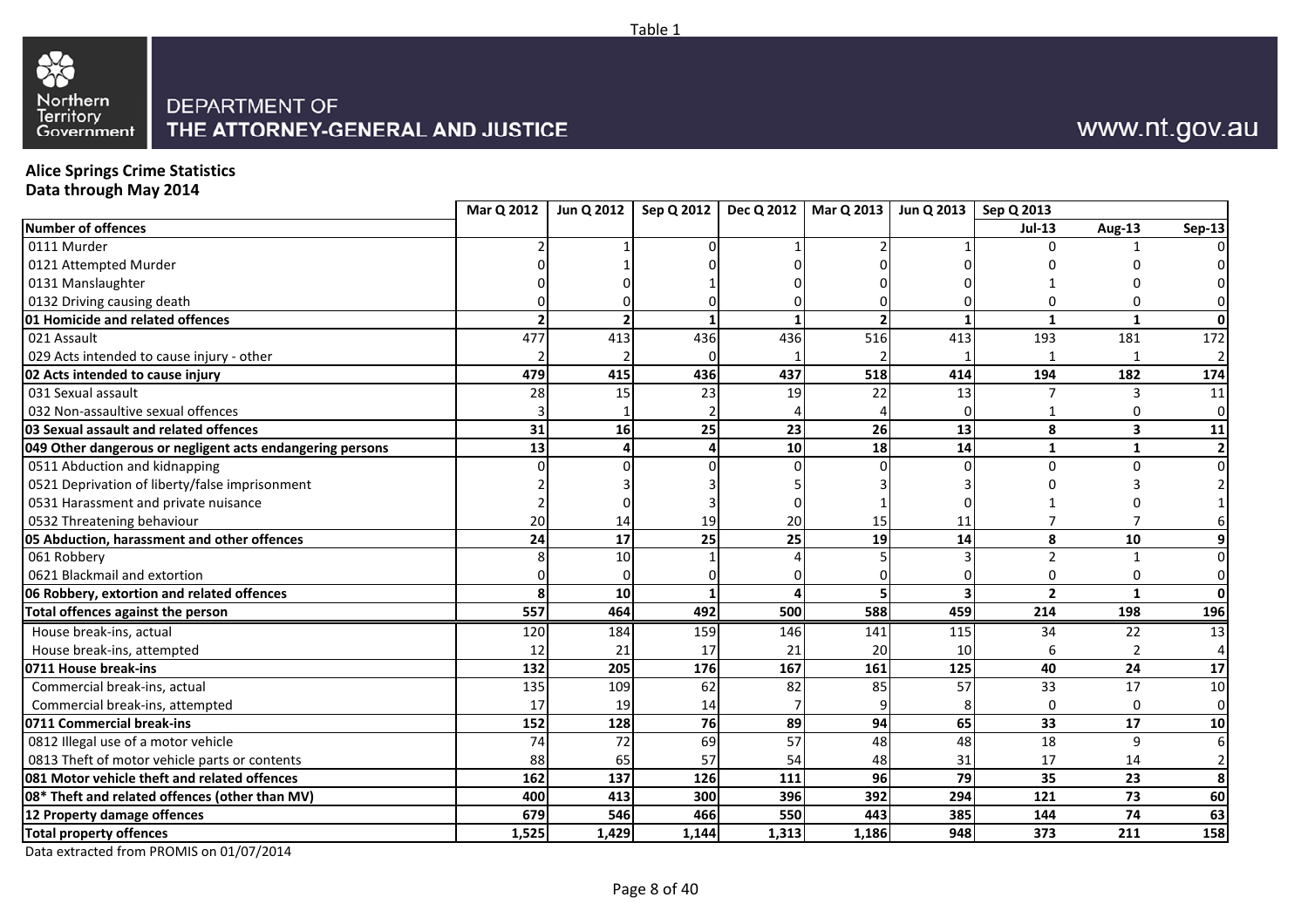

#### **Alice Springs Crime Statistics**

**Data through May 2014**

|                                                           | Dec Q 2013     |                |                         | Mar Q 2014     |                |          | Jun Q 2014              |                 |
|-----------------------------------------------------------|----------------|----------------|-------------------------|----------------|----------------|----------|-------------------------|-----------------|
| Number of offences                                        | Oct-13         | <b>Nov-13</b>  | <b>Dec-13</b>           | <b>Jan-14</b>  | Feb-14         | Mar-14   | Apr-14                  | May-14          |
| 0111 Murder                                               | O              | <sup>0</sup>   |                         |                | $\Omega$       |          | 0                       |                 |
| 0121 Attempted Murder                                     |                |                |                         |                |                |          |                         |                 |
| 0131 Manslaughter                                         |                | U              |                         | U              | n              |          |                         |                 |
| 0132 Driving causing death                                | 0              | $\Omega$       |                         | 0              | $\Omega$       |          |                         |                 |
| 01 Homicide and related offences                          | $\mathbf 0$    | $\Omega$       |                         | $\mathbf{1}$   | $\Omega$       | $\Omega$ | $\mathbf{0}$            |                 |
| 021 Assault                                               | 150            | 143            | 170                     | 145            | 114            | 98       | 143                     | 120             |
| 029 Acts intended to cause injury - other                 | $\mathfrak{p}$ |                |                         | $\Omega$       | $\overline{2}$ |          | $\Omega$                |                 |
| 02 Acts intended to cause injury                          | 152            | 144            | 170                     | 145            | 116            | 98       | 143                     | 122             |
| 031 Sexual assault                                        | 4              | 8              |                         | $\overline{2}$ | 6              |          | $\overline{7}$          |                 |
| 032 Non-assaultive sexual offences                        | 0              | 3              |                         | 0              | 0              |          | 0                       |                 |
| 03 Sexual assault and related offences                    | 4              | 11             | $\overline{\mathbf{3}}$ | $\overline{2}$ | 6              |          | $\overline{7}$          |                 |
| 049 Other dangerous or negligent acts endangering persons | 6              | $\overline{2}$ | 1                       | 3              | $\overline{2}$ |          | $\overline{2}$          |                 |
| 0511 Abduction and kidnapping                             | $\Omega$       | $\Omega$       |                         | $\Omega$       | $\Omega$       |          | $\Omega$                |                 |
| 0521 Deprivation of liberty/false imprisonment            |                |                |                         |                |                |          |                         |                 |
| 0531 Harassment and private nuisance                      | 0              |                |                         |                |                |          |                         |                 |
| 0532 Threatening behaviour                                | 13             | 5              | ΩI                      | q              |                |          |                         |                 |
| 05 Abduction, harassment and other offences               | 13             | 6              | $\mathbf{0}$            | 11             | 4              |          | $\overline{\mathbf{3}}$ | 10              |
| 061 Robbery                                               | $\overline{2}$ | $\Omega$       |                         | $\Omega$       | $\Lambda$      |          | $\overline{0}$          |                 |
| 0621 Blackmail and extortion                              | $\Omega$       | $\Omega$       |                         | 0              | $\Omega$       |          | 0                       |                 |
| 06 Robbery, extortion and related offences                | $\overline{2}$ | $\mathbf 0$    |                         | 0              | $\overline{a}$ |          | $\mathbf{0}$            |                 |
| Total offences against the person                         | 177            | 163            | 176                     | 162            | 132            | 109      | 155                     | 140             |
| House break-ins, actual                                   | 23             | 31             | 23                      | 38             | 22             | 40       | 47                      | 46              |
| House break-ins, attempted                                | 3              | 5              |                         | 5              | 5              |          | 3                       |                 |
| 0711 House break-ins                                      | 26             | 36             | 31                      | 43             | 27             | 43       | 50                      | 49              |
| Commercial break-ins, actual                              | 16             | 24             | 16                      | 16             | 14             | 31       | 32                      | $\overline{22}$ |
| Commercial break-ins, attempted                           | $\overline{2}$ | 3              |                         | 3              | $\overline{2}$ |          | 3                       | 8               |
| 0711 Commercial break-ins                                 | 18             | 27             | 17                      | 19             | 16             | 34       | 35                      | 30              |
| 0812 Illegal use of a motor vehicle                       | 10             | 13             | 14                      | 16             | 18             | 20       | 17                      | 16              |
| 0813 Theft of motor vehicle parts or contents             | 10             | 19             | 15                      | 8              | 12             |          | 17                      | 9               |
| 081 Motor vehicle theft and related offences              | 20             | 32             | 29                      | 24             | 30             | 29       | 34                      | 25              |
| 08* Theft and related offences (other than MV)            | 67             | 98             | 85                      | 103            | 82             | 135      | 133                     | 102             |
| 12 Property damage offences                               | 99             | 142            | 140                     | 147            | 113            | 143      | 186                     | 116             |
| <b>Total property offences</b>                            | 230            | 335            | 302                     | 336            | 268            | 384      | 438                     | 322             |

Data extracted from PROMIS on 01/07/2014

Shaded months should be treated as provisional.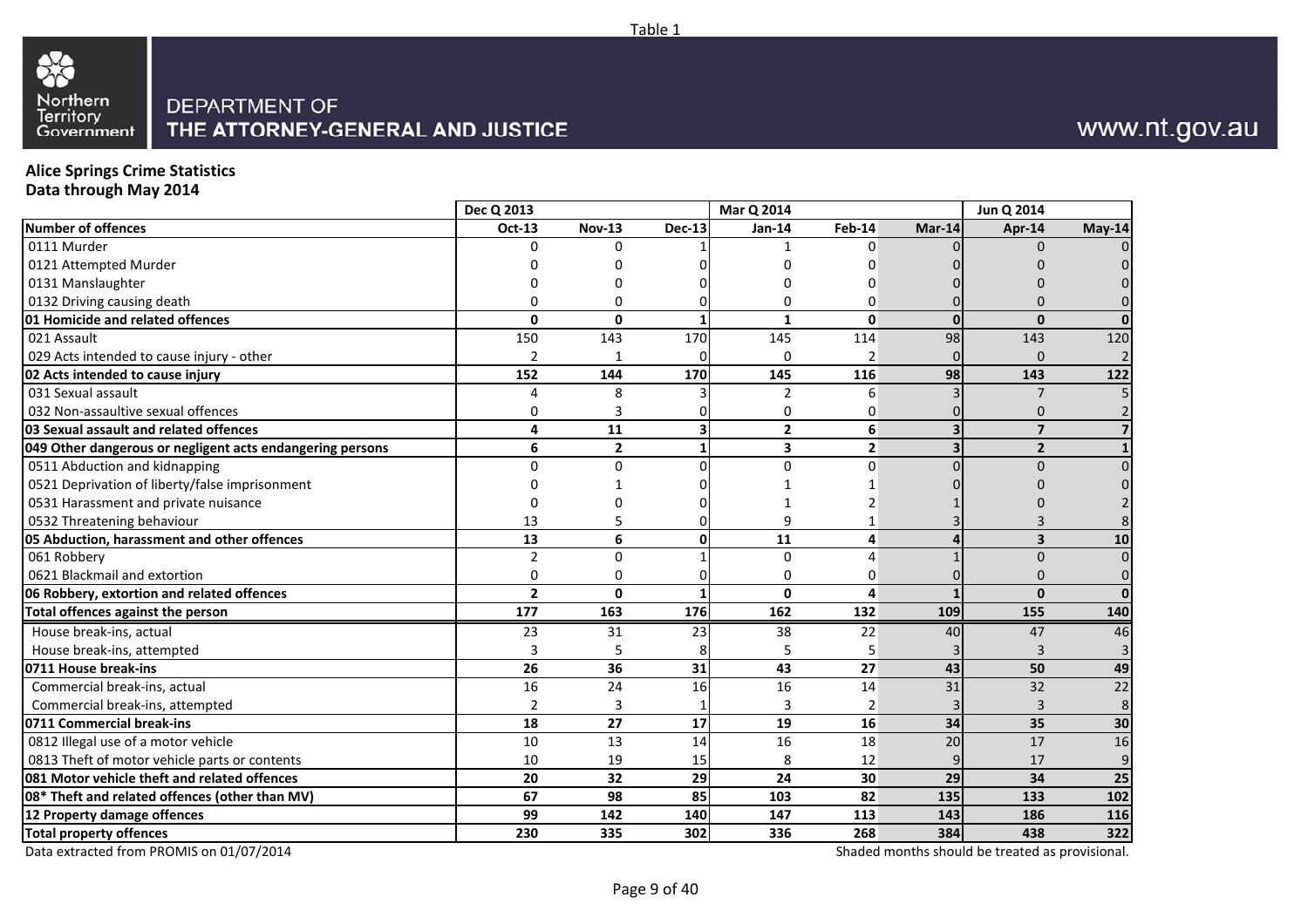



#### **Katherine Crime Statistics**

**Data through May 2014**

|                                                           | Mar Q 2012 |                 | Jun Q 2012   Sep Q 2012   Dec Q 2012   Mar Q 2013   Jun Q 2013   Sep Q 2013 |              |                 |                          |                |                |                |
|-----------------------------------------------------------|------------|-----------------|-----------------------------------------------------------------------------|--------------|-----------------|--------------------------|----------------|----------------|----------------|
| Number of offences                                        |            |                 |                                                                             |              |                 |                          | <b>Jul-13</b>  | Aug-13         | $Sep-13$       |
| 0111 Murder                                               |            |                 |                                                                             |              |                 |                          |                |                |                |
| 0121 Attempted Murder                                     |            |                 |                                                                             |              |                 |                          |                |                |                |
| 0131 Manslaughter                                         |            |                 |                                                                             |              |                 |                          |                |                |                |
| 0132 Driving causing death                                |            |                 |                                                                             |              |                 |                          |                |                | $\Omega$       |
| 01 Homicide and related offences                          | O          | $\Omega$        |                                                                             | $\Omega$     |                 | $\Omega$                 | $\mathbf{0}$   | $\mathbf{0}$   | οI             |
| 021 Assault                                               | 186        | 166             | 183                                                                         | 204          | 162             | 148                      | 60             | 75             | 69             |
| 029 Acts intended to cause injury - other                 |            |                 |                                                                             |              |                 |                          | ∩              | $\Omega$       | $\overline{0}$ |
| 02 Acts intended to cause injury                          | 186        | 167             | 183                                                                         | 204          | 164             | 149                      | 60             | 75             | 69             |
| 031 Sexual assault                                        |            |                 |                                                                             |              |                 |                          | 3              | $\overline{2}$ |                |
| 032 Non-assaultive sexual offences                        |            |                 |                                                                             |              |                 |                          |                | 0              |                |
| 03 Sexual assault and related offences                    |            |                 |                                                                             | 6            | 9               | $\overline{2}$           | 3              | $\overline{2}$ |                |
| 049 Other dangerous or negligent acts endangering persons |            |                 |                                                                             |              | 7               | $\overline{\phantom{a}}$ | $\mathbf{1}$   | 1              | 0              |
| 0511 Abduction and kidnapping                             |            |                 |                                                                             |              |                 |                          |                | $\Omega$       | $\Omega$       |
| 0521 Deprivation of liberty/false imprisonment            |            |                 |                                                                             |              |                 |                          |                |                |                |
| 0531 Harassment and private nuisance                      |            |                 |                                                                             |              |                 |                          |                |                |                |
| 0532 Threatening behaviour                                |            |                 |                                                                             |              |                 |                          |                |                |                |
| 05 Abduction, harassment and other offences               |            |                 |                                                                             |              |                 | 8                        | 3              |                |                |
| 061 Robbery                                               |            |                 |                                                                             |              |                 |                          | $\Omega$       | $\Omega$       | $\Omega$       |
| 0621 Blackmail and extortion                              |            |                 |                                                                             |              |                 |                          |                | n              | $\Omega$       |
| 06 Robbery, extortion and related offences                |            | $\Omega$        | ŋ                                                                           | $\mathbf{0}$ | $\Omega$        |                          | $\mathbf{0}$   | $\mathbf{0}$   | οI             |
| Total offences against the person                         | 202        | 181             | 199                                                                         | 217          | 187             | 163                      | 67             | 79             | 74             |
| House break-ins, actual                                   | 27         | 15              | 13                                                                          | 15           | 19              | 20                       |                |                |                |
| House break-ins, attempted                                |            |                 |                                                                             |              |                 |                          |                |                |                |
| 0711 House break-ins                                      | 29         | 20              | 16                                                                          | 16           | 22              | 25                       | 8              | $\overline{2}$ |                |
| Commercial break-ins, actual                              | 30         | 11              | 15                                                                          | 25           | $\overline{26}$ | 12                       | 8              | $\mathcal{P}$  |                |
| Commercial break-ins, attempted                           |            |                 |                                                                             |              |                 | 6                        | $\overline{2}$ | $\Omega$       |                |
| 0711 Commercial break-ins                                 | 34         | 16              | 18                                                                          | 29           | 31              | 18                       | 10             | $\overline{2}$ | 10             |
| 0812 Illegal use of a motor vehicle                       | 13         |                 | 10                                                                          |              |                 | 13                       | 3              | 5              | $\overline{4}$ |
| 0813 Theft of motor vehicle parts or contents             | 16         |                 | 10                                                                          |              |                 |                          | $\mathfrak{p}$ |                | $\overline{2}$ |
| 081 Motor vehicle theft and related offences              | 29         | 14              | 20                                                                          | 15           | 16              | 19                       | 5              | 9              | $6 \mid$       |
| 08* Theft and related offences (other than MV)            | 126        | $\overline{72}$ | 82                                                                          | 101          | 91              | 91                       | 25             | 21             | 29             |
| 12 Property damage offences                               | 95         | 68              | 76                                                                          | 97           | 86              | 65                       | 31             | 28             | 27             |
| <b>Total property offences</b>                            | 313        | 190             | 212                                                                         | 258          | 246             | 218                      | 79             | 62             | 78             |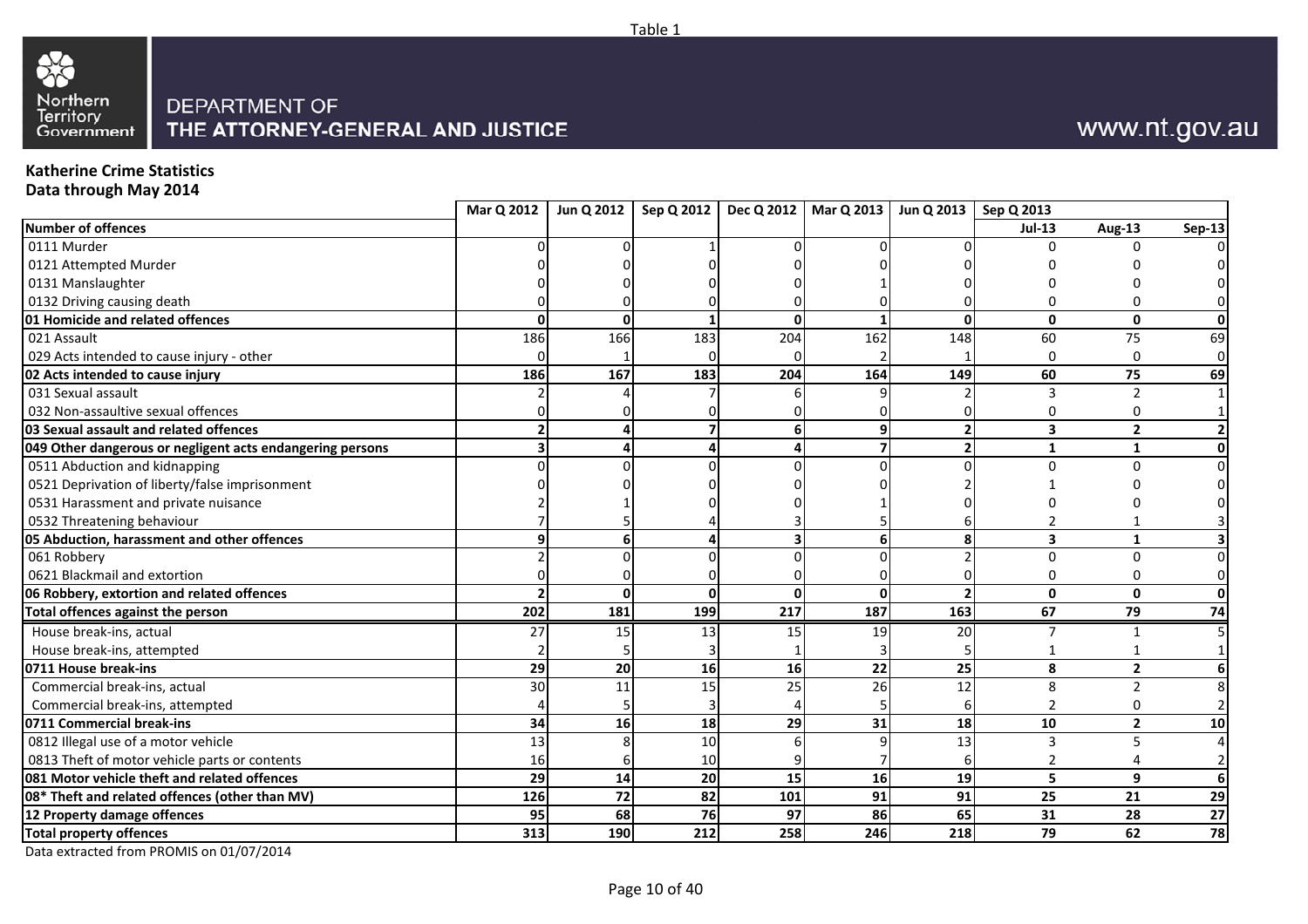

## www.nt.gov.au

#### **Katherine Crime StatisticsData through May 2014**

| Data tilibugii ividy 2014                                 |                |                         |                          |                 |                 |                |                         |                |
|-----------------------------------------------------------|----------------|-------------------------|--------------------------|-----------------|-----------------|----------------|-------------------------|----------------|
|                                                           | Dec Q 2013     |                         |                          | Mar Q 2014      |                 |                | Jun Q 2014              |                |
| Number of offences                                        | <b>Oct-13</b>  | <b>Nov-13</b>           | <b>Dec-13</b>            | Jan-14          | <b>Feb-14</b>   | $Mar-14$       | Apr-14                  | May-14         |
| 0111 Murder                                               | n              | 0                       |                          | n               | <sup>0</sup>    |                |                         | $\Omega$       |
| 0121 Attempted Murder                                     |                |                         |                          |                 |                 |                |                         |                |
| 0131 Manslaughter                                         |                |                         |                          |                 |                 |                |                         |                |
| 0132 Driving causing death                                |                | 0                       |                          |                 | ი               |                |                         |                |
| 01 Homicide and related offences                          | $\Omega$       | $\Omega$                | $\overline{\phantom{a}}$ | $\Omega$        | $\Omega$        | $\Omega$       | $\mathbf{1}$            | $\Omega$       |
| 021 Assault                                               | 58             | 30                      | 57                       | 51              | 32              | 49             | 61                      | 44             |
| 029 Acts intended to cause injury - other                 | $\overline{0}$ | 0                       |                          | $\Omega$        | $\mathbf 0$     |                | $\Omega$                | $\overline{0}$ |
| 02 Acts intended to cause injury                          | 58             | $\overline{30}$         | $\overline{57}$          | $\overline{51}$ | $\overline{32}$ | 49             | 61                      | 44             |
| 031 Sexual assault                                        | 4              | $\overline{2}$          |                          | 1               | $\mathbf{1}$    |                | 3                       | $\Omega$       |
| 032 Non-assaultive sexual offences                        | 0              | 0                       |                          | 0               | 0               |                | 0                       | $\Omega$       |
| 03 Sexual assault and related offences                    | 4              | $\mathbf{2}$            |                          | 1               | 1               |                | $\overline{\mathbf{3}}$ | $\mathbf{0}$   |
| 049 Other dangerous or negligent acts endangering persons | $\mathbf 0$    | 0                       |                          | 4               | $\mathbf{1}$    |                | $\mathbf{0}$            | $\mathbf{1}$   |
| 0511 Abduction and kidnapping                             | $\Omega$       | $\Omega$                |                          | $\Omega$        | $\Omega$        |                | $\Omega$                | $\Omega$       |
| 0521 Deprivation of liberty/false imprisonment            |                | U                       |                          |                 |                 |                |                         |                |
| 0531 Harassment and private nuisance                      |                |                         |                          |                 |                 |                |                         |                |
| 0532 Threatening behaviour                                |                | 4                       |                          | $\mathcal{P}$   |                 |                |                         |                |
| 05 Abduction, harassment and other offences               | 4              | 4                       | O١                       | 3               | $\overline{2}$  |                | $\mathbf{1}$            |                |
| 061 Robbery                                               | $\Omega$       | 3                       |                          | $\mathbf{1}$    | $\Omega$        |                | $\mathbf{1}$            |                |
| 0621 Blackmail and extortion                              | $\Omega$       | 0                       | ი                        | $\Omega$        | 0               |                | $\Omega$                |                |
| 06 Robbery, extortion and related offences                | $\mathbf 0$    | $\overline{\mathbf{3}}$ |                          | $\mathbf{1}$    | $\mathbf 0$     | $\Omega$       | $\mathbf{1}$            |                |
| Total offences against the person                         | 66             | 39                      | 64                       | 60              | 36              | 53             | 67                      | 48             |
| House break-ins, actual                                   | $\mathbf{1}$   | $\overline{7}$          |                          | 4               | 8               |                | 5                       |                |
| House break-ins, attempted                                | 0              | 0                       |                          | 0               | 0               |                | $\Omega$                | n              |
| 0711 House break-ins                                      | $\mathbf{1}$   | $\overline{7}$          | 6                        | 4               | 8               | 6 <sup>1</sup> | 5                       |                |
| Commercial break-ins, actual                              | 12             | $\overline{7}$          | 10                       | 15              | $\overline{7}$  | 15             | 15                      |                |
| Commercial break-ins, attempted                           | 0              | 1                       |                          | 3               | 3               |                |                         |                |
| 0711 Commercial break-ins                                 | 12             | 8                       | 11                       | 18              | 10              | 16             | 16                      |                |
| 0812 Illegal use of a motor vehicle                       | 6              | $\overline{2}$          |                          | $\overline{2}$  | $\overline{2}$  |                | 3                       |                |
| 0813 Theft of motor vehicle parts or contents             | 5              | 14                      |                          | 0               | 3               |                | 3                       |                |
| 081 Motor vehicle theft and related offences              | 11             | 16                      | 6                        | $\overline{2}$  | 5               | 6              | 6                       | 9              |
| 08* Theft and related offences (other than MV)            | 28             | 30                      | 23 <sup>1</sup>          | 27              | 30              | 34             | 44                      | 27             |
| 12 Property damage offences                               | 40             | 30                      | 40                       | 29              | 33              | 39             | 31                      | 21             |
| <b>Total property offences</b>                            | 92             | 91                      | 86                       | 80              | 86              | 101            | 102                     | 68             |

Data extracted from PROMIS on 01/07/2014

Shaded months should be treated as provisional.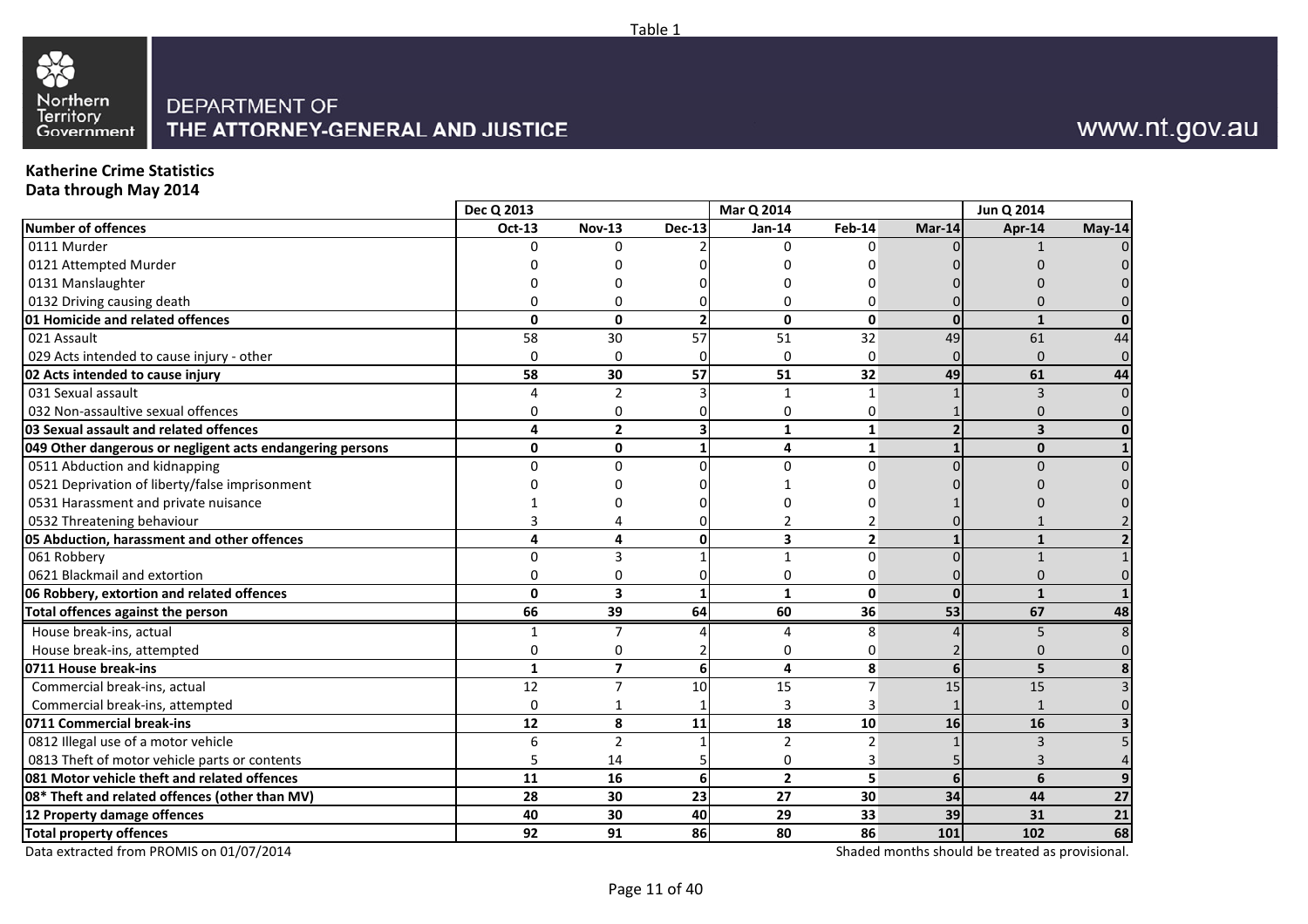



**Tennant Creek Crime Statistics**

**Data through May 2014**

|                                                           | Mar Q 2012 | Jun Q 2012   |              |     | Sep Q 2012   Dec Q 2012   Mar Q 2013   Jun Q 2013   Sep Q 2013 |          |               |                |                |
|-----------------------------------------------------------|------------|--------------|--------------|-----|----------------------------------------------------------------|----------|---------------|----------------|----------------|
| Number of offences                                        |            |              |              |     |                                                                |          | <b>Jul-13</b> | Aug-13         | <b>Sep-13</b>  |
| 0111 Murder                                               |            |              |              |     |                                                                |          |               |                |                |
| 0121 Attempted Murder                                     |            |              |              |     |                                                                |          |               |                |                |
| 0131 Manslaughter                                         |            |              |              |     |                                                                |          |               |                |                |
| 0132 Driving causing death                                |            |              |              |     |                                                                |          |               |                | $\Omega$       |
| 01 Homicide and related offences                          |            | U            | <sup>0</sup> | O   |                                                                | $\Omega$ | $\mathbf{0}$  | $\mathbf{0}$   | 0              |
| 021 Assault                                               | 122        | 108          | 85           | 125 | 199                                                            | 181      | 57            | 58             | 39             |
| 029 Acts intended to cause injury - other                 |            |              |              |     |                                                                |          |               | $\Omega$       | $\overline{0}$ |
| 02 Acts intended to cause injury                          | 122        | 108          | 85           | 125 | 199                                                            | 181      | 57            | 58             | 39             |
| 031 Sexual assault                                        |            |              |              |     |                                                                |          | <sup>0</sup>  |                |                |
| 032 Non-assaultive sexual offences                        |            |              |              |     |                                                                |          |               |                |                |
| 03 Sexual assault and related offences                    |            |              | 6            | 6   |                                                                |          | $\mathbf{0}$  | 1              |                |
| 049 Other dangerous or negligent acts endangering persons |            | U            |              |     |                                                                |          | $\mathbf{1}$  | 1              | οI             |
| 0511 Abduction and kidnapping                             |            |              |              |     |                                                                |          |               |                | $\Omega$       |
| 0521 Deprivation of liberty/false imprisonment            |            |              |              |     |                                                                |          |               |                |                |
| 0531 Harassment and private nuisance                      |            |              |              |     |                                                                |          |               |                |                |
| 0532 Threatening behaviour                                |            |              |              |     |                                                                |          |               |                |                |
| 05 Abduction, harassment and other offences               |            |              |              |     |                                                                |          | $\mathbf{0}$  | 1              | Οl             |
| 061 Robbery                                               |            |              |              |     |                                                                |          | $\Omega$      | $\Omega$       | $\overline{0}$ |
| 0621 Blackmail and extortion                              |            |              |              |     |                                                                |          |               | O              | $\overline{0}$ |
| 06 Robbery, extortion and related offences                |            | <sup>0</sup> | <sup>n</sup> | ŋ   |                                                                | $\Omega$ | $\mathbf{0}$  | $\mathbf{0}$   | 0              |
| Total offences against the person                         | 132        | 113          | 94           | 136 | 210                                                            | 189      | 58            | 61             | 44             |
| House break-ins, actual                                   | 21         |              |              |     |                                                                | 18       |               |                | $\Omega$       |
| House break-ins, attempted                                |            |              |              |     |                                                                |          |               |                | $\Omega$       |
| 0711 House break-ins                                      | 23         | 9            | 9            | 10  |                                                                | 18       | 5             | $\overline{2}$ | 01             |
| Commercial break-ins, actual                              | 24         | 14           | 14           | 20  | 15                                                             | 30       | 8             |                |                |
| Commercial break-ins, attempted                           |            |              |              |     |                                                                |          | $\Omega$      | 0              | $\Omega$       |
| 0711 Commercial break-ins                                 | 25         | 14           | 16           | 20  | 15                                                             | 33       | 8             | $\mathbf{1}$   |                |
| 0812 Illegal use of a motor vehicle                       |            |              |              |     |                                                                |          |               | $\Omega$       |                |
| 0813 Theft of motor vehicle parts or contents             |            |              |              |     |                                                                |          |               | $\Omega$       |                |
| 081 Motor vehicle theft and related offences              | 11         |              |              | 10  |                                                                | 8        | $\mathbf{2}$  | $\mathbf{0}$   |                |
| 08* Theft and related offences (other than MV)            | 47         | 21           | 28           | 29  | 38                                                             | 62       | 19            | 9              | 91             |
| 12 Property damage offences                               | 59         | 39           | 53           | 62  | 40                                                             | 85       | 27            | 23             | 12             |
| <b>Total property offences</b>                            | 165        | 86           | 111          | 131 | 109                                                            | 206      | 61            | 35             | 27             |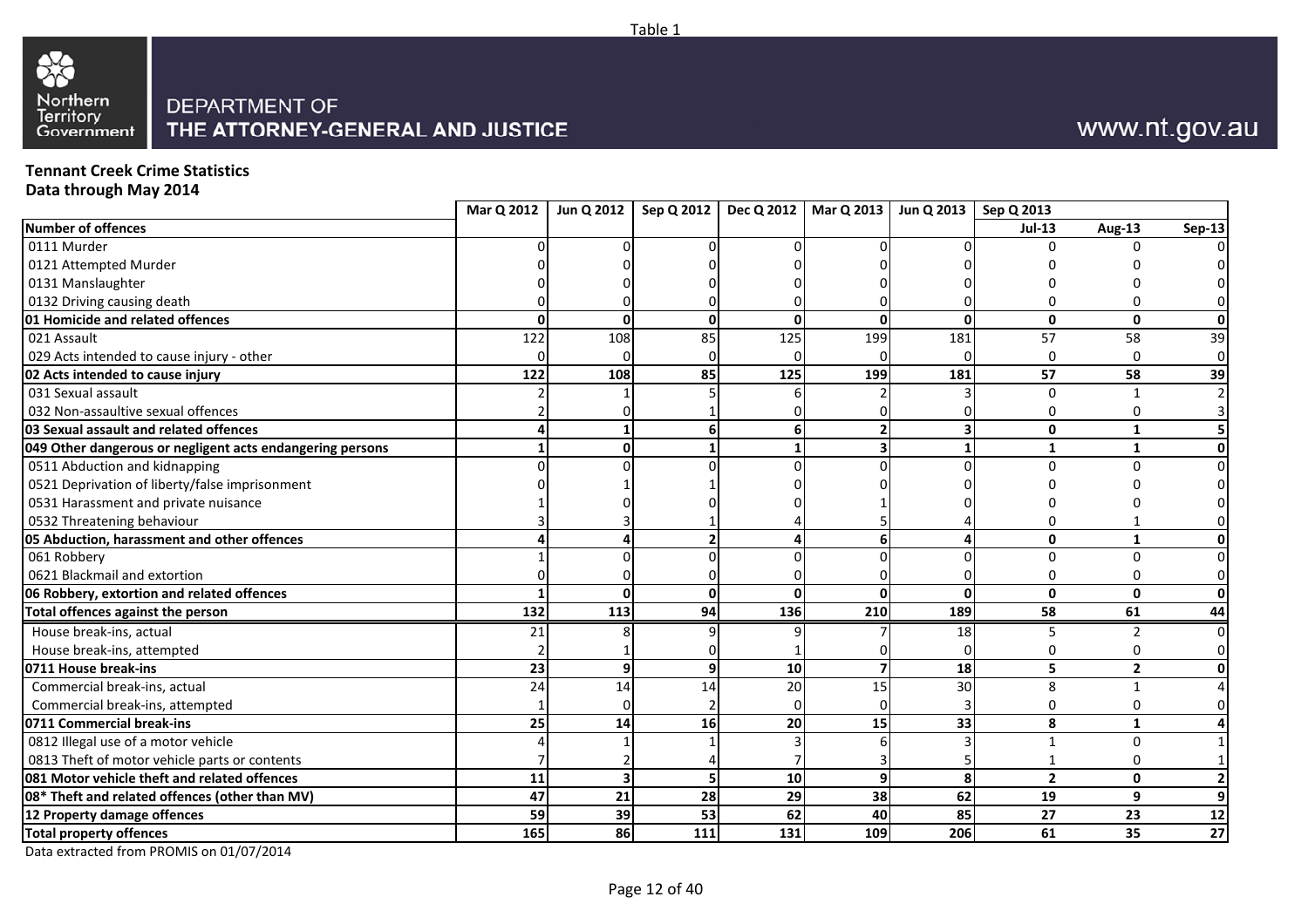

### **Tennant Creek Crime Statistics**

**Data through May 2014**

|                                                           | Dec Q 2013              |                |               | Mar Q 2014    |                         |          | Jun Q 2014     |        |
|-----------------------------------------------------------|-------------------------|----------------|---------------|---------------|-------------------------|----------|----------------|--------|
| Number of offences                                        | Oct-13                  | <b>Nov-13</b>  | <b>Dec-13</b> | <b>Jan-14</b> | Feb-14                  | Mar-14   | Apr-14         | May-14 |
| 0111 Murder                                               | O                       |                |               | 0             | U                       |          | 0              |        |
| 0121 Attempted Murder                                     |                         |                |               |               |                         |          |                |        |
| 0131 Manslaughter                                         |                         |                |               |               |                         |          |                |        |
| 0132 Driving causing death                                | O                       | 0              |               | ი             | n                       |          |                |        |
| 01 Homicide and related offences                          | 0                       | $\mathbf{1}$   | <sup>0</sup>  | $\mathbf{0}$  | $\mathbf 0$             | $\Omega$ | $\Omega$       |        |
| 021 Assault                                               | 65                      | 46             | 56            | 51            | 28                      | 44       | 22             | 31     |
| 029 Acts intended to cause injury - other                 | $\Omega$                | 0              |               | $\Omega$      | $\Omega$                |          | $\Omega$       |        |
| 02 Acts intended to cause injury                          | 65                      | 46             | 56            | 51            | 28                      | 44       | 22             | 31     |
| 031 Sexual assault                                        | 0                       | $\mathbf 0$    |               | $\Omega$      | $\Omega$                |          | $\mathbf{0}$   |        |
| 032 Non-assaultive sexual offences                        | 0                       | 0              |               | 0             | O                       |          | 0              |        |
| 03 Sexual assault and related offences                    | 0                       | $\mathbf 0$    | Λ             | 0             | $\mathbf 0$             |          | $\mathbf{0}$   |        |
| 049 Other dangerous or negligent acts endangering persons | 0                       | $\mathbf 0$    | U             | $\mathbf{0}$  | $\mathbf 0$             |          | $\mathbf{1}$   |        |
| 0511 Abduction and kidnapping                             | $\Omega$                | $\Omega$       |               | $\Omega$      | $\Omega$                |          | $\Omega$       |        |
| 0521 Deprivation of liberty/false imprisonment            |                         | n              |               |               |                         |          |                |        |
| 0531 Harassment and private nuisance                      |                         |                |               |               |                         |          |                |        |
| 0532 Threatening behaviour                                | 0                       |                |               | 0             | 0                       |          |                |        |
| 05 Abduction, harassment and other offences               | 0                       | $\mathbf{1}$   |               | 0             | $\mathbf 0$             |          | $\mathbf{0}$   |        |
| 061 Robbery                                               | 0                       | $\Omega$       |               | 0             | $\Omega$                |          | $\Omega$       |        |
| 0621 Blackmail and extortion                              | 0                       | $\Omega$       |               | 0             | 0                       |          | 0              |        |
| 06 Robbery, extortion and related offences                | 0                       | $\mathbf{0}$   | <sup>n</sup>  | $\mathbf 0$   | $\mathbf 0$             | ŋ        | $\mathbf{0}$   |        |
| <b>Total offences against the person</b>                  | 65                      | 48             | 56            | 51            | 28                      | 47       | 23             | 32     |
| House break-ins, actual                                   | 2                       | $\mathbf 0$    |               | $\mathbf{1}$  | $\Omega$                |          | 2              |        |
| House break-ins, attempted                                | $\Omega$                | $\mathbf 0$    |               | 2             | 0                       |          | 0              |        |
| 0711 House break-ins                                      | $\mathbf{2}$            | $\mathbf 0$    |               | 3             | $\mathbf 0$             |          | $\overline{2}$ |        |
| Commercial break-ins, actual                              | $\overline{2}$          | $\overline{3}$ |               | 9             | $\overline{\mathbf{a}}$ |          | 6              | 11     |
| Commercial break-ins, attempted                           | 0                       | $\mathbf 0$    |               |               |                         |          |                |        |
| 0711 Commercial break-ins                                 | $\overline{\mathbf{c}}$ | 3              |               | 10            | $\overline{\mathbf{4}}$ |          | $\overline{7}$ | 11     |
| 0812 Illegal use of a motor vehicle                       | $\mathbf{1}$            | $\mathbf{1}$   |               | $\Omega$      | $\Omega$                |          | $\Omega$       |        |
| 0813 Theft of motor vehicle parts or contents             | $\mathbf{1}$            | $\mathbf 0$    |               | 0             | $\Omega$                |          |                |        |
| 081 Motor vehicle theft and related offences              | $\overline{\mathbf{2}}$ | $\mathbf{1}$   | U             | $\mathbf{0}$  | $\mathbf 0$             |          | $\mathbf{1}$   |        |
| 08* Theft and related offences (other than MV)            | 10                      | 10             |               | 18            | 6                       | 13       | 5              | 15     |
| 12 Property damage offences                               | 10                      | $\overline{7}$ |               | 17            | 19                      | 11       | 9              | 8      |
| <b>Total property offences</b>                            | 26                      | 21             | 18            | 48            | 29                      | 34       | 24             | 36     |

Data extracted from PROMIS on 01/07/2014

Shaded months should be treated as provisional.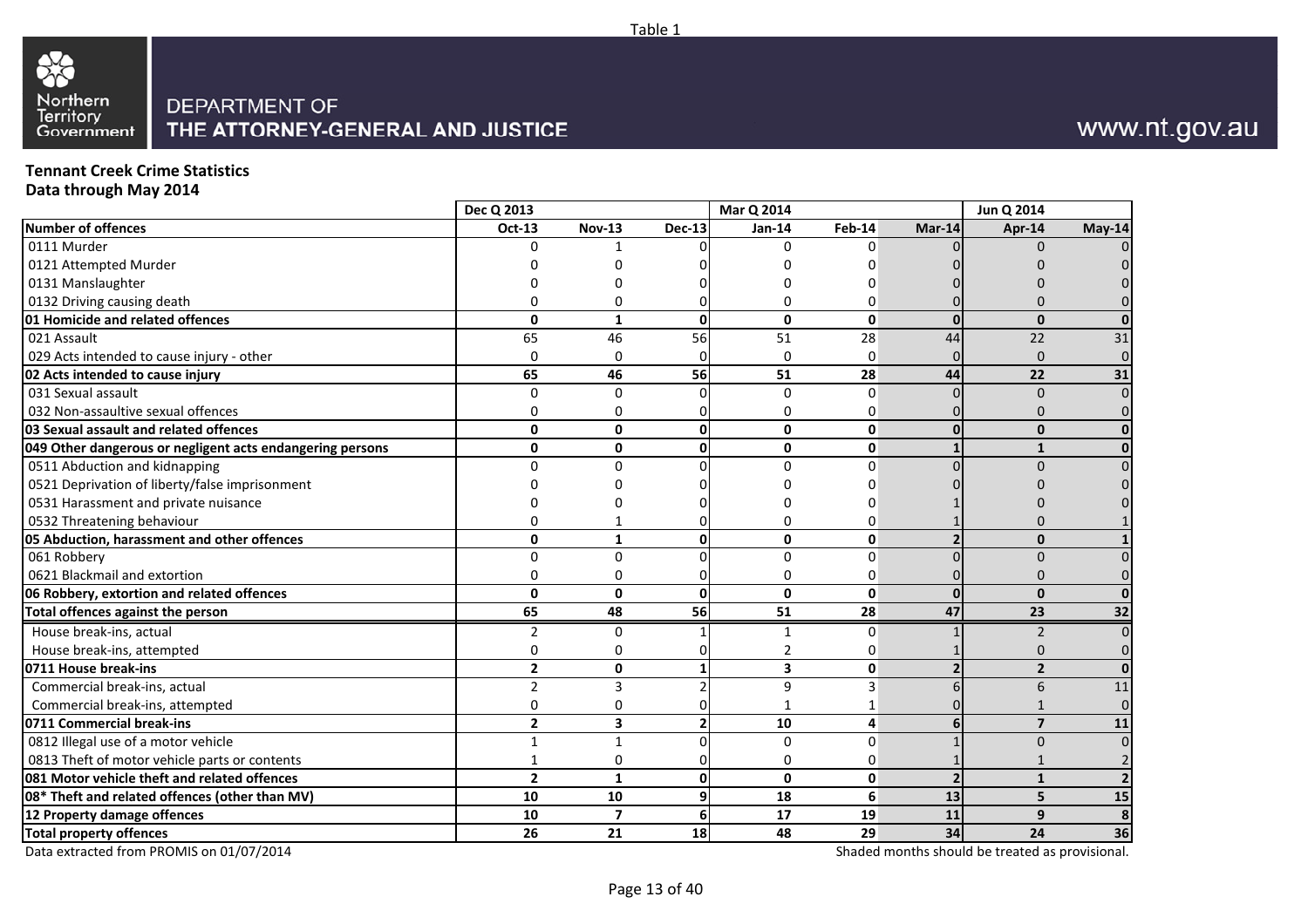



# **Nhulunbuy Crime Statistics Data through May 2014**

|                                                           |              |                | Mar Q 2012   Jun Q 2012   Sep Q 2012   Dec Q 2012   Mar Q 2013   Jun Q 2013   Sep Q 2013 |                          |              |             |                |                          |                |
|-----------------------------------------------------------|--------------|----------------|------------------------------------------------------------------------------------------|--------------------------|--------------|-------------|----------------|--------------------------|----------------|
| Number of offences                                        |              |                |                                                                                          |                          |              |             | <b>Jul-13</b>  | Aug-13                   | <b>Sep-13</b>  |
| 0111 Murder                                               |              |                |                                                                                          |                          |              |             |                |                          |                |
| 0121 Attempted Murder                                     |              |                |                                                                                          |                          |              |             |                |                          |                |
| 0131 Manslaughter                                         |              |                |                                                                                          |                          |              |             |                |                          |                |
| 0132 Driving causing death                                |              |                |                                                                                          |                          |              |             |                |                          | $\Omega$       |
| 01 Homicide and related offences                          | <sup>0</sup> | $\mathbf{0}$   | U                                                                                        | $\mathbf 0$              | οl           | $\mathbf 0$ | $\mathbf{0}$   | 0                        | οI             |
| 021 Assault                                               | 18           | 28             | 14                                                                                       | 21                       | 25           | 25          | 8              | 8                        | 10             |
| 029 Acts intended to cause injury - other                 | <sup>0</sup> |                |                                                                                          | U                        |              |             | U              | O                        | $\overline{0}$ |
| 02 Acts intended to cause injury                          | 18           | 29             | 14                                                                                       | 21                       | 25           | 25          | 8              | 8                        | 10             |
| 031 Sexual assault                                        |              |                |                                                                                          |                          |              |             | $\Omega$       | $\Omega$                 | $\overline{0}$ |
| 032 Non-assaultive sexual offences                        |              |                |                                                                                          |                          |              |             |                | n                        | $\overline{0}$ |
| 03 Sexual assault and related offences                    | 0            | $\Omega$       |                                                                                          |                          |              | $\mathbf 0$ | $\mathbf{0}$   | $\mathbf{0}$             | 0              |
| 049 Other dangerous or negligent acts endangering persons | $\Omega$     | $\Omega$       |                                                                                          | $\mathbf 0$              | 0            | $\Omega$    | $\overline{2}$ | $\mathbf{0}$             | 0              |
| 0511 Abduction and kidnapping                             |              |                |                                                                                          |                          |              |             |                |                          | $\Omega$       |
| 0521 Deprivation of liberty/false imprisonment            |              |                |                                                                                          |                          |              |             |                |                          |                |
| 0531 Harassment and private nuisance                      |              |                |                                                                                          |                          |              |             |                |                          |                |
| 0532 Threatening behaviour                                |              |                |                                                                                          |                          |              |             |                |                          |                |
| 05 Abduction, harassment and other offences               |              |                |                                                                                          | $\overline{2}$           |              |             | $\mathbf{1}$   | $\mathbf{0}$             |                |
| 061 Robbery                                               |              |                |                                                                                          |                          |              |             | $\Omega$       | n                        | $\Omega$       |
| 0621 Blackmail and extortion                              |              |                |                                                                                          |                          |              |             |                | n                        | $\Omega$       |
| 06 Robbery, extortion and related offences                | $\mathbf{0}$ | $\mathbf{0}$   | ŋ                                                                                        | $\mathbf{0}$             | <sub>0</sub> | $\Omega$    | $\mathbf{0}$   | $\mathbf{0}$             | οI             |
| Total offences against the person                         | 20           | 29             | 16                                                                                       | 24                       | 29           | 26          | 11             | 8                        | 11             |
| House break-ins, actual                                   |              |                |                                                                                          |                          |              |             |                |                          | $\overline{0}$ |
| House break-ins, attempted                                |              |                |                                                                                          |                          |              |             |                |                          |                |
| 0711 House break-ins                                      |              |                |                                                                                          |                          |              | 6           | 5              | 1                        |                |
| Commercial break-ins, actual                              |              |                |                                                                                          |                          |              |             | 5              | Я                        |                |
| Commercial break-ins, attempted                           |              |                |                                                                                          |                          |              |             |                |                          | $\Omega$       |
| 0711 Commercial break-ins                                 | 11           |                |                                                                                          | 7                        | 10           |             | 5              | 9                        |                |
| 0812 Illegal use of a motor vehicle                       |              |                |                                                                                          |                          |              |             |                | $\overline{\phantom{0}}$ |                |
| 0813 Theft of motor vehicle parts or contents             |              |                |                                                                                          |                          |              |             |                |                          |                |
| 081 Motor vehicle theft and related offences              |              | $\overline{2}$ | 6                                                                                        | $\overline{\phantom{a}}$ |              | 5           | 4              | $\overline{\mathbf{3}}$  |                |
| 08* Theft and related offences (other than MV)            | 22           | 28             | 14                                                                                       | 23                       | 21           | 22          | 15             | $\overline{\mathbf{3}}$  | 6              |
| 12 Property damage offences                               | 19           | 16             | 13                                                                                       | 20                       | 19           | 12          | 15             | 8                        | Οl             |
| <b>Total property offences</b>                            | 56           | 55             | 46                                                                                       | 59                       | 56           | 52          | 44             | 24                       | 8              |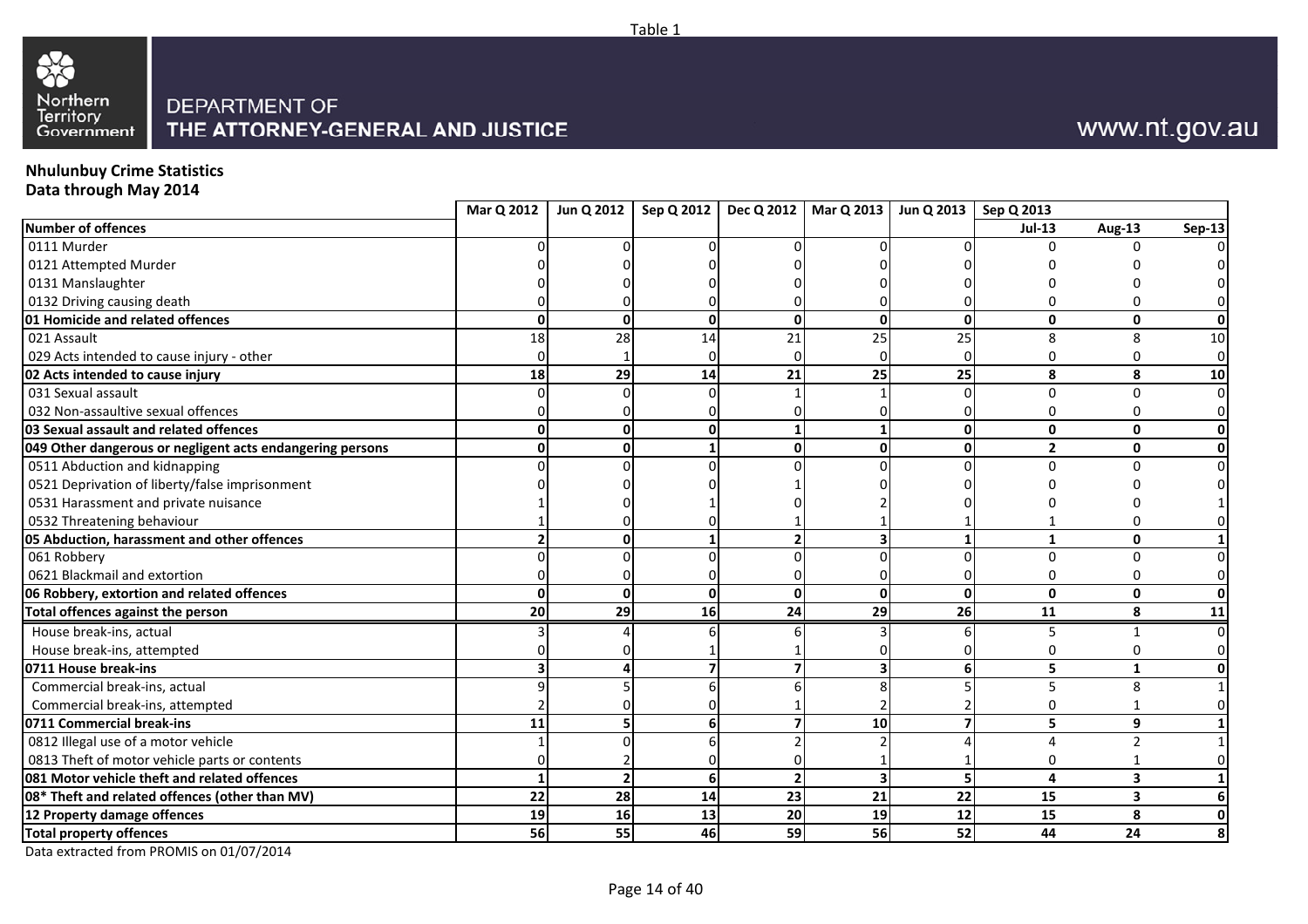

### **Nhulunbuy Crime Statistics**

**Data through May 2014**

|                                                           | Dec Q 2013    |                |                | Mar Q 2014              |                         |          | Jun Q 2014              |        |
|-----------------------------------------------------------|---------------|----------------|----------------|-------------------------|-------------------------|----------|-------------------------|--------|
| <b>Number of offences</b>                                 | <b>Oct-13</b> | <b>Nov-13</b>  | <b>Dec-13</b>  | Jan-14                  | Feb-14                  | $Mar-14$ | Apr-14                  | May-14 |
| 0111 Murder                                               | ŋ             | <sup>n</sup>   |                | <sup>0</sup>            | n                       |          | n                       |        |
| 0121 Attempted Murder                                     |               |                |                |                         |                         |          |                         |        |
| 0131 Manslaughter                                         |               |                |                |                         |                         |          |                         |        |
| 0132 Driving causing death                                |               | 0              |                | O                       | 0                       |          |                         |        |
| 01 Homicide and related offences                          | $\mathbf 0$   | 0              | $\Omega$       | $\mathbf{0}$            | $\mathbf{0}$            | $\Omega$ | $\mathbf{0}$            |        |
| 021 Assault                                               | 9             | 10             | 11             | 10                      | 12                      |          | 11                      | 12     |
| 029 Acts intended to cause injury - other                 | 0             | 1              |                | $\Omega$                | $\Omega$                |          | $\Omega$                |        |
| 02 Acts intended to cause injury                          | 9             | 11             | 11             | 10                      | 12                      |          | 11                      | 12     |
| 031 Sexual assault                                        | 0             | 1              |                | $\mathbf 0$             | $\Omega$                |          | $\mathbf{0}$            |        |
| 032 Non-assaultive sexual offences                        | $\mathbf 0$   | 0              |                | $\Omega$                | 0                       |          | $\Omega$                |        |
| 03 Sexual assault and related offences                    | $\mathbf 0$   | $\mathbf{1}$   | $\overline{2}$ | $\mathbf{0}$            | $\mathbf 0$             |          | $\Omega$                |        |
| 049 Other dangerous or negligent acts endangering persons | $\mathbf 0$   | $\mathbf 0$    | $\mathbf{0}$   | $\mathbf 0$             | $\mathbf 0$             |          | $\bf{0}$                | n      |
| 0511 Abduction and kidnapping                             | $\Omega$      | $\Omega$       |                | $\Omega$                | $\Omega$                |          | $\Omega$                |        |
| 0521 Deprivation of liberty/false imprisonment            |               |                |                |                         |                         |          |                         |        |
| 0531 Harassment and private nuisance                      |               |                |                |                         |                         |          |                         |        |
| 0532 Threatening behaviour                                | ŋ             |                |                |                         |                         |          |                         |        |
| 05 Abduction, harassment and other offences               | $\mathbf 0$   | $\overline{2}$ | $\Omega$       | $\mathbf{1}$            | $\mathbf{1}$            |          | $\mathbf{0}$            |        |
| 061 Robbery                                               | $\Omega$      | $\Omega$       |                | $\Omega$                | $\Omega$                |          | $\Omega$                |        |
| 0621 Blackmail and extortion                              | $\mathbf 0$   | 0              |                | $\mathbf 0$             | 0                       |          | $\Omega$                |        |
| 06 Robbery, extortion and related offences                | $\mathbf 0$   | 0              | $\Omega$       | $\mathbf{0}$            | $\mathbf 0$             |          | $\mathbf{0}$            |        |
| <b>Total offences against the person</b>                  | 9             | 14             | 13             | 11                      | 13                      |          | 11                      | 13     |
| House break-ins, actual                                   | 0             | 3              |                | $\overline{2}$          | U                       |          | $\overline{2}$          |        |
| House break-ins, attempted                                | 0             |                |                | 0                       | ი                       |          | 0                       |        |
| 0711 House break-ins                                      | $\mathbf 0$   | 4              |                | $\overline{2}$          | $\mathbf 0$             |          | $\overline{2}$          |        |
| Commercial break-ins, actual                              | 0             | $\mathbf{1}$   |                | 5                       | $\overline{2}$          |          | $\Omega$                |        |
| Commercial break-ins, attempted                           | 0             | 0              | n              | $\Omega$                | 0                       |          | $\Omega$                |        |
| 0711 Commercial break-ins                                 | $\mathbf 0$   | $\mathbf{1}$   |                | 5                       | $\overline{2}$          |          | $\bf{0}$                |        |
| 0812 Illegal use of a motor vehicle                       | 0             | $\mathbf{1}$   |                | 1                       |                         |          | $\mathbf{1}$            |        |
| 0813 Theft of motor vehicle parts or contents             | $\Omega$      | 0              |                |                         |                         |          |                         |        |
| 081 Motor vehicle theft and related offences              | $\mathbf 0$   | $\mathbf{1}$   | $\Omega$       | $\overline{\mathbf{c}}$ | $\overline{\mathbf{2}}$ |          | $\mathbf{1}$            |        |
| 08* Theft and related offences (other than MV)            | 6             | 6              | 9              | 8                       | $\overline{\mathbf{z}}$ | 15       | 5                       |        |
| 12 Property damage offences                               | 3             | 4              |                | 4                       | 1                       |          | $\overline{\mathbf{3}}$ |        |
| <b>Total property offences</b>                            | 9             | 16             | 13             | 21                      | 12                      | 29       | 11                      | 11     |

Data extracted from PROMIS on 01/07/2014

Shaded months should be treated as provisional.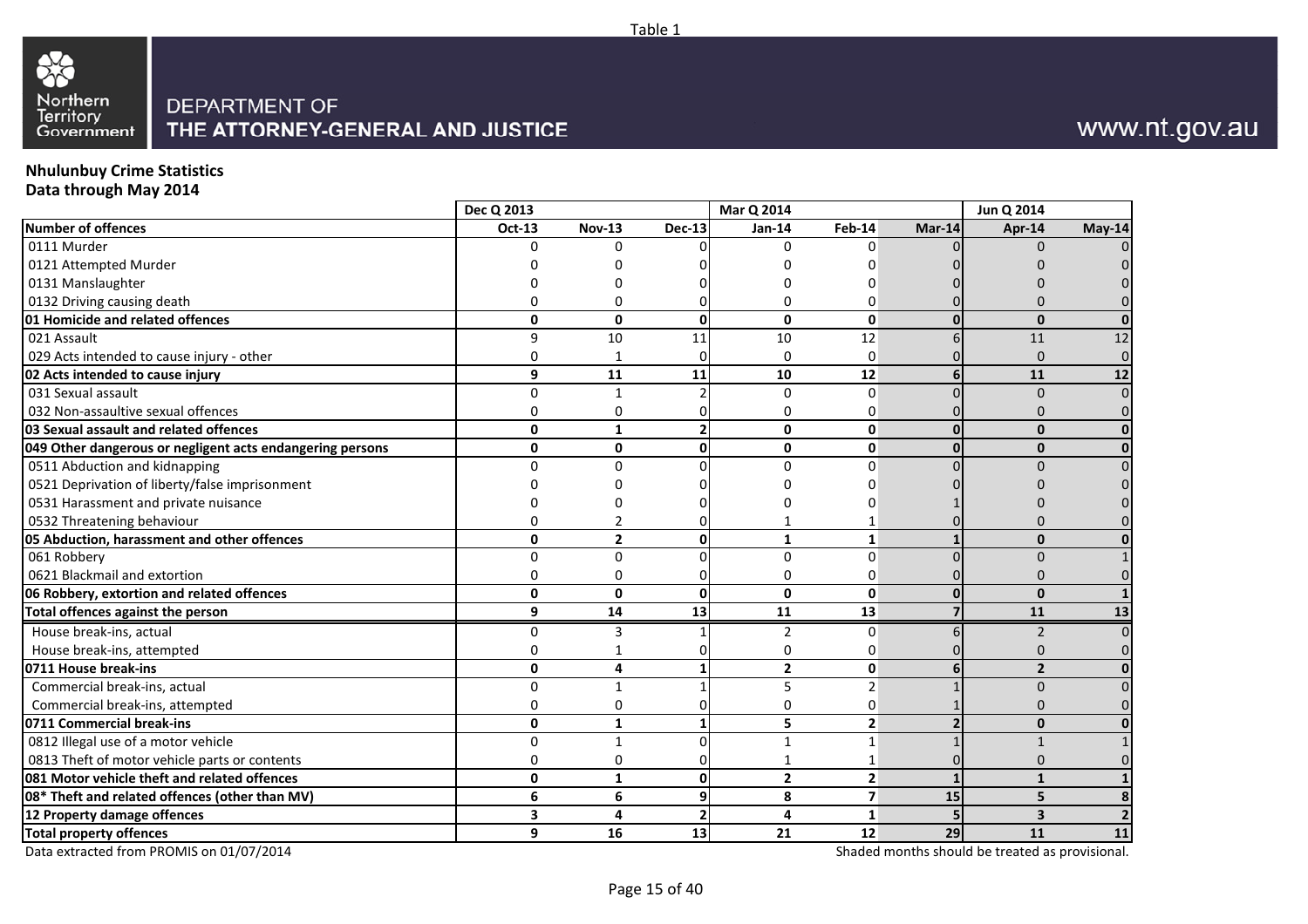



### **NT Balance Crime Statistics**

**Data through May 2014**

|                                                           | Mar Q 2012 | Jun Q 2012               |     |                | Sep Q 2012   Dec Q 2012   Mar Q 2013   Jun Q 2013   Sep Q 2013 |                        |                         |                |                         |
|-----------------------------------------------------------|------------|--------------------------|-----|----------------|----------------------------------------------------------------|------------------------|-------------------------|----------------|-------------------------|
| Number of offences                                        |            |                          |     |                |                                                                |                        | <b>Jul-13</b>           | Aug-13         | <b>Sep-13</b>           |
| 0111 Murder                                               |            |                          |     |                |                                                                |                        |                         |                |                         |
| 0121 Attempted Murder                                     |            |                          |     |                |                                                                |                        |                         |                |                         |
| 0131 Manslaughter                                         |            |                          |     |                |                                                                |                        |                         |                |                         |
| 0132 Driving causing death                                |            |                          |     |                |                                                                |                        |                         |                | $\Omega$                |
| 01 Homicide and related offences                          | $\Omega$   | $\overline{\phantom{a}}$ |     |                | $\mathbf{0}$                                                   | $\boldsymbol{\Lambda}$ | $\overline{2}$          | $\mathbf{1}$   | $\mathbf{0}$            |
| 021 Assault                                               | 484        | 442                      | 424 | 541            | 540                                                            | 549                    | 154                     | 180            | 185                     |
| 029 Acts intended to cause injury - other                 |            |                          |     |                |                                                                |                        | $\Omega$                | $\Omega$       | $\overline{0}$          |
| 02 Acts intended to cause injury                          | 485        | 442                      | 430 | 543            | 540                                                            | 552                    | 154                     | 180            | 185                     |
| 031 Sexual assault                                        | 26         | 16                       | 17  | 24             | 21                                                             | 21                     | 16                      |                | 5 <sub>l</sub>          |
| 032 Non-assaultive sexual offences                        | 6          |                          |     |                |                                                                |                        |                         |                | $\overline{0}$          |
| <b>03 Sexual assault and related offences</b>             | 32         | 19                       | 21  | 26             | 23                                                             | 25                     | 18                      | 8              | 5 <sub>l</sub>          |
| 049 Other dangerous or negligent acts endangering persons | 8          | 8                        |     | $\mathbf{9}$   | 12                                                             | 9                      | $\overline{\mathbf{3}}$ | 4              | $1\vert$                |
| 0511 Abduction and kidnapping                             |            |                          |     |                |                                                                |                        | $\Omega$                |                | $\overline{0}$          |
| 0521 Deprivation of liberty/false imprisonment            |            |                          |     |                |                                                                |                        |                         |                | $\overline{\mathbf{3}}$ |
| 0531 Harassment and private nuisance                      |            |                          |     |                |                                                                |                        |                         |                | $\overline{2}$          |
| 0532 Threatening behaviour                                | 28         | 18                       | 15  | 26             | 27                                                             | 31                     | 12                      |                | 20                      |
| 05 Abduction, harassment and other offences               | 38         | 34                       | 23  | 37             | $\overline{35}$                                                | 45                     | 13                      | 8              | 25                      |
| 061 Robbery                                               |            |                          |     |                |                                                                |                        | 1                       | $\Omega$       | $\overline{0}$          |
| 0621 Blackmail and extortion                              |            |                          |     | ŋ              |                                                                |                        | $\Omega$                | 0              | $\overline{0}$          |
| 06 Robbery, extortion and related offences                | $\Omega$   |                          |     | $\overline{2}$ |                                                                |                        | $\mathbf{1}$            | $\mathbf{0}$   | $\mathbf{0}$            |
| Total offences against the person                         | 563        | 510                      | 485 | 620            | 611                                                            | 636                    | 191                     | 201            | 216                     |
| House break-ins, actual                                   | 98         | 68                       | 47  | 90             | 98                                                             | 45                     | 13                      | 21             | 17                      |
| House break-ins, attempted                                |            | 15                       |     | 11             | 19                                                             |                        |                         | 5              | $\overline{0}$          |
| 0711 House break-ins                                      | <b>106</b> | 83                       | 53  | 101            | 117                                                            | 53                     | 18                      | 26             | 17                      |
| Commercial break-ins, actual                              | 166        | 147                      | 80  | 157            | 202                                                            | 131                    | 34                      | 30             | 30                      |
| Commercial break-ins, attempted                           | 24         | 16                       | 11  | 26             | 25                                                             | 11                     | $\mathcal{P}$           | 3              | $1\vert$                |
| 0711 Commercial break-ins                                 | 190        | 163                      | 91  | 183            | 227                                                            | 142                    | 36                      | 33             | 31                      |
| 0812 Illegal use of a motor vehicle                       | 44         | 47                       | 31  | 60             | 48                                                             | 40                     | 25                      | 14             | 11                      |
| 0813 Theft of motor vehicle parts or contents             | 18         | 54                       | 34  | 25             | 23                                                             | 36                     | 8                       | $\overline{7}$ | $\overline{9}$          |
| 081 Motor vehicle theft and related offences              | 62         | 101                      | 65  | 85             | 71                                                             | 76                     | 33                      | 21             | 20                      |
| 08* Theft and related offences (other than MV)            | 269        | 278                      | 214 | 297            | 300                                                            | $\overline{272}$       | 74                      | 75             | 47                      |
| 12 Property damage offences                               | 329        | 349                      | 275 | 381            | 374                                                            | 288                    | 99                      | 101            | 99                      |
| <b>Total property offences</b>                            | 956        | 974                      | 698 | 1,047          | 1,089                                                          | 831                    | 260                     | 256            | 214                     |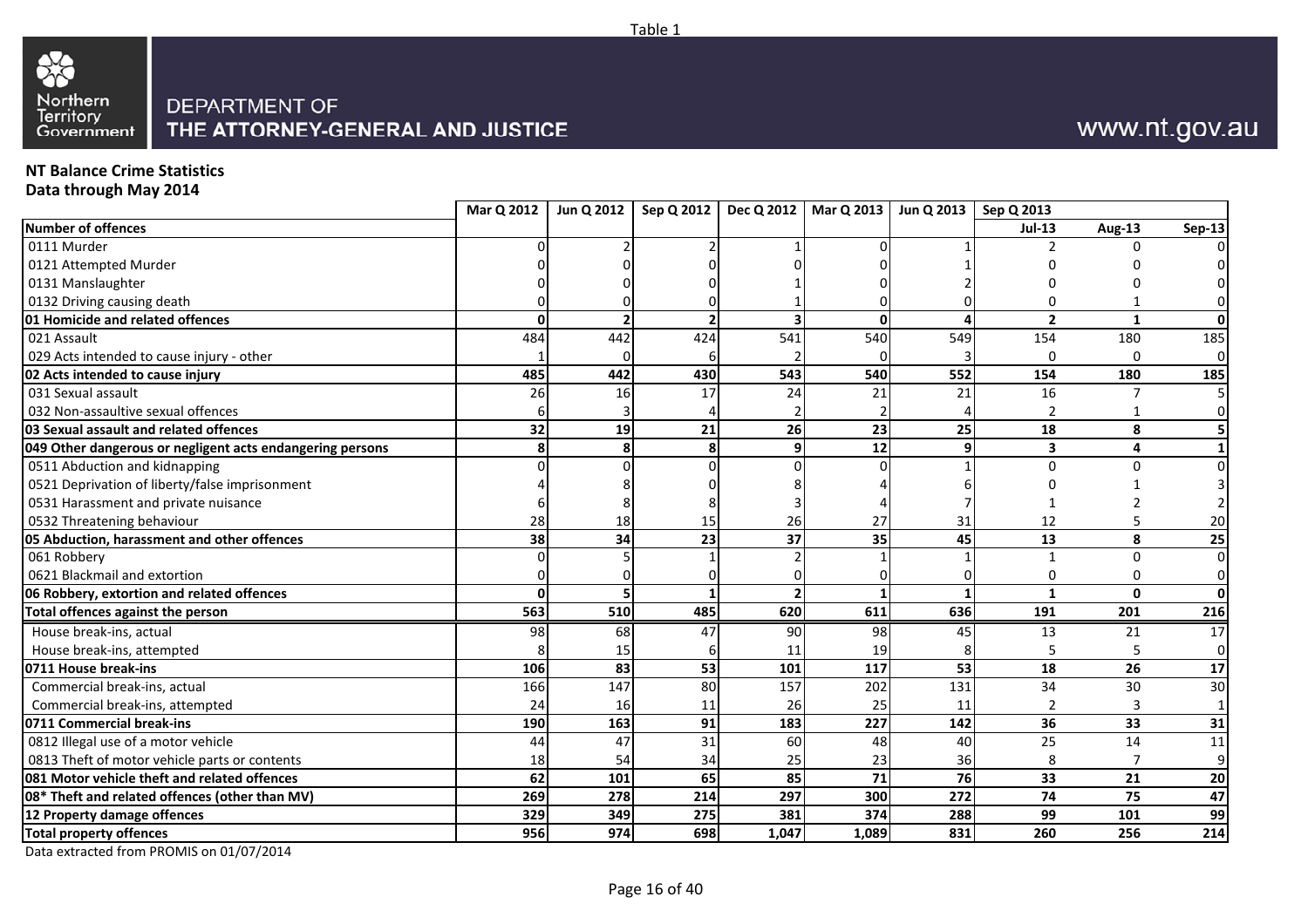

### **NT Balance Crime Statistics**

**Data through May 2014**

|                                                           | Dec Q 2013              |                 |               | Mar Q 2014      |                |          | Jun Q 2014              |                 |
|-----------------------------------------------------------|-------------------------|-----------------|---------------|-----------------|----------------|----------|-------------------------|-----------------|
| Number of offences                                        | Oct-13                  | <b>Nov-13</b>   | <b>Dec-13</b> | <b>Jan-14</b>   | Feb-14         | Mar-14   | Apr-14                  | May-14          |
| 0111 Murder                                               | 0                       | U               |               | 0               | $\Omega$       |          |                         |                 |
| 0121 Attempted Murder                                     |                         |                 |               |                 |                |          |                         |                 |
| 0131 Manslaughter                                         |                         |                 |               |                 | n              |          |                         |                 |
| 0132 Driving causing death                                | 0                       | $\Omega$        |               | 0               | 0              |          |                         |                 |
| 01 Homicide and related offences                          | $\Omega$                | $\Omega$        | <sup>0</sup>  | $\Omega$        | $\mathbf{0}$   | $\Omega$ | $\mathbf{1}$            |                 |
| 021 Assault                                               | 189                     | 208             | 185           | 158             | 146            | 158      | 174                     | 169             |
| 029 Acts intended to cause injury - other                 | $\Omega$                | $\Omega$        |               |                 | $\Omega$       |          | $\Omega$                |                 |
| 02 Acts intended to cause injury                          | 189                     | 208             | 185           | 159             | 146            | 158      | 174                     | 170             |
| 031 Sexual assault                                        | 13                      | $\overline{2}$  |               | 9               | 5              |          | 8                       |                 |
| 032 Non-assaultive sexual offences                        | 0                       | 1               |               |                 | 0              |          | 1                       |                 |
| 03 Sexual assault and related offences                    | 13                      | 3               |               | 12              | 5              | 8        | 9                       | 10              |
| 049 Other dangerous or negligent acts endangering persons | $\overline{\mathbf{3}}$ | 6               |               | 5               | 2 <sup>1</sup> | $\Omega$ | $\overline{\mathbf{3}}$ |                 |
| 0511 Abduction and kidnapping                             | 0                       | $\Omega$        |               | $\Omega$        | $\Omega$       |          | $\Omega$                |                 |
| 0521 Deprivation of liberty/false imprisonment            |                         |                 |               |                 |                |          |                         |                 |
| 0531 Harassment and private nuisance                      |                         |                 |               |                 |                |          |                         |                 |
| 0532 Threatening behaviour                                | 7                       | 10              | 12            | 12              | 5              |          |                         |                 |
| 05 Abduction, harassment and other offences               | 11                      | 12              | 18            | 16              | 8              |          | 5                       | 14              |
| 061 Robbery                                               | $\mathbf{1}$            | $\mathbf{1}$    |               | $\mathbf 0$     | $\Omega$       |          | $\mathbf{0}$            |                 |
| 0621 Blackmail and extortion                              | 0                       | 0               |               | 0               | 0              |          | $\Omega$                |                 |
| 06 Robbery, extortion and related offences                | $\mathbf{1}$            | $\mathbf{1}$    | <sup>0</sup>  | $\mathbf{0}$    | 0              |          | $\mathbf{0}$            |                 |
| Total offences against the person                         | 217                     | 230             | 210           | 192             | 161            | 171      | 192                     | 202             |
| House break-ins, actual                                   | 30                      | 25              | 26            | 46              | 8              | 19       | 18                      | $\overline{24}$ |
| House break-ins, attempted                                | 3                       | $\overline{2}$  |               | 6               | 6              |          |                         |                 |
| 0711 House break-ins                                      | 33                      | $\overline{27}$ | 29            | $\overline{52}$ | 14             | 20       | 22                      | 27              |
| Commercial break-ins, actual                              | 44                      | 43              | 45            | 75              | 43             | 59       | 70                      | 48              |
| Commercial break-ins, attempted                           | $\overline{2}$          | $\overline{2}$  |               | 4               | 3              |          | 7                       |                 |
| 0711 Commercial break-ins                                 | 46                      | 45              | 51            | 79              | 46             | 62       | 77                      | 55              |
| 0812 Illegal use of a motor vehicle                       | 18                      | 8               | 14            | 11              | 12             | 15       | 14                      | 16              |
| 0813 Theft of motor vehicle parts or contents             | 9                       | 9               |               | 8               | 5              | 8        | 8                       | 14              |
| 081 Motor vehicle theft and related offences              | 27                      | 17              | 23            | 19              | 17             | 23       | 22                      | 30              |
| 08* Theft and related offences (other than MV)            | 72                      | 84              | 90            | 103             | 71             | 97       | 95                      | 102             |
| 12 Property damage offences                               | 107                     | 127             | 103           | 163             | 85             | 112      | 100                     | 111             |
| <b>Total property offences</b>                            | 285                     | 300             | 296           | 416             | 233            | 314      | 316                     | 325             |

Data extracted from PROMIS on 01/07/2014

Shaded months should be treated as provisional.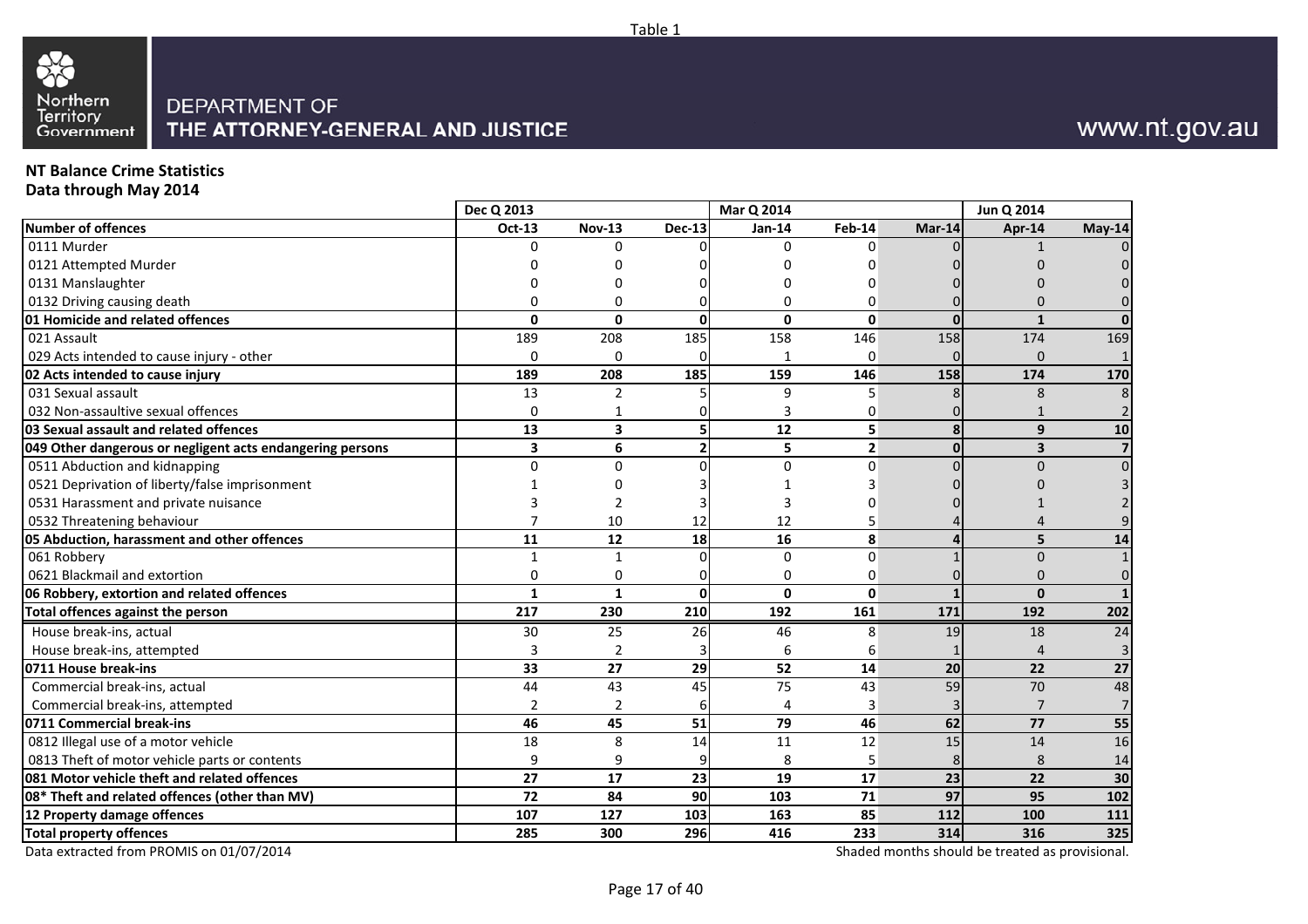



# THE ATTORNEY-GENERAL AND JUSTICE

#### **Northern Territory Assault StatisticsData through May 2014**

|                                                  |                            | Mar Q 2012 | Jun Q 2012       | Sep Q 2012 | Dec Q 2012 | Mar Q 2013 | Jun Q 2013 | Sep Q 2013 |               |               |
|--------------------------------------------------|----------------------------|------------|------------------|------------|------------|------------|------------|------------|---------------|---------------|
| Domestic violence                                | <b>Alcohol involvement</b> |            |                  |            |            |            |            | $Jul-13$   | <b>Aug-13</b> | <b>Sep-13</b> |
| DV involved                                      | Alcohol involved           | 662        | 630              | 605        | 645        | 770        | 744        | 281        | 322           | 274           |
|                                                  | No alcohol involved        | 254        | 248              | 215        | 260        | 318        | 284        | 84         | 83            | 105           |
|                                                  | Not known                  | 90.        | 103 <sub>l</sub> | 106        | 114        | 139        | 114        | 35         | 39            | 31            |
| <b>DV</b> involved Total                         |                            | 1,006      | 981              | 926        | 1,019      | 1,227      | 1,142      | 400        | 444           | 410           |
| DV not involved                                  | Alcohol involved           | 399        | 373              | 382        | 427        | 418        | 397        | 130        | 124           | 130           |
|                                                  | No alcohol involved        | 174        | 144              | 155        | 185        | 183        | 169        | 54         | 65            | 54            |
|                                                  | Not known                  | 248        | 173 I            | 165        | 192        | 182        | 178        | 68         | 66            | 48            |
| DV not involved Total                            |                            | 821        | 690              | 702        | 804        | 783        | 744        | 252        | 255           | 232           |
| <b>Total assaults</b>                            |                            | 1,827      | 1,671            | 1,628      | 1,823      | 2,010      | 1,886      | 652        | 699           | 642           |
| Assaults with alcohol involved                   |                            | 1,061      | 1,003            | 987        | 1,072      | 1,188      | 1,141      | 411        | 446           | 404           |
| Assaults with no alcohol involved                |                            | 428        | 392              | 370        | 445        | 501        | 453        | 138        | 148           | 159           |
| Assaults with alcohol involvement unknown        |                            | 338        | <b>276</b>       | 271        | 306        | 321        | 292        | 103        | 105           | 79            |
| l% of assaults associated with domestic violence |                            | 55.1%      | 58.7%            | 56.9%      | 55.9%      | 61.0%      | 60.6%      | 61.3%      | 63.5%         | 63.9%         |
| % of assaults associated with alcohol            |                            | 58.1%      | 60.0%            | 60.6%      | 58.8%      | 59.1%      | 60.5%      | 63.0%      | 63.8%         | 62.9%         |
|                                                  |                            |            |                  |            |            |            |            |            |               |               |

Data extracted from PROMIS on 01/07/2014

### **Darwin Assault Statistics**

**Data through May 2014**

|                                                  |                            | Mar Q 2012 | Jun Q 2012      | Sep Q 2012 | Dec Q 2012 | Mar Q 2013 | Jun Q 2013 | Sep Q 2013    |        |                 |
|--------------------------------------------------|----------------------------|------------|-----------------|------------|------------|------------|------------|---------------|--------|-----------------|
| Domestic violence                                | <b>Alcohol involvement</b> |            |                 |            |            |            |            | <b>Jul-13</b> | Aug-13 | <b>Sep-13</b>   |
| DV involved                                      | Alcohol involved           | 101        | 106             | 68         | 83         | 118        | 117        | 35            | 53     | 38 <sub>l</sub> |
|                                                  | No alcohol involved        | 32         | 231             | 33         | 30         | 33         | 28         |               | 11     | 13              |
|                                                  | Not known                  |            | 161             | 12         | 19         | 24         | 18         |               |        |                 |
| <b>IDV</b> involved Total                        |                            | 148        | 145             | 113        | 132        | 175        | 163        | 46            | 71     | 55              |
| DV not involved                                  | Alcohol involved           | 119        | 135 <b>I</b>    | 140        | 131        | 144        | 157        | 53            | 49     | 46              |
|                                                  | No alcohol involved        | 53         | 32              | 48         | 54         | 55         | 57         | 18            | 17     | 13 <sub>l</sub> |
|                                                  | Not known                  | 99         | 74I             | 72         | 62         | 61         | 761        | 17            | 23     | 19              |
| <b>DV</b> not involved Total                     |                            | 271        | 241             | 260        | 247        | 260        | 290        | 88            | 89     | 78              |
| <b>Total assaults</b>                            |                            | 419        | <b>3861</b>     | 373        | 379        | 435        | 453        | 134           | 160    | 133             |
| Assaults with alcohol involved                   |                            | 220        | 241             | 208        | 214        | 262        | 274        | 88            | 102    | 84              |
| Assaults with no alcohol involved                |                            | 85         |                 | 81         | 84         | 88         | 85         | 23            | 28     | 26              |
| Assaults with alcohol involvement unknown        |                            | 114        | 90 <sup>1</sup> | 84         | 81         | 85         | 94         | 23            | 30     | 23              |
| 1% of assaults associated with domestic violence |                            | 35.3%      | 37.6%           | 30.3%      | 34.8%      | 40.2%      | 36.0%      | 34.3%         | 44.4%  | 41.4%           |
| 1% of assaults associated with alcohol           |                            | 52.5%      | 62.4%           | 55.8%      | 56.5%      | 60.2%      | 60.5%      | 65.7%         | 63.8%  | 63.2%           |
|                                                  |                            |            |                 |            |            |            |            |               |        |                 |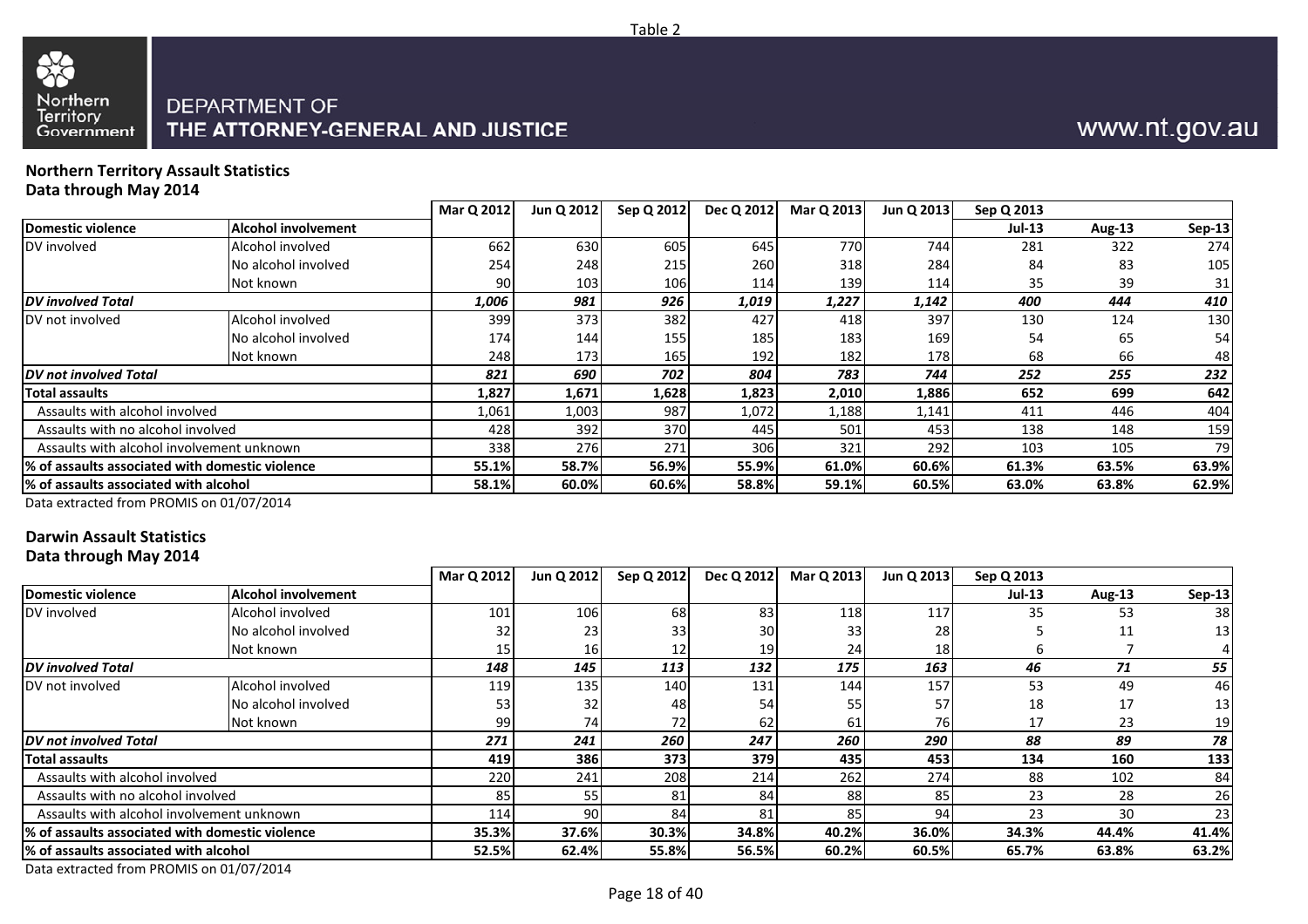

#### **Northern Territory Assault StatisticsData through May 2014**

|                                                                                             |                            | Dec Q 2013    |               |          | Mar Q 2014    |               |        | Jun Q 2014                                      |        |
|---------------------------------------------------------------------------------------------|----------------------------|---------------|---------------|----------|---------------|---------------|--------|-------------------------------------------------|--------|
| Domestic violence                                                                           | <b>Alcohol involvement</b> | <b>Oct-13</b> | <b>Nov-13</b> | $Dec-13$ | <b>Jan-14</b> | <b>Feb-14</b> | Mar-14 | Apr-14                                          | May-14 |
| DV involved                                                                                 | Alcohol involved           | 257           | 229           | 283      | 236           | 199           | 200    | 226                                             | 191    |
|                                                                                             | No alcohol involved        | 111           | 118           | 95       | 86            | 75            | 104    | 86                                              | 105    |
|                                                                                             | Not known                  | 47            | 32            | 38       | 38            | 36            | 33     | 32                                              | 38     |
| <b>DV</b> involved Total                                                                    |                            | 415           | 379           | 416      | 360           | 310           | 337    | 344                                             | 334    |
| DV not involved                                                                             | Alcohol involved           | 131           | 117           | 154      | 122           | 99            | 103    | 146                                             | 115    |
|                                                                                             | No alcohol involved        | 49            | 65            | 54       | 52            | 56            | 63     | 52                                              | 69     |
|                                                                                             | Not known                  | 63            | 53            | 55       | 51            | 43            | 71     | 61                                              | 56     |
| <b>IDV</b> not involved Total                                                               |                            | 243           | 235           | 263      | 225           | 198           | 237    | 259                                             | 240    |
| Total assaults                                                                              |                            | 658           | 614           | 679      | 585           | 508           | 574    | 603                                             | 574    |
| Assaults with alcohol involved                                                              |                            | 388           | 346           | 437      | 358           | 298           | 303    | 372                                             | 306    |
| Assaults with no alcohol involved                                                           |                            | 160           | 183           | 149      | 138           | 131           | 167    | 138                                             | 174    |
| Assaults with alcohol involvement unknown                                                   |                            | 110           | 85            | 93       | 89            | 79            | 104    | 93                                              | 94     |
| 1% of assaults associated with domestic violence                                            |                            | 63.1%         | 61.7%         | 61.3%    | 61.5%         | 61.0%         | 58.7%  | 57.0%                                           | 58.2%  |
| 64.4%<br>% of assaults associated with alcohol<br>52.8%<br>56.4%<br>61.2%<br>58.7%<br>59.0% |                            |               |               |          | 61.7%         | 53.3%         |        |                                                 |        |
| Data extracted from PROMIS on 01/07/2014                                                    |                            |               |               |          |               |               |        | Shaded months should be treated as provisional. |        |

### **Darwin Assault Statistics**

**Data through May 2014**

|                                                 |                            | Dec Q 2013    |               |          | Mar Q 2014 |        |        | Jun Q 2014 |          |
|-------------------------------------------------|----------------------------|---------------|---------------|----------|------------|--------|--------|------------|----------|
| Domestic violence                               | <b>Alcohol involvement</b> | <b>Oct-13</b> | <b>Nov-13</b> | $Dec-13$ | $Jan-14$   | Feb-14 | Mar-14 | Apr-14     | $May-14$ |
| DV involved                                     | Alcohol involved           | 41            | 28            | 50       | 40         | 39     | 42     | 49         | 25       |
|                                                 | No alcohol involved        | 12            | 21            | 11       | 14         | 14     | 15     |            | 17       |
|                                                 | Not known                  | 14            |               | 13       |            | 9      |        |            |          |
| <b>IDV</b> involved Total                       |                            | 67            | 52            | 74       | 60         | 62     | 64     | 63         | 49       |
| DV not involved                                 | Alcohol involved           | 46            | 44            | 58       | 40         | 43     | 56     | 46         | 61       |
|                                                 | No alcohol involved        | 15            | 11            | 15       | 19         | 15     | 15     | 18         | 16       |
|                                                 | Not known                  | 18            | 18            | 22       | 16         | 16     | 41     | 31         | 32       |
| <b>DV</b> not involved Total                    |                            | 79            | 73            | 95       | 75         | 74     | 112    | 95         | 109      |
| Total assaults                                  |                            | 146           | 125           | 169      | 135        | 136    | 176    | 158        | 158      |
| Assaults with alcohol involved                  |                            | 87            | 72            | 108      | 80         | 82     | 98     | 95         | 86       |
| Assaults with no alcohol involved               |                            | 27            | 32            | 26       | 33         | 29     | 30     | 27         | 33       |
| Assaults with alcohol involvement unknown       |                            | 32            | 21            | 35       | 22         | 25     | 48     | 36         | 39       |
| % of assaults associated with domestic violence |                            | 45.9%         | 41.6%         | 43.8%    | 44.4%      | 45.6%  | 36.4%  | 39.9%      | 31.0%    |
| 1% of assaults associated with alcohol          |                            | 59.6%         | 57.6%         | 63.9%    | 59.3%      | 60.3%  | 55.7%  | 60.1%      | 54.4%    |
|                                                 |                            |               |               |          |            |        |        | .          |          |

Data extracted from PROMIS on 01/07/2014

Shaded months should be treated as provisional.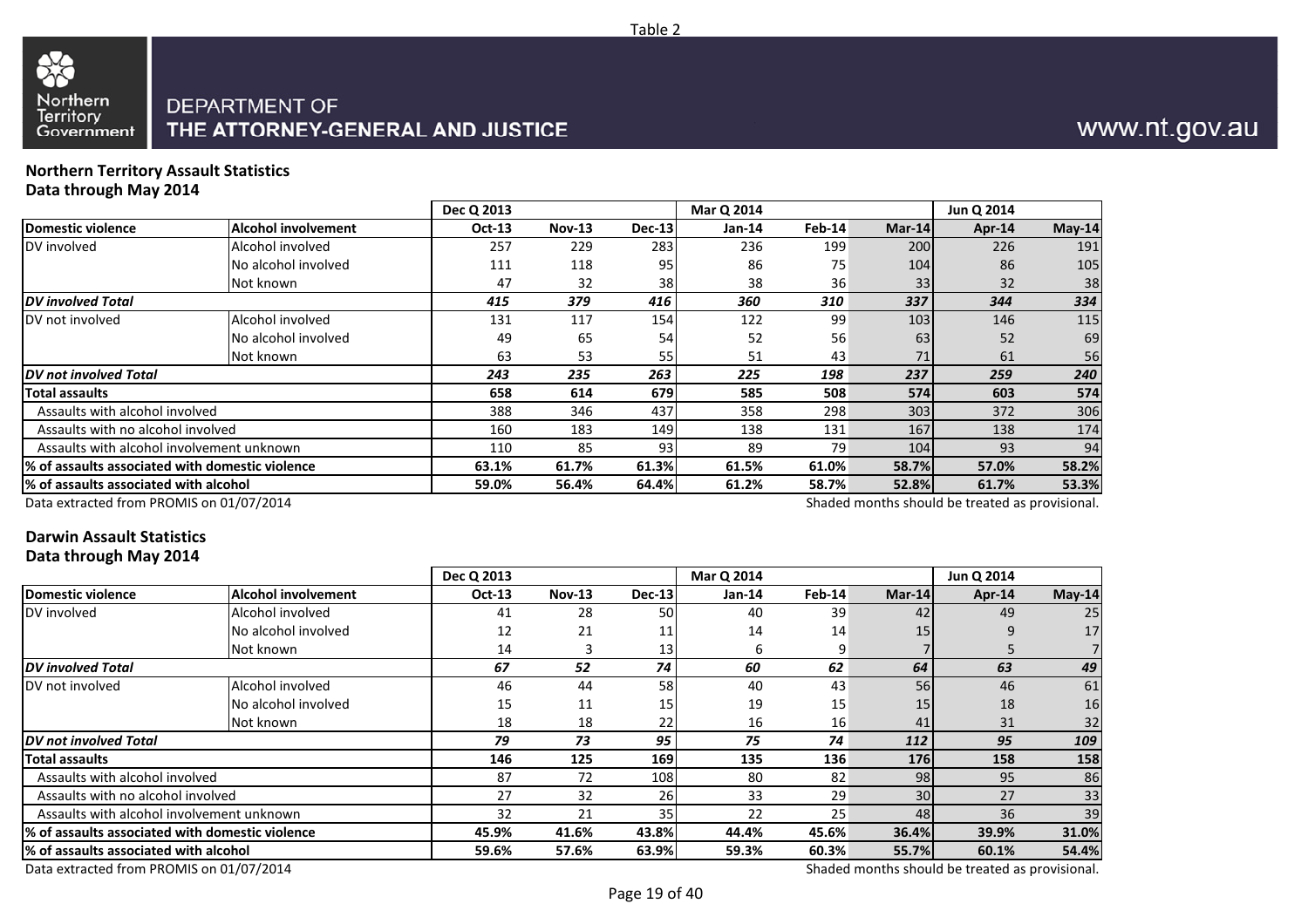

#### **Palmerston Assault StatisticsData through May 2014**

|                                                 |                     | Mar Q 2012      | Jun Q 2012 | Sep Q 2012 | <b>Dec Q 2012</b> | Mar Q 2013 | Jun Q 2013 | Sep Q 2013    |        |        |
|-------------------------------------------------|---------------------|-----------------|------------|------------|-------------------|------------|------------|---------------|--------|--------|
| <b>Domestic violence</b>                        | Alcohol involvement |                 |            |            |                   |            |            | <b>Jul-13</b> | Aug-13 | Sep-13 |
| DV involved                                     | Alcohol involved    | 34 <sub>1</sub> | 42         | 37         | 35                | 40         | 40         |               | 13     |        |
|                                                 | No alcohol involved | 16              | 21         | 13         | 18                | 27         |            | 10            |        | 13     |
|                                                 | Not known           |                 |            |            |                   |            | 10         |               |        |        |
| <b>DV</b> involved Total                        |                     | 56              | 66         | 57         | 62                | 72         | 62         | 28            | 25     | 21     |
| DV not involved                                 | Alcohol involved    |                 | 24         | 21         | 25                | 20         | 22         |               |        |        |
|                                                 | No alcohol involved | 161             | <b>20</b>  | 17         |                   | 19         | 19         |               |        |        |
|                                                 | Not known           | 241             | <b>18</b>  | 18         | 21                | 22         | 14         |               |        |        |
| DV not involved Total                           |                     | 65              | 62         | 56         | 55                | 61         | 55         | 18            | 12     | 13     |
| <b>Total assaults</b>                           |                     | 121             | 128        | 113        | 117               | 133        | 117        | 46            | 37     | 34     |
| Assaults with alcohol involved                  |                     | 59              | 66 I       | 58         | 60                | 60         | 62         | 14            | 19     | 14     |
| Assaults with no alcohol involved               |                     | 32              | 41         | 30         | 27                | 46         |            | 17            |        | 14     |
| Assaults with alcohol involvement unknown       |                     | 30              | 21         | 25         | 30                | 27         | 24         | 15            |        |        |
| % of assaults associated with domestic violence |                     | 46.3%           | 51.6%      | 50.4%      | 53.0%             | 54.1%      | 53.0%      | 60.9%         | 67.6%  | 61.8%  |
| % of assaults associated with alcohol           |                     | 48.8%           | 51.6%      | 51.3%      | 51.3%             | 45.1%      | 53.0%      | 30.4%         | 51.4%  | 41.2%  |
|                                                 |                     |                 |            |            |                   |            |            |               |        |        |

Table 2

Data extracted from PROMIS on 01/07/2014

### **Alice Springs Assault Statistics**

**Data through May 2014**

|                                                  |                            | Mar Q 2012 | Jun Q 2012 | Sep Q 2012 | Dec Q 2012 | Mar Q 2013      | Jun Q 2013 | Sep Q 2013    |        |                 |
|--------------------------------------------------|----------------------------|------------|------------|------------|------------|-----------------|------------|---------------|--------|-----------------|
| Domestic violence                                | <b>Alcohol involvement</b> |            |            |            |            |                 |            | <b>Jul-13</b> | Aug-13 | <b>Sep-13</b>   |
| DV involved                                      | Alcohol involved           | 201        | 187        | 208        | 201        | 242             | 215        | 97            | 104    | 80I             |
|                                                  | No alcohol involved        | 22         | 21         | 28         | 23         | 35 <sub>l</sub> |            |               |        | 10              |
|                                                  | Not known                  | 27         | 36l        | 37         | 30         | 42              | 26         |               |        | 131             |
| <b>IDV</b> involved Total                        |                            | 250        | 244        | 273        | 254        | 319             | 256        | 112           | 118    | 103             |
| DV not involved                                  | Alcohol involved           | 114        | 97         | 100        | 111        | 121             | 90         | 33            | 27     | 42              |
|                                                  | No alcohol involved        | 29         | 24         | 29         | 24         | 27              | 21         | 17            | 16     | 12 <sub>1</sub> |
|                                                  | Not known                  | 84         | 48         | 34         | 47         | 49              | 46         | 31            | 20     | 15 <sub>l</sub> |
| <b>DV</b> not involved Total                     |                            | 227        | 169        | 163        | 182        | 197             | 157        | 81            | 63     | 69              |
| <b>Total assaults</b>                            |                            | 477        | 413        | 436        | 436        | <b>516</b>      | 413        | 193           | 181    | 172             |
| Assaults with alcohol involved                   |                            | 315        | 284        | 308        | 312        | 363             | 305        | 130           | 131    | 122             |
| Assaults with no alcohol involved                |                            |            | 45         | 57         | 47         | 62              | 36         | 26            | 23     | 22              |
| Assaults with alcohol involvement unknown        |                            | 111        | 84         | 71         | 77         | 91              | רד         | 37            | 27     | 28              |
| 1% of assaults associated with domestic violence |                            | 52.4%      | 59.1%      | 62.6%      | 58.3%      | 61.8%           | 62.0%      | 58.0%         | 65.2%  | 59.9%           |
| l% of assaults associated with alcohol           |                            | 66.0%      | 68.8%      | 70.6%      | 71.6%      | 70.3%           | 73.8%      | 67.4%         | 72.4%  | 70.9%           |
|                                                  |                            |            |            |            |            |                 |            |               |        |                 |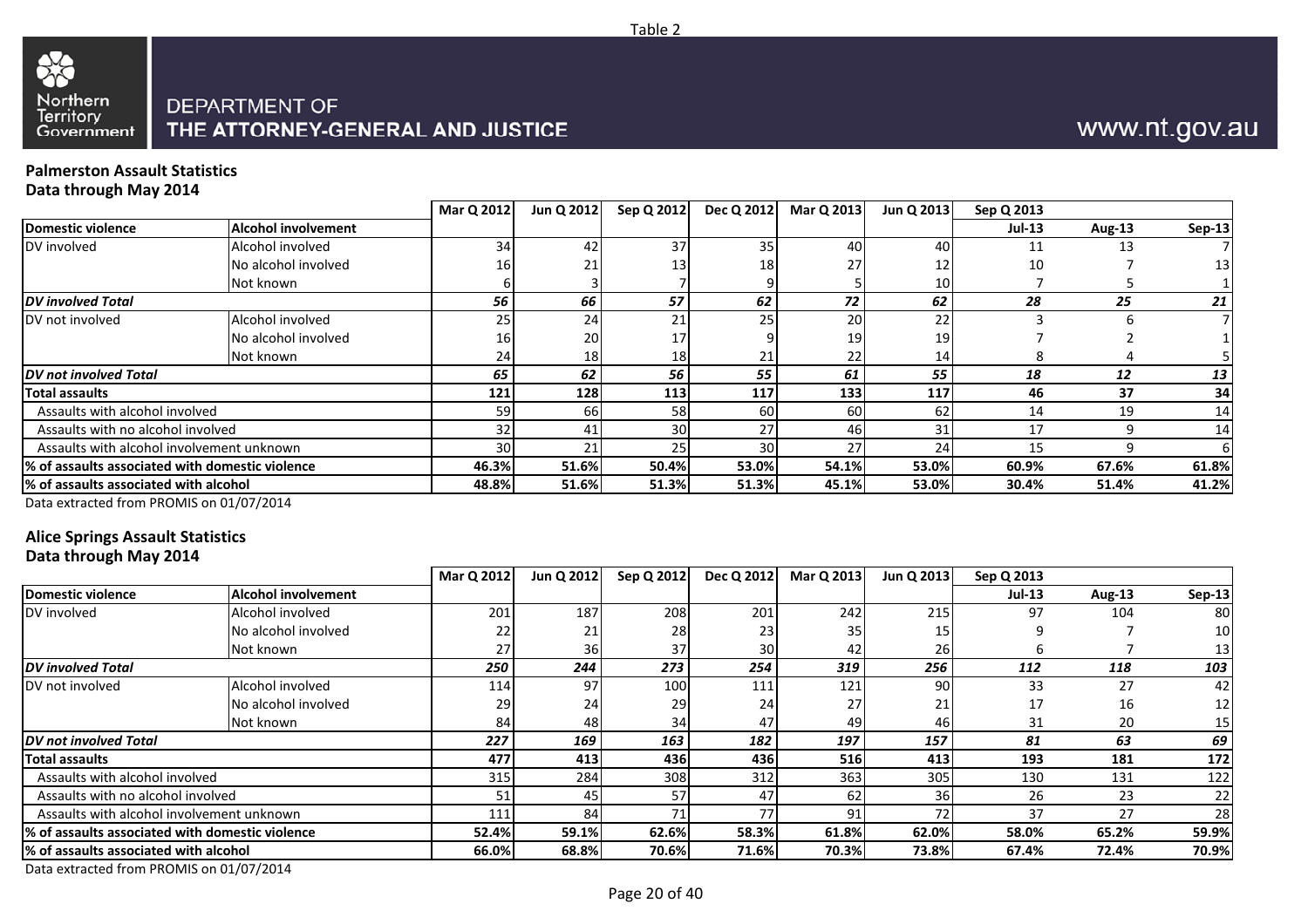

## www.nt.gov.au

#### **Palmerston Assault StatisticsData through May 2014**

|                                                 |                            | Dec Q 2013 |               |          | Mar Q 2014 |          |          | Jun Q 2014                                      |          |
|-------------------------------------------------|----------------------------|------------|---------------|----------|------------|----------|----------|-------------------------------------------------|----------|
| <b>Domestic violence</b>                        | <b>Alcohol involvement</b> | Oct-13     | <b>Nov-13</b> | $Dec-13$ | Jan-14     | $Feb-14$ | $Mar-14$ | Apr-14                                          | $May-14$ |
| DV involved                                     | Alcohol involved           | 10         | 15            |          | 18         | 15       | 15       | 16                                              | 14       |
|                                                 | No alcohol involved        |            | 10            |          |            |          |          |                                                 | 10       |
|                                                 | Not known                  |            |               |          |            |          |          |                                                 |          |
| <b>DV</b> involved Total                        |                            | 20         | 28            | 17       | 25         | 23       | 26       | 23                                              | 27       |
| DV not involved                                 | Alcohol involved           |            | 11            |          |            |          |          |                                                 |          |
|                                                 | No alcohol involved        |            |               |          |            |          |          |                                                 |          |
|                                                 | Not known                  |            | 8             |          |            | b        |          |                                                 |          |
| DV not involved Total                           |                            | 21         | 24            | 14       | 10         | 17       | 17       | 11                                              | 13       |
| Total assaults                                  |                            | 41         | 52            | 31       | 35         | 40       | 43       | 34                                              | 40       |
| Assaults with alcohol involved                  |                            | 18         | 26            | 18       | 21         | 21       | 22       | 23                                              | 17       |
| Assaults with no alcohol involved               |                            | 14         | 15            | 10       |            | 11       |          |                                                 | 13       |
| Assaults with alcohol involvement unknown       |                            | q          | 11            |          |            |          | 14       |                                                 | 10       |
| % of assaults associated with domestic violence |                            | 48.8%      | 53.8%         | 54.8%    | 71.4%      | 57.5%    | 60.5%    | 67.6%                                           | 67.5%    |
| % of assaults associated with alcohol           | 43.9%                      | 50.0%      | 58.1%         | 60.0%    | 52.5%      | 51.2%    | 67.6%    | 42.5%                                           |          |
| Data extracted from PROMIS on 01/07/2014        |                            |            |               |          |            |          |          | Shaded months should be treated as provisional. |          |

### **Alice Springs Assault Statistics**

#### **Data through May 2014**

|                                                  |                            | Dec Q 2013 |               |               | Mar Q 2014 |        |        | Jun Q 2014                                      |                 |
|--------------------------------------------------|----------------------------|------------|---------------|---------------|------------|--------|--------|-------------------------------------------------|-----------------|
| Domestic violence                                | <b>Alcohol involvement</b> | Oct-13     | <b>Nov-13</b> | <b>Dec-13</b> | Jan-14     | Feb-14 | Mar-14 | Apr-14                                          | $May-14$        |
| DV involved                                      | Alcohol involved           | 71         | 71            | 90            | 67         | 53     | 47     | 56                                              | 59              |
|                                                  | No alcohol involved        | 13         |               |               |            |        |        | 6                                               | 11              |
|                                                  | Not known                  |            |               |               | 10         |        |        | $\mathbf b$                                     |                 |
| <b>DV</b> involved Total                         |                            | 92         | 79            | 102           | 84         | 68     | 63     | 68                                              | 77              |
| DV not involved                                  | Alcohol involved           | 35         | 36            | 32            | 34         | 24     | 12     | 44                                              | 21              |
|                                                  | No alcohol involved        | 6          | 17            | 17            | 13         | 16     | 16     | 17                                              | 16              |
|                                                  | Not known                  | 17         | 11            | 19            | 14         | 6      |        | 14                                              |                 |
| DV not involved Total                            |                            | 58         | 64            | 68            | 61         | 46     | 35     | 75                                              | 43              |
| <b>Total assaults</b>                            |                            | 150        | 143           | 170           | 145        | 114    | 98     | 143                                             | 120             |
| Assaults with alcohol involved                   |                            | 106        | 107           | 122           | 101        | 77     | 59     | 100                                             | 80              |
| Assaults with no alcohol involved                |                            | 19         | 23            | 22            | 20         | 24     | 25     | 23                                              | 27              |
| Assaults with alcohol involvement unknown        |                            | 25         | 13            | 26            | 24         | 13     | 14     | 20                                              | 13 <sub>1</sub> |
| 1% of assaults associated with domestic violence |                            | 61.3%      | 55.2%         | 60.0%         | 57.9%      | 59.6%  | 64.3%  | 47.6%                                           | 64.2%           |
| l% of assaults associated with alcohol           |                            | 70.7%      | 74.8%         | 71.8%         | 69.7%      | 67.5%  | 60.2%  | 69.9%                                           | 66.7%           |
| Data extracted from PROMIS on 01/07/2014         |                            |            |               |               |            |        |        | Shaded months should be treated as provisional. |                 |

Data extracted from PROMIS on 01/07/2014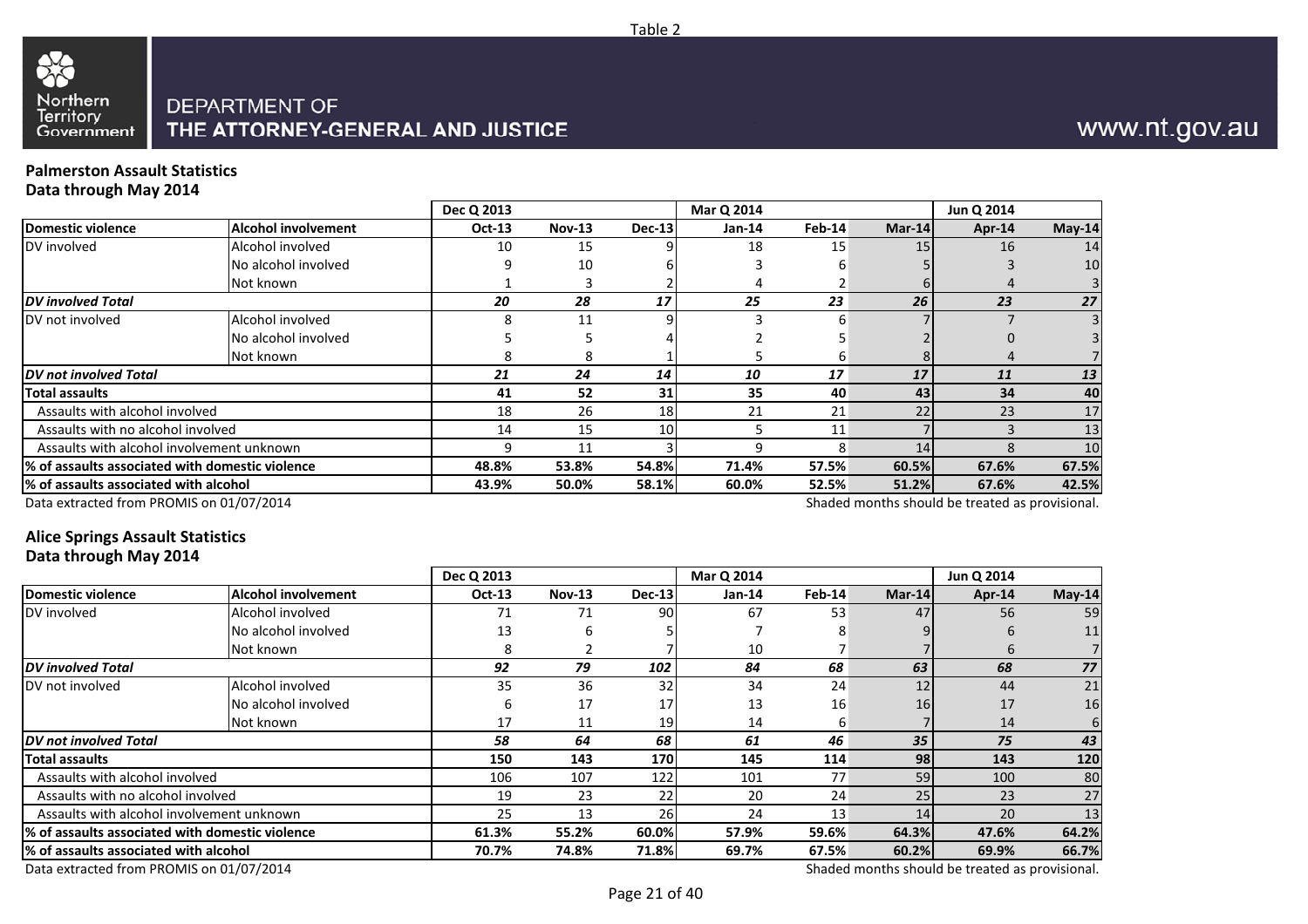

#### **Katherine Assault StatisticsData through May 2014**

|                                                 |                            | Mar Q 2012 | Jun Q 2012      | Sep Q 2012 | Dec Q 2012 | Mar Q 2013 | Jun Q 2013 | Sep Q 2013    |               |               |
|-------------------------------------------------|----------------------------|------------|-----------------|------------|------------|------------|------------|---------------|---------------|---------------|
| Domestic violence                               | <b>Alcohol involvement</b> |            |                 |            |            |            |            | <b>Jul-13</b> | <b>Aug-13</b> | <b>Sep-13</b> |
| DV involved                                     | Alcohol involved           | 103        | 91              | 84         | 105        | 84         | 82         | 38            | 46            | 51            |
|                                                 | No alcohol involved        |            |                 |            | 18         |            |            |               |               |               |
|                                                 | Not known                  |            |                 |            | 11         |            |            |               |               |               |
| <b>DV</b> involved Total                        |                            | 121        | 100             | 106        | 134        | 102        | 93         | 47            | 53            | 56            |
| DV not involved                                 | Alcohol involved           | 49         | 44              | 50         | 51         | 43         | 46         |               | 15            |               |
|                                                 | No alcohol involved        |            |                 |            |            |            |            |               |               |               |
|                                                 | Not known                  |            | 10 <sup>1</sup> | 16         | 11,        |            |            |               |               |               |
| <b>IDV</b> not involved Total                   |                            | 65         | 66              | 77         | 70         | 60         | 55         | 13            | 22            | 13            |
| Total assaults                                  |                            | 186        | <b>166</b>      | 183        | 204        | 162        | 148        | 60            | 75            | 69            |
| Assaults with alcohol involved                  |                            | 152        | 135             | 134        | <b>156</b> | 127        | 128        | 47            | 61            | 57            |
| Assaults with no alcohol involved               |                            | 17         | 13              | 25         | <b>26</b>  |            |            |               |               | ь             |
| Assaults with alcohol involvement unknown       |                            | 17         | 18              | 24         | 22         | 23         |            | 10            |               |               |
| % of assaults associated with domestic violence |                            | 65.1%      | 60.2%           | 57.9%      | 65.7%      | 63.0%      | 62.8%      | 78.3%         | 70.7%         | 81.2%         |
| 1% of assaults associated with alcohol          |                            | 81.7%      | 81.3%           | 73.2%      | 76.5%      | 78.4%      | 86.5%      | 78.3%         | 81.3%         | 82.6%         |
|                                                 |                            |            |                 |            |            |            |            |               |               |               |

Table 2

Data extracted from PROMIS on 01/07/2014

## **Tennant Creek Assault Statistics**

**Data through May 2014**

|                                                 | Mar Q 2012      |            | Sep Q 2012 | Dec Q 2012 |                |       | Sep Q 2013                          |            |                 |
|-------------------------------------------------|-----------------|------------|------------|------------|----------------|-------|-------------------------------------|------------|-----------------|
| <b>Alcohol involvement</b>                      |                 |            |            |            |                |       | <b>Jul-13</b>                       | Aug-13     | Sep-13          |
| Alcohol involved                                | 65              | 63         | 58         | 69         | 124            | 115   | 40                                  | 43         | 30 <sup>1</sup> |
| No alcohol involved                             | 16              |            |            |            | 20             | 16    |                                     |            |                 |
| Not known                                       |                 |            |            |            |                | 10    |                                     |            |                 |
|                                                 | 84              | 76         | 64         | 81         | 148            | 141   | 45                                  | 47         | 35              |
| Alcohol involved                                | 30 <sup>1</sup> | 25I        | 15         | 30         | 37             | 28    |                                     |            |                 |
| No alcohol involved                             |                 |            |            |            |                |       |                                     |            |                 |
| Not known                                       |                 |            |            |            |                |       |                                     |            |                 |
|                                                 | 38              | 32         | 21         | 44         | 51             | 40    | 12                                  | 11         |                 |
|                                                 | 122             | <b>108</b> | 85         | 125        |                | 181   | 57                                  | 58         | 39              |
| Assaults with alcohol involved                  | 95              | 88         | 73         | 99         | 161            | 143   | 47                                  | 49         | 34              |
| Assaults with no alcohol involved               | 19              |            |            | 14         | 27             | 24    |                                     |            |                 |
| Assaults with alcohol involvement unknown       |                 |            |            |            |                |       |                                     |            |                 |
| % of assaults associated with domestic violence | 68.9%           | 70.4%      |            | 64.8%      |                | 77.9% | 78.9%                               | 81.0%      | 89.7%           |
| l% of assaults associated with alcohol          | 77.9%           | 81.5%      |            | 79.2%      |                | 79.0% | 82.5%                               | 84.5%      | 87.2%           |
|                                                 |                 |            |            | Jun Q 2012 | 75.3%<br>85.9% |       | Mar Q 2013<br>199<br>74.4%<br>80.9% | Jun Q 2013 |                 |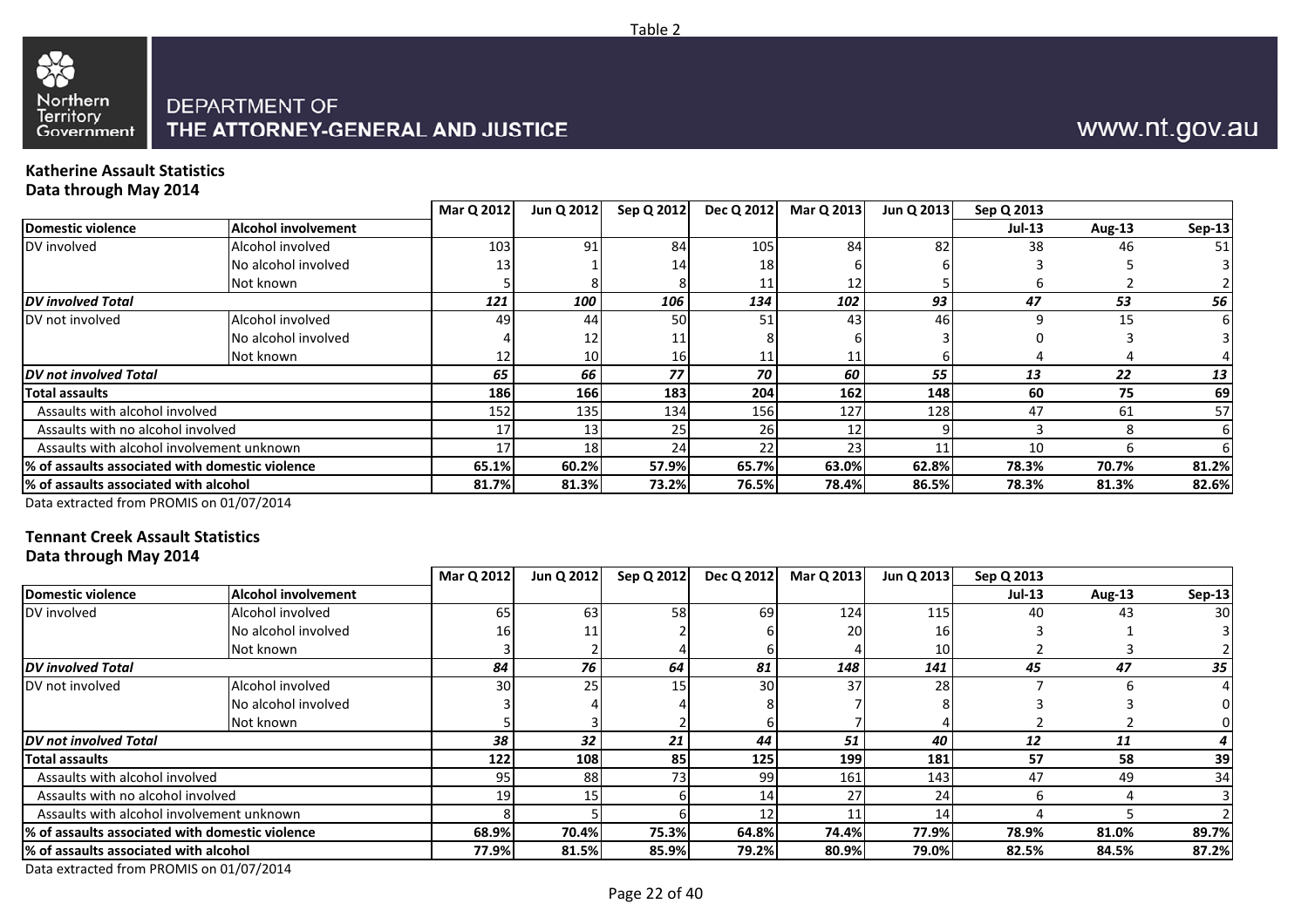

## www.nt.gov.au

#### **Katherine Assault StatisticsData through May 2014**

|                                                  |                     | Dec Q 2013 |               |        | Mar Q 2014    |        |           | Jun Q 2014                                      |          |
|--------------------------------------------------|---------------------|------------|---------------|--------|---------------|--------|-----------|-------------------------------------------------|----------|
| Domestic violence                                | Alcohol involvement | Oct-13     | <b>Nov-13</b> | Dec-13 | <b>Jan-14</b> | Feb-14 | Mar-14    | $Apr-14$                                        | $May-14$ |
| DV involved                                      | Alcohol involved    | 32         | 18            | 32     | 25            | 19     | <b>26</b> | 36                                              | 21       |
|                                                  | No alcohol involved |            |               |        |               |        |           |                                                 |          |
|                                                  | Not known           |            |               |        |               |        |           | b                                               |          |
| <b>DV</b> involved Total                         |                     | 43         | 23            | 36     | 31            | 22     | 29        | 45                                              | 26       |
| DV not involved                                  | Alcohol involved    |            |               | 15     | 16            |        |           | 14                                              | 14       |
|                                                  | No alcohol involved |            |               |        |               |        |           | 0                                               |          |
|                                                  | Not known           |            |               |        |               |        |           |                                                 |          |
| <b>DV</b> not involved Total                     |                     | 15         |               | 21     | 20            | 10     | 20        | 16                                              | 18       |
| Total assaults                                   |                     | 58         | 30            | 57     | 51            | 32     | 49        | 61                                              | 44       |
| Assaults with alcohol involved                   |                     | 41         | 21            | 47     | 41            | 26     | 35        | 50                                              | 35       |
| Assaults with no alcohol involved                |                     |            |               |        |               |        |           |                                                 |          |
| Assaults with alcohol involvement unknown        |                     | 13         |               |        | n             | h      |           |                                                 |          |
| 1% of assaults associated with domestic violence |                     | 74.1%      | 76.7%         | 63.2%  | 60.8%         | 68.8%  | 59.2%     | 73.8%                                           | 59.1%    |
| % of assaults associated with alcohol            |                     | 70.7%      | 70.0%         | 82.5%  | 80.4%         | 81.3%  | 71.4%     | 82.0%                                           | 79.5%    |
| Data extracted from PROMIS on 01/07/2014         |                     |            |               |        |               |        |           | Shaded months should be treated as provisional. |          |

Table 2

Data extracted from PROMIS on 01/07/2014

## **Tennant Creek Assault Statistics**

**Data through May 2014**

|                                                  |                            | Dec Q 2013    |               |               | Mar Q 2014 |        |                 | Jun Q 2014 |          |
|--------------------------------------------------|----------------------------|---------------|---------------|---------------|------------|--------|-----------------|------------|----------|
| Domestic violence                                | <b>Alcohol involvement</b> | <b>Oct-13</b> | <b>Nov-13</b> | <b>Dec-13</b> | $Jan-14$   | Feb-14 | Mar-14          | Apr-14     | $May-14$ |
| DV involved                                      | Alcohol involved           | 38            | 29            | 28            | 32         | 17     | 27              |            | 17       |
|                                                  | No alcohol involved        |               |               |               |            |        |                 |            |          |
|                                                  | Not known                  |               |               |               |            |        |                 |            |          |
| <b>DV</b> involved Total                         |                            | 48            | 38            | 34            | 37         | 22     | 33              | 12         | 19       |
| DV not involved                                  | Alcohol involved           | 10            | h             | 20            | 14         |        |                 |            |          |
|                                                  | No alcohol involved        |               |               |               |            |        |                 |            |          |
|                                                  | Not known                  |               |               |               |            |        |                 |            |          |
| <b>DV</b> not involved Total                     |                            | 17            |               | 22            | 14         | 6      | 11              | 10         | 12       |
| <b>Total assaults</b>                            |                            | 65            | 46            | 56            | 51         | 28     | 44              | 22         | 31       |
| Assaults with alcohol involved                   |                            | 48            | 35            | 48            | 46         | 21     | 33 <sub>1</sub> | 19         | 25       |
| Assaults with no alcohol involved                |                            | 11            | h             |               |            |        |                 |            |          |
| Assaults with alcohol involvement unknown        |                            |               |               |               |            |        |                 |            |          |
| 1% of assaults associated with domestic violence |                            | 73.8%         | 82.6%         | 60.7%         | 72.5%      | 78.6%  | 75.0%           | 54.5%      | 61.3%    |
| l% of assaults associated with alcohol           |                            | 73.8%         | 76.1%         | 85.7%         | 90.2%      | 75.0%  | 75.0%           | 86.4%      | 80.6%    |
|                                                  |                            |               |               |               |            |        |                 |            |          |

Data extracted from PROMIS on 01/07/2014

Shaded months should be treated as provisional.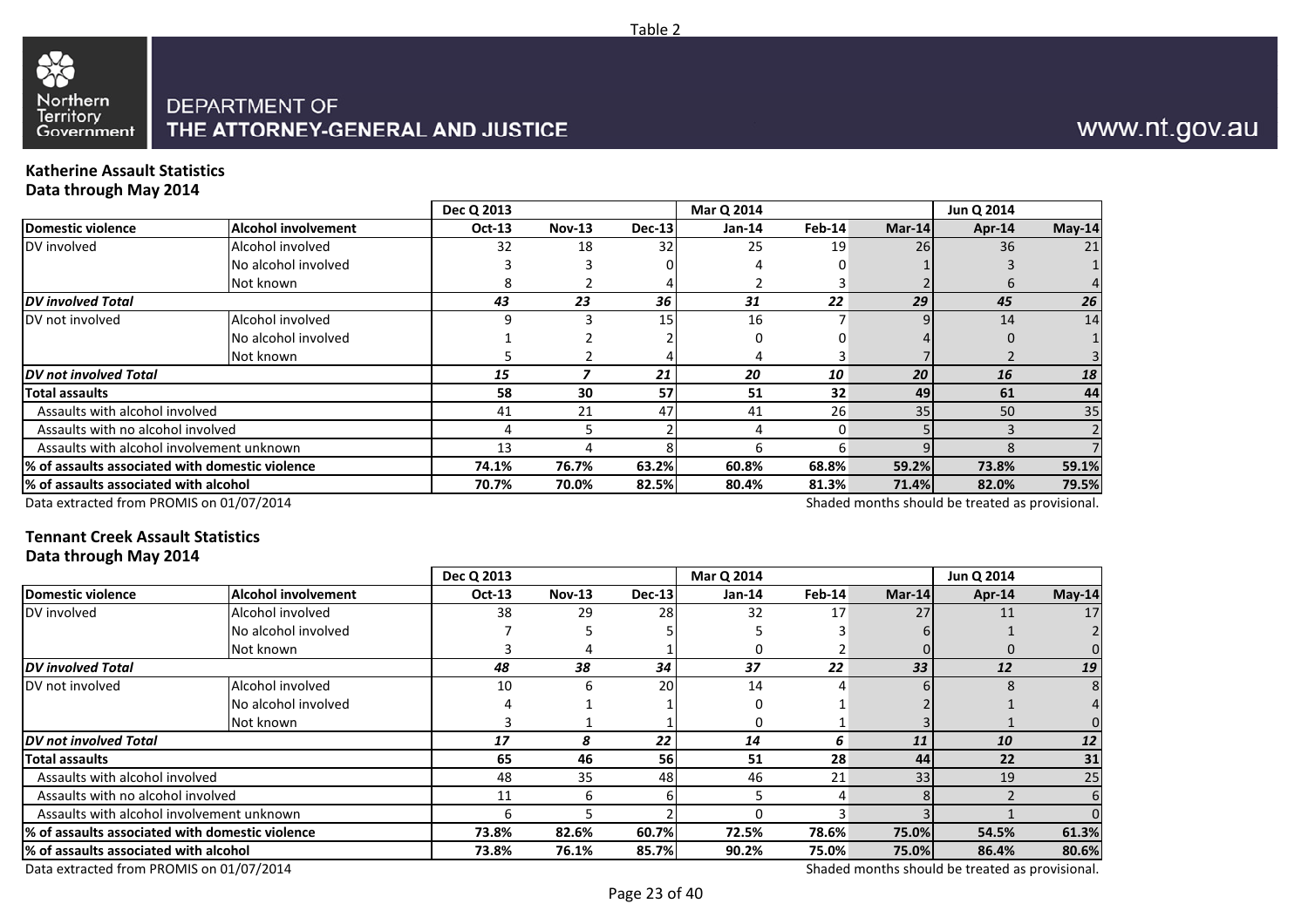



#### **Nhulunbuy Assault StatisticsData through May 2014**

|                                                 |                     | Mar Q 2012 | Jun Q 2012      | Sep Q 2012 | Dec Q 2012 | Mar Q 2013      | Jun Q 2013 | Sep Q 2013    |        |                 |
|-------------------------------------------------|---------------------|------------|-----------------|------------|------------|-----------------|------------|---------------|--------|-----------------|
| Domestic violence                               | Alcohol involvement |            |                 |            |            |                 |            | <b>Jul-13</b> | Aug-13 | <b>Sep-13</b>   |
| DV involved                                     | Alcohol involved    |            | 10 <sup>1</sup> |            |            |                 |            |               |        |                 |
|                                                 | No alcohol involved |            |                 |            |            |                 |            |               |        |                 |
|                                                 | Not known           |            |                 |            |            |                 |            |               |        |                 |
| <b>DV</b> involved Total                        |                     |            | 15              | 8          |            | 14              | 17         |               |        |                 |
| DV not involved                                 | Alcohol involved    |            |                 |            |            | 10 <sup>1</sup> |            |               |        |                 |
|                                                 | No alcohol involved |            |                 |            |            |                 |            |               |        |                 |
|                                                 | Not known           |            |                 |            |            |                 |            |               |        |                 |
| <b>DV</b> not involved Total                    |                     | 14         | 13              |            | 12         | 11              |            |               |        |                 |
| <b>Total assaults</b>                           |                     | <b>18</b>  | <b>28</b>       | 14         | 21         | <b>25</b>       | 25         |               |        | 10 <sub>l</sub> |
| Assaults with alcohol involved                  |                     |            | 18              |            | 13.        | <b>16</b>       | 1 Q        |               |        |                 |
| Assaults with no alcohol involved               |                     |            |                 |            |            |                 |            |               |        |                 |
| Assaults with alcohol involvement unknown       |                     |            |                 |            |            |                 |            |               |        |                 |
| % of assaults associated with domestic violence |                     | 22.2%      | 53.6%           | 57.1%      | 42.9%      | 56.0%           | 68.0%      | 75.0%         | 75.0%  | 90.0%           |
| % of assaults associated with alcohol           |                     | 83.3%      | 64.3%           | 78.6%      | 61.9%      | 64.0%           | 76.0%      | 87.5%         | 50.0%  | 60.0%           |
|                                                 |                     |            |                 |            |            |                 |            |               |        |                 |

Data extracted from PROMIS on 01/07/2014

#### **NT Balance Assault Statistics**

#### **Data through May 2014**

|                                                 |                            | Mar Q 2012 | Jun Q 2012 | Sep Q 2012 | Dec Q 2012 | Mar Q 2013       | Jun Q 2013 | Sep Q 2013 |        |               |
|-------------------------------------------------|----------------------------|------------|------------|------------|------------|------------------|------------|------------|--------|---------------|
| Domestic violence                               | <b>Alcohol involvement</b> |            |            |            |            |                  |            | $Jul-13$   | Aug-13 | <b>Sep-13</b> |
| DV involved                                     | Alcohol involved           | 154        | 131        | 144        | 147        | <b>156</b>       | 164        | 55         | 60     | <b>621</b>    |
|                                                 | No alcohol involved        | 155        | 167        | 123        | 161        | 190 <sub>l</sub> | 201        | 53         | 50     | 60            |
|                                                 | Not known                  | 34         | 37         | 38         | 39         | 51               | 45         |            | 14     |               |
| <b>DV</b> involved Total                        |                            | 343        | 335        | 305        | 347        | 397              | 410        | 116        | 124    | 131           |
| DV not involved                                 | Alcohol involved           | 51         | 40         | 51         | 71         | 43               | 46         | 23         | 20     | 25            |
|                                                 | No alcohol involved        | 69         |            | 46         | 80         | 68I              | 61         |            | 24     | 25            |
|                                                 | Not known                  |            | 161        | 22         | 43         | 32               | 32         |            | 12     |               |
| DV not involved Total                           |                            | 141        | 107        | 119        | 194        | 143              | 139        | 38         | 56     | 54            |
| <b>Total assaults</b>                           |                            | 484        | 442        | 424        | 541        | <b>540</b>       | 549        | 154        | 180    | 185           |
| Assaults with alcohol involved                  |                            | 205        | 171        | 195        | 218        | 199              | 210        | 78         | 80     | 87            |
| Assaults with no alcohol involved               |                            | 224        | 218        | 169        | 241        | 258              | 262        | 62         | 74     | 85            |
| Assaults with alcohol involvement unknown       |                            | 55         | 53         | 60         | 82         | 831              | 77         | 14         | 26     | 13            |
| % of assaults associated with domestic violence |                            | 70.9%      | 75.8%      | 71.9%      | 64.1%      | 73.5%            | 74.7%      | 75.3%      | 68.9%  | 70.8%         |
| l% of assaults associated with alcohol          |                            | 42.4%      | 38.7%      | 46.0%      | 40.3%      | 36.9%            | 38.3%      | 50.6%      | 44.4%  | 47.0%         |
|                                                 |                            |            |            |            |            |                  |            |            |        |               |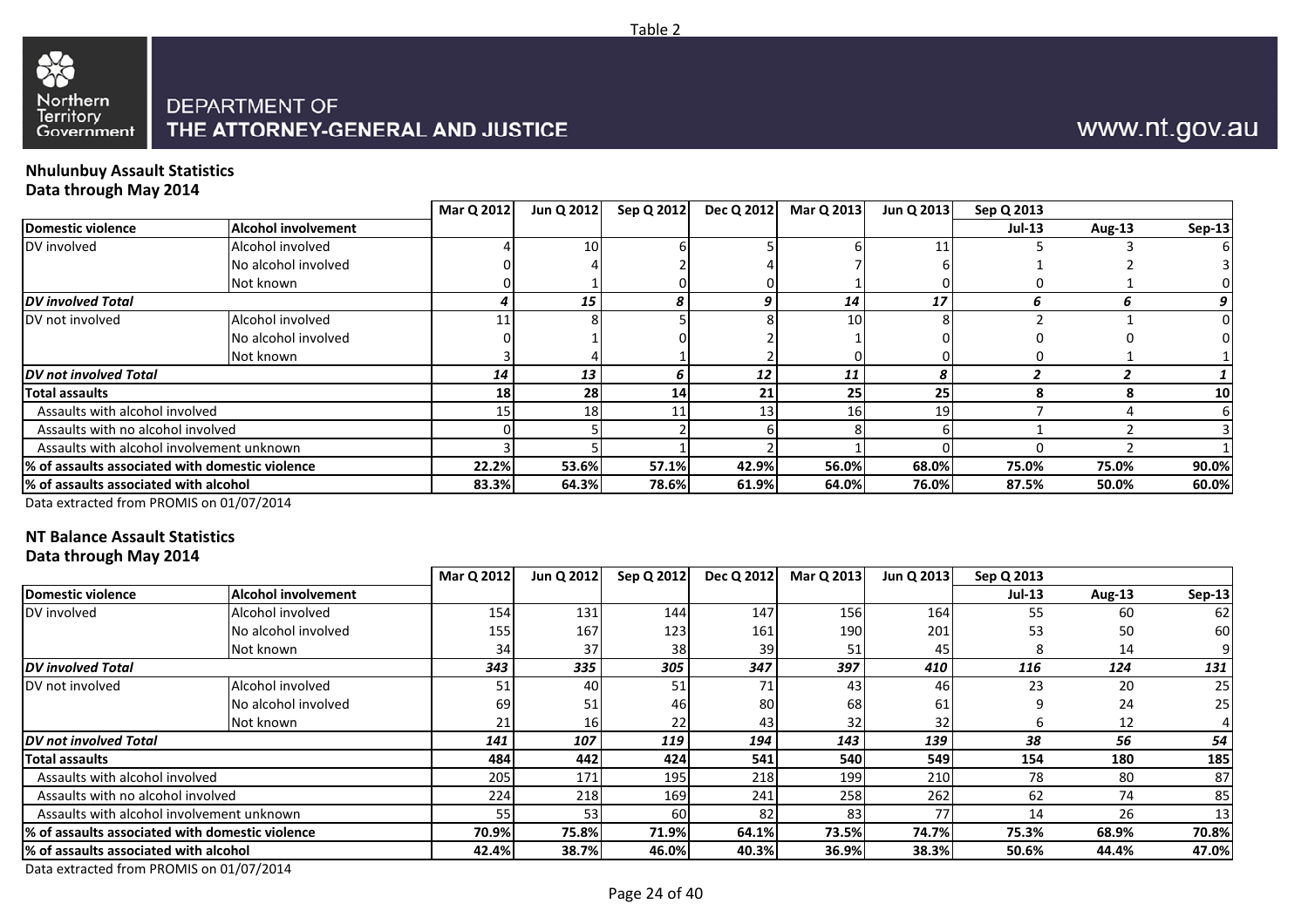

## www.nt.gov.au

#### **Nhulunbuy Assault StatisticsData through May 2014**

|                                                  |                            | Dec Q 2013    |          |        | Mar Q 2014 |                 |                                                 | Jun Q 2014 |          |
|--------------------------------------------------|----------------------------|---------------|----------|--------|------------|-----------------|-------------------------------------------------|------------|----------|
| Domestic violence                                | <b>Alcohol involvement</b> | <b>Oct-13</b> | $Nov-13$ | Dec-13 | Jan-14     | Feb-14          | Mar-14                                          | Apr-14     | $May-14$ |
| DV involved                                      | Alcohol involved           |               |          |        |            |                 |                                                 |            |          |
|                                                  | No alcohol involved        |               |          |        |            |                 |                                                 |            |          |
|                                                  | Not known                  |               |          |        |            |                 |                                                 |            |          |
| <b>DV</b> involved Total                         |                            |               |          | b      |            | 3               |                                                 |            | 10       |
| DV not involved                                  | Alcohol involved           |               |          |        |            |                 |                                                 |            | $\Omega$ |
|                                                  | No alcohol involved        |               |          |        |            |                 |                                                 |            |          |
|                                                  | Not known                  |               | 0        |        |            |                 |                                                 |            |          |
| <b>DV</b> not involved Total                     |                            |               |          |        |            | 9               |                                                 |            |          |
| <b>Total assaults</b>                            |                            | q             | 10       | 11     | 10         | 12              |                                                 | 11         | 12       |
| Assaults with alcohol involved                   |                            |               |          |        |            | 10 <sup>1</sup> |                                                 |            |          |
| Assaults with no alcohol involved                |                            |               |          |        |            |                 |                                                 |            |          |
| Assaults with alcohol involvement unknown        |                            |               |          |        |            |                 |                                                 |            |          |
| 1% of assaults associated with domestic violence |                            | 77.8%         | 60.0%    | 54.5%  | 70.0%      | 25.0%           | 83.3%                                           | 72.7%      | 83.3%    |
| % of assaults associated with alcohol            |                            | 55.6%         | 50.0%    | 81.8%  | 90.0%      | 83.3%           | 50.0%                                           | 72.7%      | 58.3%    |
| Data extracted from PROMIS on 01/07/2014         |                            |               |          |        |            |                 | Shaded months should be treated as provisional. |            |          |

Table 2

Data extracted from PROMIS on 01/07/2014

#### **NT Balance Assault Statistics**

#### **Data through May 2014**

|                                                  |                            | Dec Q 2013 |               |               | Mar Q 2014 |        |        | Jun Q 2014                                      |          |
|--------------------------------------------------|----------------------------|------------|---------------|---------------|------------|--------|--------|-------------------------------------------------|----------|
| Domestic violence                                | <b>Alcohol involvement</b> | Oct-13     | <b>Nov-13</b> | <b>Dec-13</b> | Jan-14     | Feb-14 | Mar-14 | Apr-14                                          | $May-14$ |
| DV involved                                      | Alcohol involved           | 62         | 67            | 69            | 48         | 53     | 41     | 53                                              | 48       |
|                                                  | No alcohol involved        | 63         | 69            | 67            | 52         | 44     | 65     | 61                                              | 61       |
|                                                  | Not known                  | 13         | 17            | 11            | 16         | 13     | 11     | 11                                              | 17       |
| <b>DV</b> involved Total                         |                            | 138        | 153           | 147           | 116        | 110    | 117    | 125                                             | 126      |
| DV not involved                                  | Alcohol involved           | 21         | 13            | 16            | 12         | 8      | 12     | 24                                              | 8        |
|                                                  | No alcohol involved        | 18         | 29            | 14            | 18         | 19     | 24     | 16                                              | 27       |
|                                                  | Not known                  | 12         | 13            |               | 12         |        |        | 9                                               |          |
| DV not involved Total                            |                            | 51         | 55            | 38            | 42         | 36     | 41     | 49                                              | 43       |
| <b>Total assaults</b>                            |                            | 189        | 208           | 185           | 158        | 146    | 158    | 174                                             | 169      |
| Assaults with alcohol involved                   |                            | 83         | 80            | 85            | 60         | 61     | 53     | 77                                              | 56       |
| Assaults with no alcohol involved                |                            | 81         | 98            | 81            | 70         | 63     | 89     | 77                                              | 88       |
| Assaults with alcohol involvement unknown        |                            | 25         | 30            | 19            | 28         | 22     | 16     | 20                                              | 25       |
| 1% of assaults associated with domestic violence |                            | 73.0%      | 73.6%         | 79.5%         | 73.4%      | 75.3%  | 74.1%  | 71.8%                                           | 74.6%    |
| l% of assaults associated with alcohol           |                            | 43.9%      | 38.5%         | 45.9%         | 38.0%      | 41.8%  | 33.5%  | 44.3%                                           | 33.1%    |
| Data extracted from PROMIS on 01/07/2014         |                            |            |               |               |            |        |        | Shaded months should be treated as provisional. |          |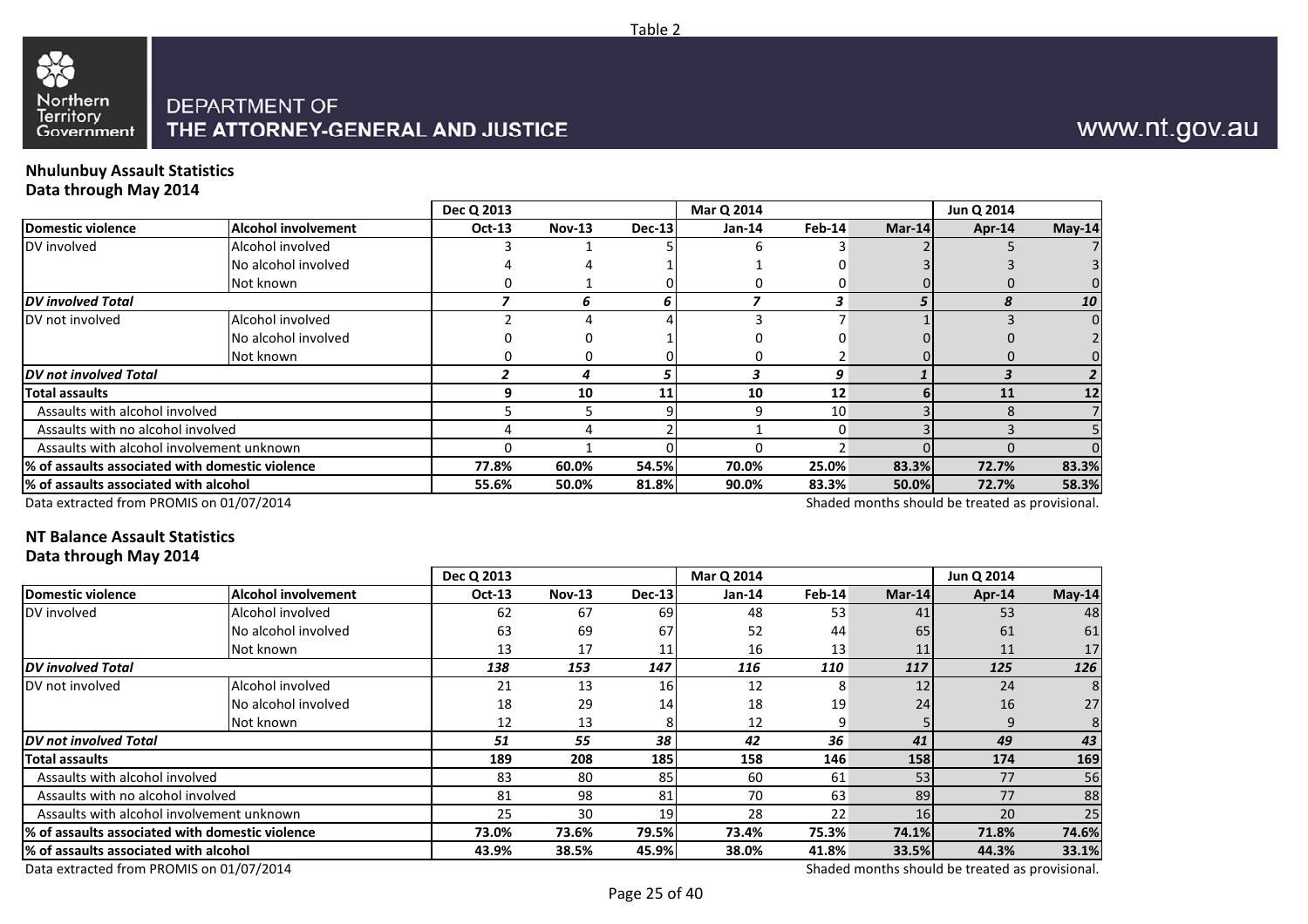

#### **Northern Territory Yearly Crime StatisticsData for the 12 months ending in May, 2009 to 2014**

| <b>Number of offences</b>                                 | 2009         | 2010           | 2011           | 2012           | 2013         | 2014            | 2009    | 2010             | 2011    | 2012    | 2013    | 2014    |
|-----------------------------------------------------------|--------------|----------------|----------------|----------------|--------------|-----------------|---------|------------------|---------|---------|---------|---------|
| 0111 Murder                                               | 13           | $\overline{7}$ | 12             | 15             | 14           | 16              | 5.8     | 3.1              | 5.2     | 6.4     | 5.9     | 6.6     |
| 0121 Attempted Murder                                     | 8            | 7              | 4              | $\overline{2}$ | 1            |                 | 3.6     | 3.1              | 1.7     | 0.9     | 0.4     | 0.4     |
| 0131 Manslaughter                                         | 2            | 5              | $\overline{2}$ | 1              | 5            |                 | 0.9     | 2.2              | 0.9     | 0.4     | 2.1     | 0.4     |
| 0132 Driving causing death                                | $\mathbf{1}$ | $\mathbf{1}$   | $\mathbf 0$    | 1              | $\mathbf{1}$ |                 | 0.4     | 0.4              | 0.0     | 0.4     | 0.4     | 0.4     |
| 01 Homicide and related offences                          | 24           | 20             | 18             | 19             | 21           | 19              | 10.8    | 8.8              | 7.8     | 8.2     | 8.8     | 7.8     |
| 021 Assault                                               | 5,751        | 6,455          | 6,492          | 6,905          | 7,255        | 7,391           | 2,584.4 | 2,833.8          | 2,818.9 | 2,967.3 | 3,041.5 | 3,046.9 |
| 029 Acts intended to cause injury - other                 | 15           | 16             | 27             | 33             | 22           | 34              | 6.7     | 7.0              | 11.7    | 14.2    | 9.2     | 14.0    |
| 02 Acts intended to cause injury                          | 5,766        | 6,471          | 6,519          | 6,938          | 7.277        | 7,425           | 2,591.2 | 2,840.9          | 2,830.7 | 2,981.5 | 3,050.8 | 3,060.9 |
| 031 Sexual assault                                        | 397          | 382            | 353            | 313            | 344          | 352             | 178.4   | 167.7            | 153.3   | 134.5   | 144.2   | 145.1   |
| 032 Non-assaultive sexual offences                        | 25           | 20             | 31             | 47             | 44           | 54              | 11.2    | 8.8              | 13.5    | 20.2    | 18.4    | 22.3    |
| 03 Sexual assault and related offences                    | 422          | 402            | 384            | 360            | 388          | 406             | 189.6   | 176.5            | 166.7   | 154.7   | 162.7   | 167.4   |
| 049 Other dangerous or negligent acts endangering persons | 74           | 91             | 92             | 105            | 146          | 121             | 33.3    | 40.0             | 39.9    | 45.1    | 61.2    | 49.9    |
| 0511 Abduction and kidnapping                             | 3            | $\mathbf{1}$   | 3              | $\overline{2}$ | $\mathbf{1}$ | $\Omega$        | 1.3     | 0.4              | 1.3     | 0.9     | 0.4     | 0.0     |
| 0521 Deprivation of liberty/false imprisonment            | 50           | 49             | 41             | 50             | 57           | 43              | 22.5    | 21.5             | 17.8    | 21.5    | 23.9    | 17.7    |
| 0531 Harassment and private nuisance                      | 46           | 96             | 72             | 52             | 56           | 44              | 20.7    | 42.1             | 31.3    | 22.3    | 23.5    | 18.1    |
| 0532 Threatening behaviour                                | 293          | 352            | 313            | 331            | 307          | 334             | 131.7   | 154.5            | 135.9   | 142.2   | 128.7   | 137.7   |
| 05 Abduction, harassment and other offences               | 392          | 498            | 429            | 435            | 421          | 421             | 176.2   | 218.6            | 186.3   | 186.9   | 176.5   | 173.6   |
| 061 Robbery                                               | 116          | 93             | 98             | 107            | 89           | $\overline{77}$ | 52.1    | 40.8             | 42.6    | 46.0    | 37.3    | 31.7    |
| 0621 Blackmail and extortion                              | $\mathbf{1}$ | 3              | 1              | 1              | 1            |                 | 0.4     | 1.3              | 0.4     | 0.4     | 0.4     | 0.4     |
| 06 Robbery, extortion and related offences                | 117          | 96             | 99             | 108            | 90           | 78              | 52.6    | 42.1             | 43.0    | 46.4    | 37.7    | 32.2    |
| Total offences against the person                         | 6,795        | 7,578          | 7,541          | 7,965          | 8,343        | 8,470           | 3,053.6 | 3,326.9          | 3,274.4 | 3,422.8 | 3,497.7 | 3,491.7 |
| House break-ins, actual                                   | 1,374        | 1,511          | 1,681          | 1,817          | 1,697        | 1,388           | 617.5   | 663.4            | 729.9   | 780.8   | 711.4   | 572.2   |
| House break-ins, attempted                                | 174          | 346            | 270            | 302            | 211          | 141             | 78.2    | 151.9            | 117.2   | 129.8   | 88.5    | 58.1    |
| 0711 House break-ins                                      | 1,548        | 1,857          | 1,951          | 2,119          | 1,908        | 1,529           | 695.6   | 815.2            | 847.2   | 910.6   | 799.9   | 630.3   |
| Commercial break-ins, actual                              | 1,823        | 1,838          | 1,650          | 1,659          | 1,664        | 1,454           | 819.2   | 806.9            | 716.5   | 712.9   | 697.6   | 599.4   |
| Commercial break-ins, attempted                           | 286          | 327            | 301            | 251            | 218          | 122             | 128.5   | 143.6            | 130.7   | 107.9   | 91.4    | 50.3    |
| 0711 Commercial break-ins                                 | 2,109        | 2,165          | 1,951          | 1,910          | 1,882        | 1,576           | 947.8   | 950.5            | 847.2   | 820.8   | 789.0   | 649.7   |
| 0812 Illegal use of a motor vehicle                       | 967          | 949            | 959            | 940            | 912          | 1,002           | 434.6   | 416.6            | 416.4   | 403.9   | 382.3   | 413.1   |
| 0813 Theft of motor vehicle parts or contents             | 1,357        | 1,694          | 1,412          | 1,458          | 1,111        | 1,002           | 609.8   | 743.7            | 613.1   | 626.5   | 465.8   | 413.1   |
| 081 Motor vehicle theft and related offences              | 2,324        | 2,643          | 2,371          | 2,398          | 2,023        | 2,004           | 1,044.4 | 1,160.3          | 1,029.5 | 1,030.5 | 848.1   | 826.1   |
| 08* Theft and related offences (other than MV)            | 7,306        | 7,507          | 7,208          | 7,282          | 7,037        | 6,337           | 3,283.2 | 3,295.7          | 3,129.8 | 3,129.3 | 2,950.2 | 2,612.4 |
| 12 Property damage offences                               | 8,199        | 8,637          | 7,574          | 7,568          | 6.796        | 6,175           | 3.684.5 | 3,791.8          | 3,288.8 | 3,252.2 | 2.849.1 | 2,545.6 |
| <b>Total property offences</b>                            | 21,486       | 22,809         | 21,055         | 21,277         | 19,646       | 17,621          |         | 9,655.5 10,013.5 | 9,142.5 | 9,143.4 | 8,236.3 | 7,264.2 |
| $\frac{1}{2}$                                             |              |                |                |                |              |                 |         |                  |         |         |         |         |

Data extracted from PROMIS on 01/07/2014

**Offence Rates (per 100,000 population)**<br>2009 2010 2011 2012 2013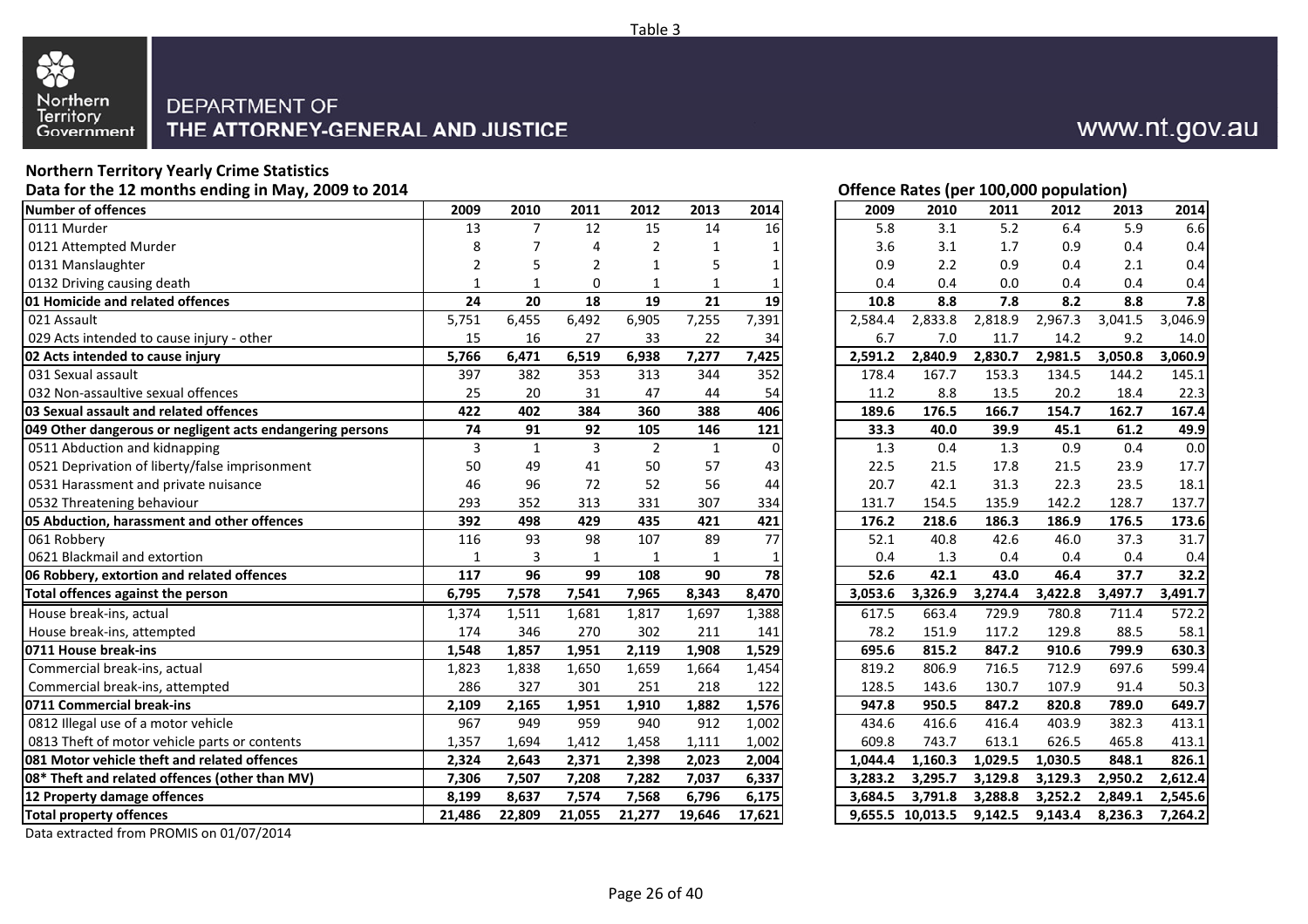

#### **Darwin Yearly Crime Statistics**

**Data for the 12 months ending in May, 2009 to 2014**

| <b>Number of offences</b>                                 | 2009           | 2010           | 2011           | 2012         | 2013           | 2014     | 2009    | 2010    | 2011                                | 2012    | 2013    | 2014    |
|-----------------------------------------------------------|----------------|----------------|----------------|--------------|----------------|----------|---------|---------|-------------------------------------|---------|---------|---------|
| 0111 Murder                                               | 6              | $\mathbf{1}$   | $\mathbf{1}$   | 5            | $\overline{2}$ |          | 7.8     | 1.3     | 1.3                                 | 6.2     | 2.4     | 7.1     |
| 0121 Attempted Murder                                     | $\overline{2}$ | 4              | $\Omega$       | $\Omega$     | 0              |          | 2.6     | 5.1     | 0.0                                 | 0.0     | 0.0     | 1.2     |
| 0131 Manslaughter                                         | 0              | $\overline{2}$ |                | $\mathbf{1}$ | 0              | 01       | 0.0     | 2.5     | 1.3                                 | 1.2     | 0.0     | 0.0     |
| 0132 Driving causing death                                | $\Omega$       | $\mathbf{1}$   | 0              | 0            | 0              |          | 0.0     | 1.3     | 0.0                                 | 0.0     | 0.0     | 0.0     |
| 01 Homicide and related offences                          | 8              | 8              | $\overline{2}$ | 6            | $\mathbf{2}$   |          | 10.4    | 10.2    | 2.5                                 | 7.5     | 2.4     | 8.3     |
| 021 Assault                                               | 1,549          | 1,517          | 1,533          | 1,583        | 1,601          | 1,781    | 2,021.0 | 1,930.3 | 1,928.4                             | 1,966.4 | 1,944.3 | 2,122.0 |
| 029 Acts intended to cause injury - other                 | 6              | 5              | 5              | 14           | 6              | 11       | 7.8     | 6.4     | 6.3                                 | 17.4    | 7.3     | 13.1    |
| 02 Acts intended to cause injury                          | 1,555          | 1,522          | 1,538          | 1,597        | 1,607          | 1,792    | 2,028.8 | 1,936.6 | 1,934.6                             | 1,983.8 | 1,951.6 | 2,135.1 |
| 031 Sexual assault                                        | 93             | 113            | 103            | 102          | 117            | 125      | 121.3   | 143.8   | 129.6                               | 126.7   | 142.1   | 148.9   |
| 032 Non-assaultive sexual offences                        | 11             | $\overline{7}$ | 10             | 11           | 16             | 21       | 14.4    | 8.9     | 12.6                                | 13.7    | 19.4    | 25.0    |
| 03 Sexual assault and related offences                    | 104            | 120            | 113            | 113          | 133            | 146      | 135.7   | 152.7   | 142.1                               | 140.4   | 161.5   | 174.0   |
| 049 Other dangerous or negligent acts endangering persons | 18             | 23             | 21             | 18           | 27             | 30       | 23.5    | 29.3    | 26.4                                | 22.4    | 32.8    | 35.7    |
| 0511 Abduction and kidnapping                             | $\Omega$       | $\mathbf 0$    | $\Omega$       | $\mathbf{1}$ | $\mathbf 0$    | $\Omega$ | 0.0     | 0.0     | 0.0                                 | 1.2     | 0.0     | 0.0     |
| 0521 Deprivation of liberty/false imprisonment            | 7              | 13             | $\overline{7}$ | 14           | 17             |          | 9.1     | 16.5    | 8.8                                 | 17.4    | 20.6    | 6.0     |
| 0531 Harassment and private nuisance                      | 8              | 25             | 16             | 9            | 21             | 7        | 10.4    | 31.8    | 20.1                                | 11.2    | 25.5    | 8.3     |
| 0532 Threatening behaviour                                | 100            | 123            | 119            | 118          | 83             | 105      | 130.5   | 156.5   | 149.7                               | 146.6   | 100.8   | 125.1   |
| 05 Abduction, harassment and other offences               | 115            | 161            | 142            | 142          | 121            | 117      | 150.0   | 204.9   | 178.6                               | 176.4   | 146.9   | 139.4   |
| 061 Robbery                                               | 66             | 59             | 41             | 54           | 54             | 42       | 86.1    | 75.1    | 51.6                                | 67.1    | 65.6    | 50.0    |
| 0621 Blackmail and extortion                              | $\mathbf{1}$   | $\mathbf 0$    | $\mathbf{1}$   | $\mathbf{1}$ | $\mathbf 0$    |          | 1.3     | 0.0     | 1.3                                 | 1.2     | 0.0     | 1.2     |
| 06 Robbery, extortion and related offences                | 67             | 59             | 42             | 55           | 54             | 43       | 87.4    | 75.1    | 52.8                                | 68.3    | 65.6    | 51.2    |
| Total offences against the person                         | 1,867          | 1,893          | 1,858          | 1,931        | 1,944          | 2,135    | 2,435.9 | 2,408.7 | 2,337.2                             | 2,398.7 | 2,360.9 | 2,543.7 |
| House break-ins, actual                                   | 591            | 730            | 563            | 697          | 537            | 479      | 771.1   | 928.9   | 708.2                               | 865.8   | 652.2   | 570.7   |
| House break-ins, attempted                                | 110            | 157            | 89             | 130          | 56             | 23       | 143.5   | 199.8   | 112.0                               | 161.5   | 68.0    | 27.4    |
| 0711 House break-ins                                      | 701            | 887            | 652            | 827          | 593            | 502      | 914.6   | 1,128.6 | 820.1                               | 1,027.3 | 720.2   | 598.1   |
| Commercial break-ins, actual                              | 563            | 581            | 429            | 404          | 544            | 382      | 734.6   | 739.3   | 539.6                               | 501.9   | 660.7   | 455.1   |
| Commercial break-ins, attempted                           | 141            | 96             | 79             | 66           | 60             | 21       | 184.0   | 122.2   | 99.4                                | 82.0    | 72.9    | 25.0    |
| 0711 Commercial break-ins                                 | 704            | 677            | 508            | 470          | 604            | 403      | 918.5   | 861.4   | 639.0                               | 583.8   | 733.5   | 480.2   |
| 0812 Illegal use of a motor vehicle                       | 451            | 411            | 323            | 360          | 321            | 403      | 588.4   | 523.0   | 406.3                               | 447.2   | 389.8   | 480.2   |
| 0813 Theft of motor vehicle parts or contents             | 827            | 880            | 834            | 820          | 557            | 505      | 1,079.0 | 1,119.7 | 1,049.1                             | 1,018.6 | 676.4   | 601.7   |
| 081 Motor vehicle theft and related offences              | 1.278          | 1.291          | 1,157          | 1,180        | 878            | 908      | 1,667.4 | 1,642.7 | 1,455.4                             | 1,465.8 | 1,066.3 | 1,081.8 |
| 08* Theft and related offences (other than MV)            | 3,491          | 3,566          | 3,276          | 3,284        | 3,165          | 2,768    | 4,554.8 | 4,537.5 | 4,120.9                             | 4,079.4 | 3,843.7 | 3,297.9 |
| 12 Property damage offences                               | 3.628          | 3,614          | 3,128          | 2,776        | 2,357          | 2,144    | 4,733.5 | 4,598.5 | 3.934.7                             | 3,448.4 | 2.862.5 | 2,554.4 |
| <b>Total property offences</b>                            | 9,802          | 10,035         | 8,721          | 8,537        | 7,597          | 6,725    |         |         | 12,788.8 12,768.8 10,970.1 10,604.7 |         | 9,226.2 | 8,012.4 |
|                                                           |                |                |                |              |                |          |         |         |                                     |         |         |         |

Data extracted from PROMIS on 01/07/2014

#### **Offence Rates (per 100,000 population)**

| 9                       | 2010             | 2011           | 2012         | 2013           | 2014           | 2009    | 2010                                | 2011    | 2012    | 2013    | 2014    |
|-------------------------|------------------|----------------|--------------|----------------|----------------|---------|-------------------------------------|---------|---------|---------|---------|
| 6                       | $\mathbf{1}$     | $\mathbf{1}$   | 5            | $\overline{2}$ | 6              | 7.8     | 1.3                                 | 1.3     | 6.2     | 2.4     | 7.1     |
| 2                       | 4                | $\pmb{0}$      | $\pmb{0}$    | $\pmb{0}$      | 1              | 2.6     | 5.1                                 | 0.0     | 0.0     | 0.0     | 1.2     |
| 0                       | 2                | $\mathbf{1}$   | 1            | 0              | 0              | 0.0     | 2.5                                 | 1.3     | 1.2     | 0.0     | 0.0     |
| 0                       | 1                | 0              | 0            | 0              | 0              | 0.0     | 1.3                                 | 0.0     | 0.0     | 0.0     | 0.0     |
| 8                       | 8                | $\overline{2}$ | 6            | $\overline{2}$ |                | 10.4    | 10.2                                | 2.5     | 7.5     | 2.4     | 8.3     |
| 9                       | 1,517            | 1,533          | 1,583        | 1,601          | 1,781          | 2,021.0 | 1,930.3                             | 1,928.4 | 1,966.4 | 1,944.3 | 2,122.0 |
| 6                       | 5                | 5              | 14           | 6              | 11             | 7.8     | 6.4                                 | 6.3     | 17.4    | 7.3     | 13.1    |
| 5                       | 1,522            | 1,538          | 1,597        | 1,607          | 1,792          | 2,028.8 | 1,936.6                             | 1,934.6 | 1,983.8 | 1,951.6 | 2,135.1 |
| $\overline{\mathbf{3}}$ | 113              | 103            | 102          | 117            | 125            | 121.3   | 143.8                               | 129.6   | 126.7   | 142.1   | 148.9   |
| 1                       | $\overline{7}$   | 10             | 11           | 16             | 21             | 14.4    | 8.9                                 | 12.6    | 13.7    | 19.4    | 25.0    |
| 4                       | 120              | 113            | 113          | 133            | 146            | 135.7   | 152.7                               | 142.1   | 140.4   | 161.5   | 174.0   |
| 8                       | 23               | 21             | 18           | 27             | 30             | 23.5    | 29.3                                | 26.4    | 22.4    | 32.8    | 35.7    |
| $\overline{0}$          | $\mathbf 0$      | $\pmb{0}$      | $\mathbf 1$  | $\pmb{0}$      | $\pmb{0}$      | 0.0     | 0.0                                 | 0.0     | $1.2$   | 0.0     | 0.0     |
| 7                       | 13               | $\overline{7}$ | 14           | 17             | 5              | 9.1     | 16.5                                | 8.8     | 17.4    | 20.6    | 6.0     |
| 8                       | 25               | 16             | 9            | 21             | $\overline{7}$ | 10.4    | 31.8                                | 20.1    | 11.2    | 25.5    | 8.3     |
| 0                       | 123              | 119            | 118          | 83             | 105            | 130.5   | 156.5                               | 149.7   | 146.6   | 100.8   | 125.1   |
| 5                       | 161              | 142            | 142          | 121            | 117            | 150.0   | 204.9                               | 178.6   | 176.4   | 146.9   | 139.4   |
| $\overline{6}$          | 59               | 41             | 54           | 54             | 42             | 86.1    | 75.1                                | 51.6    | 67.1    | 65.6    | 50.0    |
| $\frac{1}{7}$           | $\boldsymbol{0}$ | $\mathbf{1}$   | $\mathbf{1}$ | $\mathbf 0$    | 1              | 1.3     | 0.0                                 | 1.3     | 1.2     | 0.0     | 1.2     |
|                         | 59               | 42             | 55           | 54             | 43             | 87.4    | 75.1                                | 52.8    | 68.3    | 65.6    | 51.2    |
| 7                       | 1,893            | 1,858          | 1,931        | 1,944          | 2,135          | 2,435.9 | 2,408.7                             | 2,337.2 | 2,398.7 | 2,360.9 | 2,543.7 |
| 1                       | 730              | 563            | 697          | 537            | 479            | 771.1   | 928.9                               | 708.2   | 865.8   | 652.2   | 570.7   |
| 0                       | 157              | 89             | 130          | 56             | 23             | 143.5   | 199.8                               | 112.0   | 161.5   | 68.0    | 27.4    |
| 1                       | 887              | 652            | 827          | 593            | 502            | 914.6   | 1,128.6                             | 820.1   | 1,027.3 | 720.2   | 598.1   |
| $\overline{\mathbf{3}}$ | 581              | 429            | 404          | 544            | 382            | 734.6   | 739.3                               | 539.6   | 501.9   | 660.7   | 455.1   |
| 1                       | 96               | 79             | 66           | 60             | 21             | 184.0   | 122.2                               | 99.4    | 82.0    | 72.9    | 25.0    |
| 4                       | 677              | 508            | 470          | 604            | 403            | 918.5   | 861.4                               | 639.0   | 583.8   | 733.5   | 480.2   |
| $\overline{1}$          | 411              | 323            | 360          | 321            | 403            | 588.4   | 523.0                               | 406.3   | 447.2   | 389.8   | 480.2   |
| 7                       | 880              | 834            | 820          | 557            | 505            | 1,079.0 | 1,119.7                             | 1,049.1 | 1,018.6 | 676.4   | 601.7   |
| 8                       | 1,291            | 1,157          | 1,180        | 878            | 908            | 1,667.4 | 1,642.7                             | 1,455.4 | 1,465.8 | 1,066.3 | 1,081.8 |
| 1                       | 3,566            | 3,276          | 3,284        | 3,165          | 2,768          | 4,554.8 | 4,537.5                             | 4,120.9 | 4,079.4 | 3,843.7 | 3,297.9 |
| 8                       | 3,614            | 3,128          | 2,776        | 2,357          | 2,144          | 4,733.5 | 4,598.5                             | 3,934.7 | 3,448.4 | 2,862.5 | 2,554.4 |
| $\overline{\mathbf{z}}$ | 10,035           | 8,721          | 8,537        | 7,597          | 6,725          |         | 12,788.8 12,768.8 10,970.1 10,604.7 |         |         | 9,226.2 | 8,012.4 |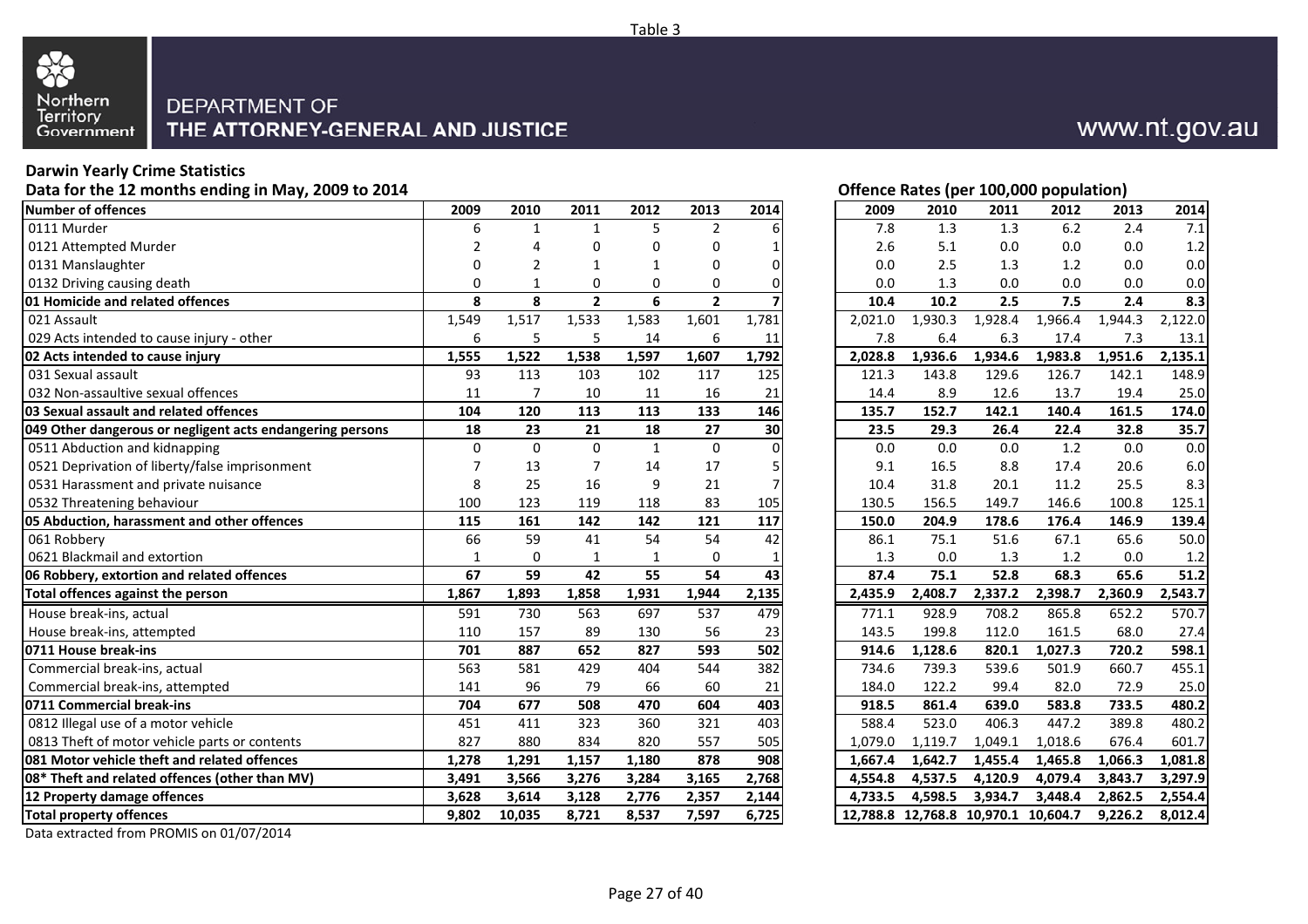

#### **Palmerston Yearly Crime Statistics**

**Data for the 12 months ending in May, 2009 to 2014**

| Number of offences                                        | 2009           | 2010           | 2011            | 2012             | 2013           | 2014            | 2009    | 2010             | 2011    | 2012    | 2013    | 2014    |
|-----------------------------------------------------------|----------------|----------------|-----------------|------------------|----------------|-----------------|---------|------------------|---------|---------|---------|---------|
| 0111 Murder                                               | 1              | $\Omega$       | $\Omega$        | $\mathbf{1}$     | $\overline{2}$ |                 | 3.6     | 0.0              | 0.0     | 3.4     | 6.5     | 0.0     |
| 0121 Attempted Murder                                     |                | 0              | 1               | 0                | 0              | $\Omega$        | 3.6     | 0.0              | 3.4     | 0.0     | 0.0     | 0.0     |
| 0131 Manslaughter                                         |                | 0              | 0               | $\mathbf 0$      | 0              | 0               | 0.0     | 0.0              | 0.0     | 0.0     | 0.0     | 0.0     |
| 0132 Driving causing death                                | $\Omega$       | $\mathbf 0$    | 0               | $\boldsymbol{0}$ | $\mathbf 0$    | $\Omega$        | 0.0     | 0.0              | 0.0     | 0.0     | 0.0     | 0.0     |
| 01 Homicide and related offences                          | $\overline{2}$ | $\mathbf 0$    | ${\bf 1}$       | $\mathbf{1}$     | $\overline{2}$ | $\mathbf{0}$    | $7.2$   | 0.0              | 3.4     | 3.4     | 6.5     | 0.0     |
| 021 Assault                                               | 389            | 428            | 453             | 464              | 478            | 473             | 1,397.9 | 1,489.0          | 1,555.6 | 1,574.5 | 1,549.2 | 1,467.3 |
| 029 Acts intended to cause injury - other                 | 0              | $\pmb{0}$      | 3               | 4                | $\mathbf{1}$   | 6               | 0.0     | 0.0              | 10.3    | 13.6    | 3.2     | 18.6    |
| 02 Acts intended to cause injury                          | 389            | 428            | 456             | 468              | 479            | 479             | 1,397.9 | 1,489.0          | 1,565.9 | 1,588.1 | 1,552.4 | 1,485.9 |
| 031 Sexual assault                                        | 36             | 24             | 29              | 22               | 28             | 41              | 129.4   | 83.5             | 99.6    | 74.7    | 90.7    | 127.2   |
| 032 Non-assaultive sexual offences                        | 5              | $\overline{2}$ | $\overline{2}$  | 10               | 6              | 11              | 18.0    | 7.0              | 6.9     | 33.9    | 19.4    | 34.1    |
| 03 Sexual assault and related offences                    | 41             | 26             | 31              | 32               | 34             | 52              | 147.3   | 90.5             | 106.5   | 108.6   | 110.2   | 161.3   |
| 049 Other dangerous or negligent acts endangering persons | $\mathbf{2}$   | 10             | 10              | $\overline{7}$   | $\overline{7}$ | 10              | 7.2     | 34.8             | 34.3    | 23.8    | 22.7    | 31.0    |
| 0511 Abduction and kidnapping                             | $\Omega$       | $\mathbf{1}$   | $\mathbf 0$     | $\mathbf{1}$     | 0              | $\Omega$        | 0.0     | 3.5              | 0.0     | 3.4     | 0.0     | 0.0     |
| 0521 Deprivation of liberty/false imprisonment            | $\overline{2}$ | $\mathbf 0$    | 5               | $\overline{2}$   | 5              | 8               | 7.2     | 0.0              | 17.2    | 6.8     | 16.2    | 24.8    |
| 0531 Harassment and private nuisance                      |                | 6              | $\overline{2}$  | $\overline{4}$   | 3              |                 | 14.4    | 20.9             | 6.9     | 13.6    | 9.7     | 9.3     |
| 0532 Threatening behaviour                                | 32             | 28             | 29              | 27               | 32             | 22              | 115.0   | 97.4             | 99.6    | 91.6    | 103.7   | 68.2    |
| 05 Abduction, harassment and other offences               | 38             | 35             | $\overline{36}$ | 34               | 40             | $\overline{33}$ | 136.6   | 121.8            | 123.6   | 115.4   | 129.6   | 102.4   |
| 061 Robbery                                               | 16             | $\overline{7}$ | 10              | 13               | 12             | 10              | 57.5    | 24.4             | 34.3    | 44.1    | 38.9    | 31.0    |
| 0621 Blackmail and extortion                              | $\mathbf 0$    | 0              | 0               | $\pmb{0}$        | $\mathbf{1}$   | $\Omega$        | 0.0     | 0.0              | 0.0     | 0.0     | 3.2     | 0.0     |
| 06 Robbery, extortion and related offences                | 16             | $\overline{7}$ | 10              | $\overline{13}$  | 13             | 10              | 57.5    | 24.4             | 34.3    | 44.1    | 42.1    | 31.0    |
| Total offences against the person                         | 488            | 506            | 544             | 555              | 575            | 584             | 1,753.7 | 1,760.3          | 1,868.1 | 1,883.3 | 1,863.6 | 1,811.6 |
| House break-ins, actual                                   | 181            | 174            | 156             | 245              | 181            | 161             | 650.4   | 605.3            | 535.7   | 831.4   | 586.6   | 499.4   |
| House break-ins, attempted                                | 29             | 63             | 41              | 54               | 32             | 14              | 104.2   | 219.2            | 140.8   | 183.2   | 103.7   | 43.4    |
| 0711 House break-ins                                      | 210            | 237            | 197             | 299              | 213            | 175             | 754.7   | 824.5            | 676.5   | 1,014.6 | 690.3   | 542.9   |
| Commercial break-ins, actual                              | 130            | 141            | 141             | 98               | 85             | 69              | 467.2   | 490.5            | 484.2   | 332.6   | 275.5   | 214.0   |
| Commercial break-ins, attempted                           | 35             | 27             | 39              | 33               | 21             | 8               | 125.8   | 93.9             | 133.9   | 112.0   | 68.1    | 24.8    |
| 0711 Commercial break-ins                                 | 165            | 168            | 180             | 131              | 106            | $\overline{77}$ | 592.9   | 584.4            | 618.1   | 444.5   | 343.5   | 238.9   |
| 0812 Illegal use of a motor vehicle                       | 179            | 152            | 144             | 139              | 131            | 191             | 643.3   | 528.8            | 494.5   | 471.7   | 424.6   | 592.5   |
| 0813 Theft of motor vehicle parts or contents             | 188            | 311            | 181             | 223              | 168            | 192             | 675.6   | 1,081.9          | 621.5   | 756.7   | 544.5   | 595.6   |
| <b>1081 Motor vehicle theft and related offences</b>      | 367            | 463            | 325             | 362              | 299            | 383             | 1,318.9 | 1,610.7          | 1,116.0 | 1,228.4 | 969.0   | 1,188.1 |
| 08* Theft and related offences (other than MV)            | 961            | 1,060          | 852             | 959              | 804            | 835             | 3,453.5 | 3,687.6          | 2,925.7 | 3,254.3 | 2,605.7 | 2,590.2 |
| 12 Property damage offences                               | 986            | 1,220          | 790             | 792              | 647            | 631             | 3,543.3 | 4,244.2          | 2,712.8 | 2,687.6 | 2.096.9 | 1,957.4 |
| <b>Total property offences</b>                            | 2,689          | 3,148          | 2,344           | 2,543            | 2,069          | 2,101           |         | 9,663.3 10,951.5 | 8,049.2 | 8,629.4 | 6,705.6 | 6,517.4 |
|                                                           |                |                |                 |                  |                |                 |         |                  |         |         |         |         |

### **Offence Rates (per 100,000 population)**

www.nt.gov.au

| 9                       | 2010           | 2011             | 2012                    | 2013                    | 2014           |  | 2009    | 2010             | 2011    | 2012    | 2013    | 2014    |  |  |  |  |
|-------------------------|----------------|------------------|-------------------------|-------------------------|----------------|--|---------|------------------|---------|---------|---------|---------|--|--|--|--|
| 1                       | $\mathbf 0$    | $\boldsymbol{0}$ | $\mathbf{1}$            | $\overline{2}$          | 0              |  | 3.6     | 0.0              | 0.0     | 3.4     | 6.5     | 0.0     |  |  |  |  |
| 1                       | 0              | 1                | $\mathbf 0$             | 0                       | 0              |  | 3.6     | 0.0              | 3.4     | 0.0     | 0.0     | 0.0     |  |  |  |  |
| 0                       | 0              | 0                | 0                       | 0                       | 0              |  | 0.0     | 0.0              | 0.0     | 0.0     | 0.0     | $0.0\,$ |  |  |  |  |
| 0                       | 0              | $\mathbf 0$      | $\mathbf 0$             | 0                       | 0              |  | 0.0     | 0.0              | 0.0     | 0.0     | 0.0     | 0.0     |  |  |  |  |
| 2                       | $\mathbf 0$    | $\mathbf{1}$     | $\mathbf{1}$            | $\overline{\mathbf{c}}$ | 0              |  | $7.2$   | 0.0              | 3.4     | 3.4     | 6.5     | 0.0     |  |  |  |  |
| 9                       | 428            | 453              | 464                     | 478                     | 473            |  | 1,397.9 | 1,489.0          | 1,555.6 | 1,574.5 | 1,549.2 | 1,467.3 |  |  |  |  |
| 0                       | $\pmb{0}$      | 3                | $\overline{4}$          | $\mathbf{1}$            | 6              |  | 0.0     | 0.0              | 10.3    | 13.6    | 3.2     | 18.6    |  |  |  |  |
| 9                       | 428            | 456              | 468                     | 479                     | 479            |  | 1,397.9 | 1,489.0          | 1,565.9 | 1,588.1 | 1,552.4 | 1,485.9 |  |  |  |  |
| 6                       | 24             | 29               | 22                      | 28                      | 41             |  | 129.4   | 83.5             | 99.6    | 74.7    | 90.7    | 127.2   |  |  |  |  |
| 5                       | $\overline{2}$ | $\overline{2}$   | 10                      | 6                       | 11             |  | 18.0    | 7.0              | 6.9     | 33.9    | 19.4    | 34.1    |  |  |  |  |
| 1                       | 26             | 31               | 32                      | 34                      | 52             |  | 147.3   | 90.5             | 106.5   | 108.6   | 110.2   | 161.3   |  |  |  |  |
| 2                       | ${\bf 10}$     | 10               | $\overline{\mathbf{z}}$ | $\overline{\mathbf{z}}$ | 10             |  | $7.2$   | 34.8             | 34.3    | 23.8    | 22.7    | 31.0    |  |  |  |  |
| 0                       | $\mathbf{1}$   | $\pmb{0}$        | $\mathbf{1}$            | $\mathbf 0$             | $\mathbf{0}$   |  | 0.0     | 3.5              | 0.0     | 3.4     | 0.0     | 0.0     |  |  |  |  |
| 2                       | 0              | 5                | 2                       | 5                       | 8              |  | 7.2     | 0.0              | 17.2    | 6.8     | 16.2    | 24.8    |  |  |  |  |
| 4                       | 6              | $\overline{2}$   | 4                       | 3                       | 3              |  | 14.4    | 20.9             | 6.9     | 13.6    | 9.7     | 9.3     |  |  |  |  |
|                         | 28             | 29               | 27                      | 32                      | 22             |  | 115.0   | 97.4             | 99.6    | 91.6    | 103.7   | 68.2    |  |  |  |  |
| $\frac{2}{8}$           | 35             | 36               | 34                      | 40                      | 33             |  | 136.6   | 121.8            | 123.6   | 115.4   | 129.6   | 102.4   |  |  |  |  |
| 6                       | $\overline{7}$ | 10               | 13                      | 12                      | 10             |  | 57.5    | 24.4             | 34.3    | 44.1    | 38.9    | 31.0    |  |  |  |  |
| 0                       | 0              | $\mathbf 0$      | $\boldsymbol{0}$        | $\mathbf{1}$            | $\mathbf 0$    |  | 0.0     | 0.0              | 0.0     | $0.0\,$ | 3.2     | 0.0     |  |  |  |  |
| 6                       | $\overline{7}$ | 10               | 13                      | 13                      | 10             |  | 57.5    | 24.4             | 34.3    | 44.1    | 42.1    | 31.0    |  |  |  |  |
| 8                       | 506            | 544              | 555                     | 575                     | 584            |  | 1,753.7 | 1,760.3          | 1,868.1 | 1,883.3 | 1,863.6 | 1,811.6 |  |  |  |  |
| 1                       | 174            | 156              | 245                     | 181                     | 161            |  | 650.4   | 605.3            | 535.7   | 831.4   | 586.6   | 499.4   |  |  |  |  |
| 9                       | 63             | 41               | 54                      | 32                      | 14             |  | 104.2   | 219.2            | 140.8   | 183.2   | 103.7   | 43.4    |  |  |  |  |
| 0                       | 237            | 197              | 299                     | 213                     | 175            |  | 754.7   | 824.5            | 676.5   | 1,014.6 | 690.3   | 542.9   |  |  |  |  |
| 0                       | 141            | 141              | 98                      | 85                      | 69             |  | 467.2   | 490.5            | 484.2   | 332.6   | 275.5   | 214.0   |  |  |  |  |
|                         | 27             | 39               | 33                      | 21                      | 8 <sup>1</sup> |  | 125.8   | 93.9             | 133.9   | 112.0   | 68.1    | 24.8    |  |  |  |  |
| $rac{5}{5}$             | 168            | 180              | 131                     | 106                     | 77             |  | 592.9   | 584.4            | 618.1   | 444.5   | 343.5   | 238.9   |  |  |  |  |
| $\overline{9}$          | 152            | 144              | 139                     | 131                     | 191            |  | 643.3   | 528.8            | 494.5   | 471.7   | 424.6   | 592.5   |  |  |  |  |
| 8                       | 311            | 181              | 223                     | 168                     | 192            |  | 675.6   | 1,081.9          | 621.5   | 756.7   | 544.5   | 595.6   |  |  |  |  |
| $\overline{\mathbf{z}}$ | 463            | 325              | 362                     | 299                     | 383            |  | 1,318.9 | 1,610.7          | 1,116.0 | 1,228.4 | 969.0   | 1,188.1 |  |  |  |  |
| 1                       | 1,060          | 852              | 959                     | 804                     | 835            |  | 3,453.5 | 3,687.6          | 2,925.7 | 3,254.3 | 2,605.7 | 2,590.2 |  |  |  |  |
| 6                       | 1,220          | 790              | 792                     | 647                     | 631            |  | 3,543.3 | 4,244.2          | 2,712.8 | 2,687.6 | 2,096.9 | 1,957.4 |  |  |  |  |
| q                       | 3.148          | 2.344            | 2.543                   | 2.069                   | 2.101          |  |         | 9.663.3 10.951.5 | 8.049.2 | 8.629.4 | 6.705.6 | 6.517.4 |  |  |  |  |

Data extracted from PROMIS on 01/07/2014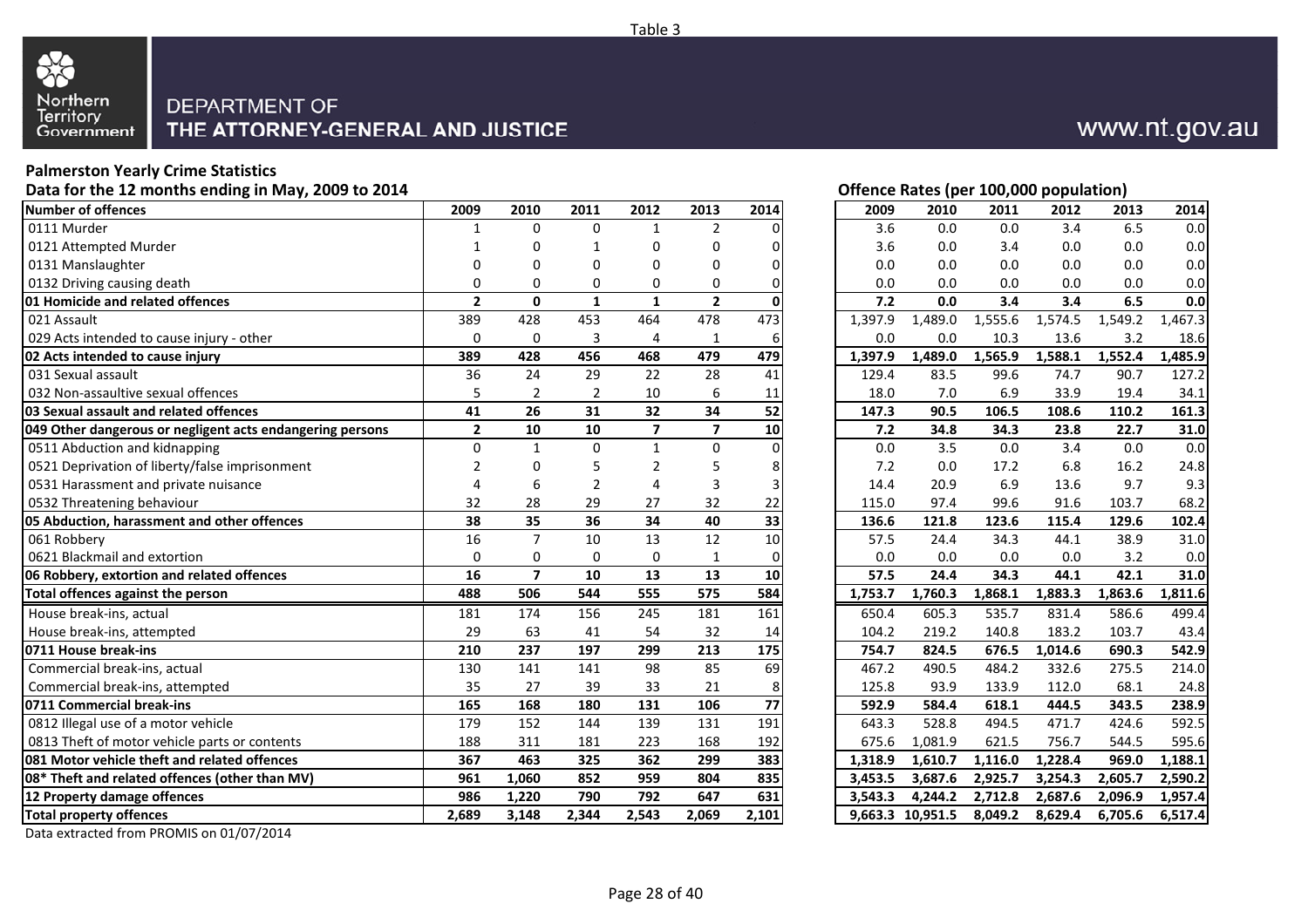

### **Alice Springs Yearly Crime Statistics**

**Data for the 12 months ending in May, 2009 to 2014**

| Number of offences                                        | 2009           | 2010           | 2011                    | 2012           | 2013        | 2014     | 2009    | 2010    | 2011    | 2012                                                  | 2013    | 2014    |
|-----------------------------------------------------------|----------------|----------------|-------------------------|----------------|-------------|----------|---------|---------|---------|-------------------------------------------------------|---------|---------|
| 0111 Murder                                               | 3              | $\mathbf{1}$   | 6                       | 6              | 4           |          | 10.8    | 3.5     | 21.1    | 20.9                                                  | 13.8    | 10.4    |
| 0121 Attempted Murder                                     | 2              | $\mathbf 1$    | 1                       | $\mathbf 1$    | 0           |          | 7.2     | 3.5     | 3.5     | 3.5                                                   | 0.0     | 0.0     |
| 0131 Manslaughter                                         | -1             | $\mathbf 1$    | 0                       | $\mathbf 0$    | 1           |          | 3.6     | 3.5     | 0.0     | 0.0                                                   | 3.5     | 3.5     |
| 0132 Driving causing death                                | $\Omega$       | $\mathbf 0$    | 0                       | $\mathbf 0$    | $\mathbf 0$ |          | 0.0     | 0.0     | 0.0     | 0.0                                                   | 0.0     | 0.0     |
| 01 Homicide and related offences                          | 6              | 3              | $\overline{\mathbf{z}}$ | $\overline{7}$ | 5           |          | 21.6    | 10.6    | 24.6    | 24.4                                                  | 17.3    | 13.8    |
| 021 Assault                                               | 1,248          | 1,627          | 1,716                   | 1,707          | 1,798       | 1,758    | 4,489.7 | 5,752.0 | 6,029.3 | 5,955.4                                               | 6,220.8 | 6,075.5 |
| 029 Acts intended to cause injury - other                 | $\overline{2}$ | 5              | 7                       | 7              | 4           | 11       | 7.2     | 17.7    | 24.6    | 24.4                                                  | 13.8    | 38.0    |
| 02 Acts intended to cause injury                          | 1,250          | 1,632          | 1,723                   | 1,714          | 1,802       | 1,769    | 4,496.9 | 5,769.6 | 6,053.9 | 5,979.8                                               | 6,234.6 | 6,113.5 |
| 031 Sexual assault                                        | 75             | 73             | 82                      | 79             | 75          | 66       | 269.8   | 258.1   | 288.1   | 275.6                                                 | 259.5   | 228.1   |
| 032 Non-assaultive sexual offences                        | $\overline{2}$ | $\overline{7}$ | 5                       | 7              | 10          |          | 7.2     | 24.7    | 17.6    | 24.4                                                  | 34.6    | 20.7    |
| 03 Sexual assault and related offences                    | 77             | 80             | 87                      | 86             | 85          | 72       | 277.0   | 282.8   | 305.7   | 300.0                                                 | 294.1   | 248.8   |
| 049 Other dangerous or negligent acts endangering persons | 26             | 14             | 26                      | 31             | 46          | 27       | 93.5    | 49.5    | 91.4    | 108.2                                                 | 159.2   | 93.3    |
| 0511 Abduction and kidnapping                             | $\mathbf{1}$   | $\mathbf{0}$   | $\Omega$                | $\Omega$       | $\mathbf 0$ | $\Omega$ | 3.6     | 0.0     | 0.0     | 0.0                                                   | 0.0     | 0.0     |
| 0521 Deprivation of liberty/false imprisonment            | 9              | $\overline{7}$ | 14                      | 13             | 12          | 10       | 32.4    | 24.7    | 49.2    | 45.4                                                  | 41.5    | 34.6    |
| 0531 Harassment and private nuisance                      | 10             | 14             | $\overline{4}$          | 5              | 4           | 8        | 36.0    | 49.5    | 14.1    | 17.4                                                  | 13.8    | 27.6    |
| 0532 Threatening behaviour                                | 71             | 71             | 61                      | 70             | 67          | 65       | 255.4   | 251.0   | 214.3   | 244.2                                                 | 231.8   | 224.6   |
| 05 Abduction, harassment and other offences               | 91             | 92             | 79                      | 88             | 83          | 83       | 327.4   | 325.2   | 277.6   | 307.0                                                 | 287.2   | 286.8   |
| 061 Robbery                                               | 22             | 18             | 35                      | 27             | 16          | 11       | 79.1    | 63.6    | 123.0   | 94.2                                                  | 55.4    | 38.0    |
| 0621 Blackmail and extortion                              | 0              | $\overline{2}$ | 0                       | $\mathbf 0$    | $\mathbf 0$ | $\Omega$ | 0.0     | 7.1     | 0.0     | 0.0                                                   | 0.0     | 0.0     |
| 06 Robbery, extortion and related offences                | 22             | 20             | 35                      | 27             | 16          | 11       | 79.1    | 70.7    | 123.0   | 94.2                                                  | 55.4    | 38.0    |
| Total offences against the person                         | 1,472          | 1,841          | 1,957                   | 1,953          | 2,037       | 1,966    | 5,295.5 | 6,508.5 | 6,876.1 | 6,813.7                                               | 7,047.7 | 6,794.3 |
| House break-ins, actual                                   | 223            | 256            | 559                     | 469            | 579         | 376      | 802.2   | 905.0   | 1,964.1 | 1,636.3                                               | 2,003.3 | 1,299.4 |
| House break-ins, attempted                                | 14             | 59             | 78                      | 61             | 67          | 49       | 50.4    | 208.6   | 274.1   | 212.8                                                 | 231.8   | 169.3   |
| 0711 House break-ins                                      | 237            | 315            | 637                     | 530            | 646         | 425      | 852.6   | 1,113.6 | 2,238.2 | 1,849.1                                               | 2,235.1 | 1,468.8 |
| Commercial break-ins, actual                              | 494            | 396            | 416                     | 398            | 286         | 248      | 1,777.2 | 1,400.0 | 1,461.6 | 1,388.5                                               | 989.5   | 857.1   |
| Commercial break-ins, attempted                           | 31             | 69             | 72                      | 60             | 39          | 27       | 111.5   | 243.9   | 253.0   | 209.3                                                 | 134.9   | 93.3    |
| 0711 Commercial break-ins                                 | 525            | 465            | 488                     | 458            | 325         | 275      | 1,888.7 | 1,643.9 | 1,714.6 | 1,597.9                                               | 1,124.5 | 950.4   |
| 0812 Illegal use of a motor vehicle                       | 160            | 184            | 290                     | 204            | 225         | 176      | 575.6   | 650.5   | 1,018.9 | 711.7                                                 | 778.5   | 608.2   |
| 0813 Theft of motor vehicle parts or contents             | 164            | 280            | 232                     | 237            | 197         | 141      | 590.0   | 989.9   | 815.2   | 826.8                                                 | 681.6   | 487.3   |
| 081 Motor vehicle theft and related offences              | 324            | 464            | 522                     | 441            | 422         | 317      | 1,165.6 | 1,640.4 | 1,834.1 | 1,538.6                                               | 1,460.1 | 1,095.5 |
| 08* Theft and related offences (other than MV)            | 1,193          | 1,209          | 1,391                   | 1,396          | 1,388       | 1,154    | 4,291.8 | 4,274.2 | 4,887.4 | 4,870.4                                               | 4,802.3 | 3,988.1 |
| 12 Property damage offences                               | 1,852          | 1,927          | 1,894                   | 2,099          | 1,865       | 1,492    | 6.662.6 | 6.812.6 | 6.654.7 | 7,323.0                                               | 6,452.6 | 5,156.2 |
| <b>Total property offences</b>                            | 4,131          | 4,380          | 4,932                   | 4,924          | 4,646       | 3,663    |         |         |         | 14,861.3 15,484.7 17,329.0 17,178.9 16,074.5 12,659.0 |         |         |
|                                                           |                |                |                         |                |             |          |         |         |         |                                                       |         |         |

| 4 |                |                |                |                |           |              |  |  |  |  |
|---|----------------|----------------|----------------|----------------|-----------|--------------|--|--|--|--|
|   | 2009           | 2010           | 2011           | 2012           | 2013      | 2014         |  |  |  |  |
|   | 3              | 1              | 6              | 6              | 4         | 3            |  |  |  |  |
|   | 2              | 1              | 1              | 1              | 0         | 0            |  |  |  |  |
|   | 1              | 1              | 0              | 0              | 1         | 1            |  |  |  |  |
|   | $\Omega$       | 0              | 0              | $\mathbf 0$    | $\Omega$  | 0            |  |  |  |  |
|   | 6              | 3              | $\overline{7}$ | $\overline{7}$ | 5         | 4            |  |  |  |  |
|   | 1,248          | 1,627          | 1,716          | 1,707          | 1,798     | 1,758        |  |  |  |  |
|   | 2              | 5              | 7              | 7              | 4         | 11           |  |  |  |  |
|   | 1,250          | 1,632          | 1,723          | 1,714          | 1,802     | 1,769        |  |  |  |  |
|   | 75             | 73             | 82             | 79             | 75        | 66           |  |  |  |  |
|   | $\overline{2}$ | $\overline{7}$ | 5              | $\overline{7}$ | 10        | 6            |  |  |  |  |
|   | 77             | 80             | 87             | 86             | 85        | 72           |  |  |  |  |
|   | 26             | 14             | 26             | 31             | 46        | 27           |  |  |  |  |
|   | $\mathbf{1}$   | 0              | $\pmb{0}$      | $\pmb{0}$      | $\pmb{0}$ | $\mathbf{0}$ |  |  |  |  |
|   | 9              | 7              | 14             | 13             | 12        | $10\,$       |  |  |  |  |
|   | 10             | 14             | 4              | 5              | 4         | 8            |  |  |  |  |
|   | 71             | 71             | 61             | 70             | 67        | 65           |  |  |  |  |
|   | 91             | 92             | 79             | 88             | 83        | 83           |  |  |  |  |
|   | 22             | 18             | 35             | 27             | 16        | 11           |  |  |  |  |
|   | 0              | $\overline{2}$ | 0              | $\mathbf 0$    | 0         | 0            |  |  |  |  |
|   | 22             | 20             | 35             | 27             | 16        | 11           |  |  |  |  |
|   | 1,472          | 1,841          | 1,957          | 1,953          | 2,037     | 1,966        |  |  |  |  |
|   | 223            | 256            | 559            | 469            | 579       | 376          |  |  |  |  |
|   | 14             | 59             | 78             | 61             | 67        | 49           |  |  |  |  |
|   | 237            | 315            | 637            | 530            | 646       | 425          |  |  |  |  |
|   | 494            | 396            | 416            | 398            | 286       | 248          |  |  |  |  |
|   | 31             | 69             | 72             | 60             | 39        | 27           |  |  |  |  |
|   | 525            | 465            | 488            | 458            | 325       | 275          |  |  |  |  |
|   | 160            | 184            | 290            | 204            | 225       | 176          |  |  |  |  |
|   | 164            | 280            | 232            | 237            | 197       | 141          |  |  |  |  |
|   | 324            | 464            | 522            | 441            | 422       | 317          |  |  |  |  |
|   | 1,193          | 1,209          | 1,391          | 1,396          | 1,388     | 1,154        |  |  |  |  |
|   | 1,852          | 1,927          | 1,894          | 2,099          | 1,865     | 1,492        |  |  |  |  |
|   | 4,131          | 4,380          | 4,932          | 4,924          | 4,646     | 3,663        |  |  |  |  |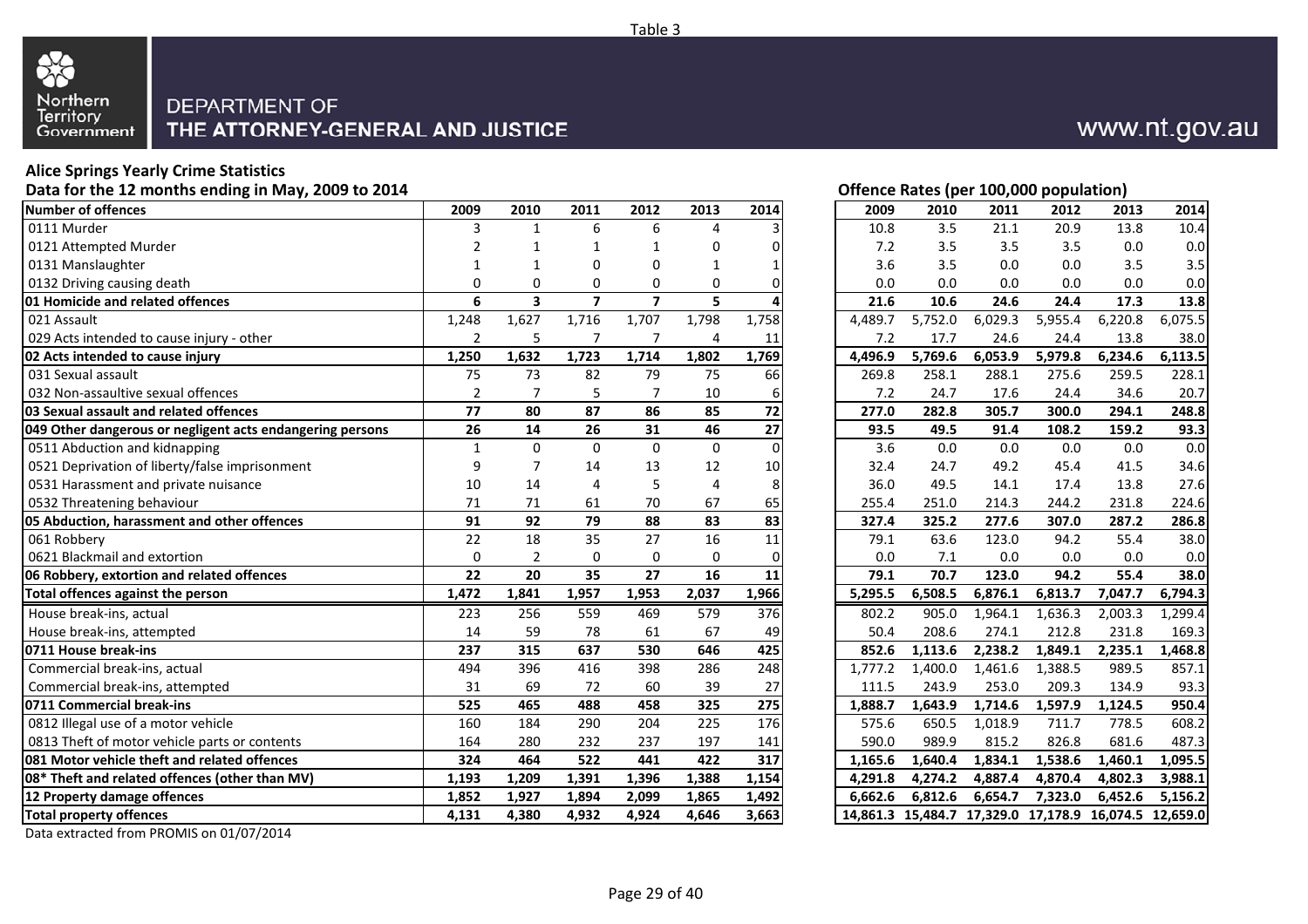

#### **Katherine Yearly Crime Statistics**

**Data for the 12 months ending in May, 2009 to 2014**

| <b>Number of offences</b>                                 | 2009         | 2010                    | 2011           | 2012                    | 2013            | 2014                    | 2009    | 2010                       | 2011    | 2012    | 2013    | 2014    |
|-----------------------------------------------------------|--------------|-------------------------|----------------|-------------------------|-----------------|-------------------------|---------|----------------------------|---------|---------|---------|---------|
| 0111 Murder                                               | 1            | $\overline{2}$          | 1              | 1                       | 1               |                         | 9.7     | 19.0                       | 9.4     | 9.5     | 9.2     | 27.2    |
| 0121 Attempted Murder                                     | 2            | $\Omega$                | 0              | $\Omega$                | 0               |                         | 19.4    | 0.0                        | 0.0     | 0.0     | 0.0     | 0.0     |
| 0131 Manslaughter                                         | 1            | 2                       | 0              | $\Omega$                | $\mathbf{1}$    | $\Omega$                | 9.7     | 19.0                       | 0.0     | 0.0     | 9.2     | 0.0     |
| 0132 Driving causing death                                | $\Omega$     | $\mathbf 0$             | 0              | $\mathbf 0$             | 0               |                         | 0.0     | 0.0                        | 0.0     | 0.0     | 0.0     | 0.0     |
| 01 Homicide and related offences                          | 4            | $\overline{a}$          | $\mathbf{1}$   | $\mathbf{1}$            | $\overline{2}$  |                         | 38.9    | 38.0                       | 9.4     | 9.5     | 18.3    | 27.2    |
| 021 Assault                                               | 583          | 717                     | 654            | 639                     | 703             | 630                     | 5.667.3 | 6,807.2                    | 6,177.4 | 6,039.7 | 6,437.7 | 5,706.5 |
| 029 Acts intended to cause injury - other                 | 3            | $\mathbf{1}$            | 3              | $\overline{2}$          | $\overline{2}$  |                         | 29.2    | 9.5                        | 28.3    | 18.9    | 18.3    | 9.1     |
| 02 Acts intended to cause injury                          | 586          | 718                     | 657            | 641                     | 705             | 631                     | 5,696.5 | 6,816.7                    | 6,205.7 | 6,058.6 | 6,456.0 | 5,715.6 |
| 031 Sexual assault                                        | 26           | 26                      | 25             | 16                      | 26              | 21                      | 252.7   | 246.8                      | 236.1   | 151.2   | 238.1   | 190.2   |
| 032 Non-assaultive sexual offences                        | $\mathbf{1}$ | $\Omega$                | 3              | 3                       | $\Omega$        |                         | 9.7     | 0.0                        | 28.3    | 28.4    | 0.0     | 18.1    |
| 03 Sexual assault and related offences                    | 27           | 26                      | 28             | 19                      | 26              | 23                      | 262.5   | 246.8                      | 264.5   | 179.6   | 238.1   | 208.3   |
| 049 Other dangerous or negligent acts endangering persons | 5            | $\overline{\mathbf{z}}$ | 5              | 10                      | 18              | 11                      | 48.6    | 66.5                       | 47.2    | 94.5    | 164.8   | 99.6    |
| 0511 Abduction and kidnapping                             | $\Omega$     | $\Omega$                | $\Omega$       | $\Omega$                | $\mathbf 0$     | $\Omega$                | 0.0     | 0.0                        | 0.0     | 0.0     | 0.0     | 0.0     |
| 0521 Deprivation of liberty/false imprisonment            |              | 6                       | $\Delta$       | 1                       | $\overline{2}$  |                         | 48.6    | 57.0                       | 37.8    | 9.5     | 18.3    | 18.1    |
| 0531 Harassment and private nuisance                      |              | $\overline{2}$          | 3              | 3                       | $\overline{2}$  |                         | 38.9    | 19.0                       | 28.3    | 28.4    | 18.3    | 18.1    |
| 0532 Threatening behaviour                                | 14           | 19                      | 20             | 16                      | 18              | 20                      | 136.1   | 180.4                      | 188.9   | 151.2   | 164.8   | 181.2   |
| 05 Abduction, harassment and other offences               | 23           | 27                      | 27             | 20                      | 22              | 24                      | 223.6   | 256.3                      | 255.0   | 189.0   | 201.5   | 217.4   |
| 061 Robbery                                               | 8            | 5                       | $\overline{7}$ | $\overline{4}$          | $\overline{2}$  |                         | 77.8    | 47.5                       | 66.1    | 37.8    | 18.3    | 63.4    |
| 0621 Blackmail and extortion                              | $\Omega$     | $\mathbf 0$             | 0              | $\mathbf 0$             | 0               | O                       | 0.0     | 0.0                        | 0.0     | 0.0     | 0.0     | 0.0     |
| 06 Robbery, extortion and related offences                | 8            | 5                       | $\overline{7}$ | $\overline{\mathbf{4}}$ | $\overline{2}$  | $\overline{\mathbf{z}}$ | 77.8    | 47.5                       | 66.1    | 37.8    | 18.3    | 63.4    |
| Total offences against the person                         | 653          | 787                     | 725            | 695                     | 775             | 699                     | 6,347.8 | 7,471.8                    | 6,848.0 | 6,569.0 | 7,097.1 | 6,331.5 |
| House break-ins, actual                                   | 58           | 105                     | 118            | 72                      | 65              | 62                      | 563.8   | 996.9                      | 1.114.6 | 680.5   | 595.2   | 561.6   |
| House break-ins, attempted                                | 8            | 19                      | 13             | 13                      | 11              | 10                      | 77.8    | 180.4                      | 122.8   | 122.9   | 100.7   | 90.6    |
| 0711 House break-ins                                      | 66           | 124                     | 131            | 85                      | 76              | 72                      | 641.6   | 1,177.3                    | 1,237.4 | 803.4   | 696.0   | 652.2   |
| Commercial break-ins, actual                              | 114          | 133                     | 128            | 91                      | $\overline{77}$ | 108                     | 1,108.2 | 1,262.7                    | 1,209.0 | 860.1   | 705.1   | 978.3   |
| Commercial break-ins, attempted                           | 14           | 25                      | 19             | 13                      | 17              | 17                      | 136.1   | 237.3                      | 179.5   | 122.9   | 155.7   | 154.0   |
| 0711 Commercial break-ins                                 | 128          | 158                     | 147            | 104                     | 94              | 125                     | 1,244.3 | 1,500.0                    | 1,388.5 | 983.0   | 860.8   | 1,132.2 |
| 0812 Illegal use of a motor vehicle                       | 35           | 32                      | 33             | 37                      | 37              | 36                      | 340.2   | 303.8                      | 311.7   | 349.7   | 338.8   | 326.1   |
| 0813 Theft of motor vehicle parts or contents             | 29           | 48                      | 42             | 37                      | 36              | 49                      | 281.9   | 455.7                      | 396.7   | 349.7   | 329.7   | 443.8   |
| 081 Motor vehicle theft and related offences              | 64           | 80                      | 75             | 74                      | 73              | 85                      | 622.1   | 759.5                      | 708.4   | 699.4   | 668.5   | 769.9   |
| 08* Theft and related offences (other than MV)            | 412          | 391                     | 465            | 383                     | 370             | 347                     | 4,005.1 | 3,712.1                    | 4,392.2 | 3,620.0 | 3,388.3 | 3,143.1 |
| 12 Property damage offences                               | 441          | 460                     | 374            | 353                     | 320             | 371                     | 4.287.0 | 4,367.2                    | 3,532.6 | 3,336.5 | 2,930.4 | 3,360.5 |
| <b>Total property offences</b>                            | 1,111        | 1,213                   | 1,192          | 999                     | 933             | 1,000                   |         | 10,800.0 11,516.2 11,259.1 |         | 9,442.3 | 8,544.0 | 9,058.0 |

Data extracted from PROMIS on 01/07/2014

| 2009           | 2010                    | 2011                    | 2012           | 2013                     | 2014     |
|----------------|-------------------------|-------------------------|----------------|--------------------------|----------|
| 1              | 2                       | 1                       | 1              | 1                        |          |
| 2              | 0                       | 0                       | 0              | 0                        | 0        |
| 1              | 2                       | 0                       | $\Omega$       | 1                        | U        |
| 0              | 0                       | 0                       | 0              | 0                        | 0        |
| 4              | 4                       | 1                       | 1              | $\overline{2}$           |          |
| 583            | 717                     | 654                     | 639            | 703                      | 630      |
| 3              | 1                       | 3                       | $\overline{2}$ | $\overline{2}$           |          |
| 586            | 718                     | 657                     | 641            | 705                      | 631      |
| 26             | 26                      | 25                      | 16             | 26                       | 21       |
| 1              | 0                       | 3                       | 3              | 0                        | 2        |
| 27             | 26                      | 28                      | 19             | 26                       | 23       |
| 5              | $\overline{\mathbf{z}}$ | 5                       | 10             | 18                       | 11       |
| 0              | 0                       | 0                       | $\Omega$       | 0                        | $\Omega$ |
| 5              | 6                       | 4                       | 1              | 2                        | 2        |
| 4              | 2                       | 3                       | 3              | 2                        |          |
| 14             | 19                      | 20                      | 16             | 18                       | 20       |
| 23             | 27                      | 27                      | 20             | 22                       | 24       |
| 8              | 5                       | 7                       | 4              | $\overline{2}$           | 7        |
| 0              | 0                       | 0                       | $\Omega$       | 0                        | 0        |
| 8              | 5                       | $\overline{\mathbf{z}}$ | 4              | 2                        |          |
| 653            | 787                     | 725                     | 695            | 775                      | 699      |
| 58             | 105                     | 118                     | 72             | 65                       | 62       |
| 8              | 19                      | 13                      | 13             | 11                       | 10       |
| $\overline{c}$ | $\ddot{\bullet}$        | 121                     | or.            | $\overline{\phantom{a}}$ | 72.      |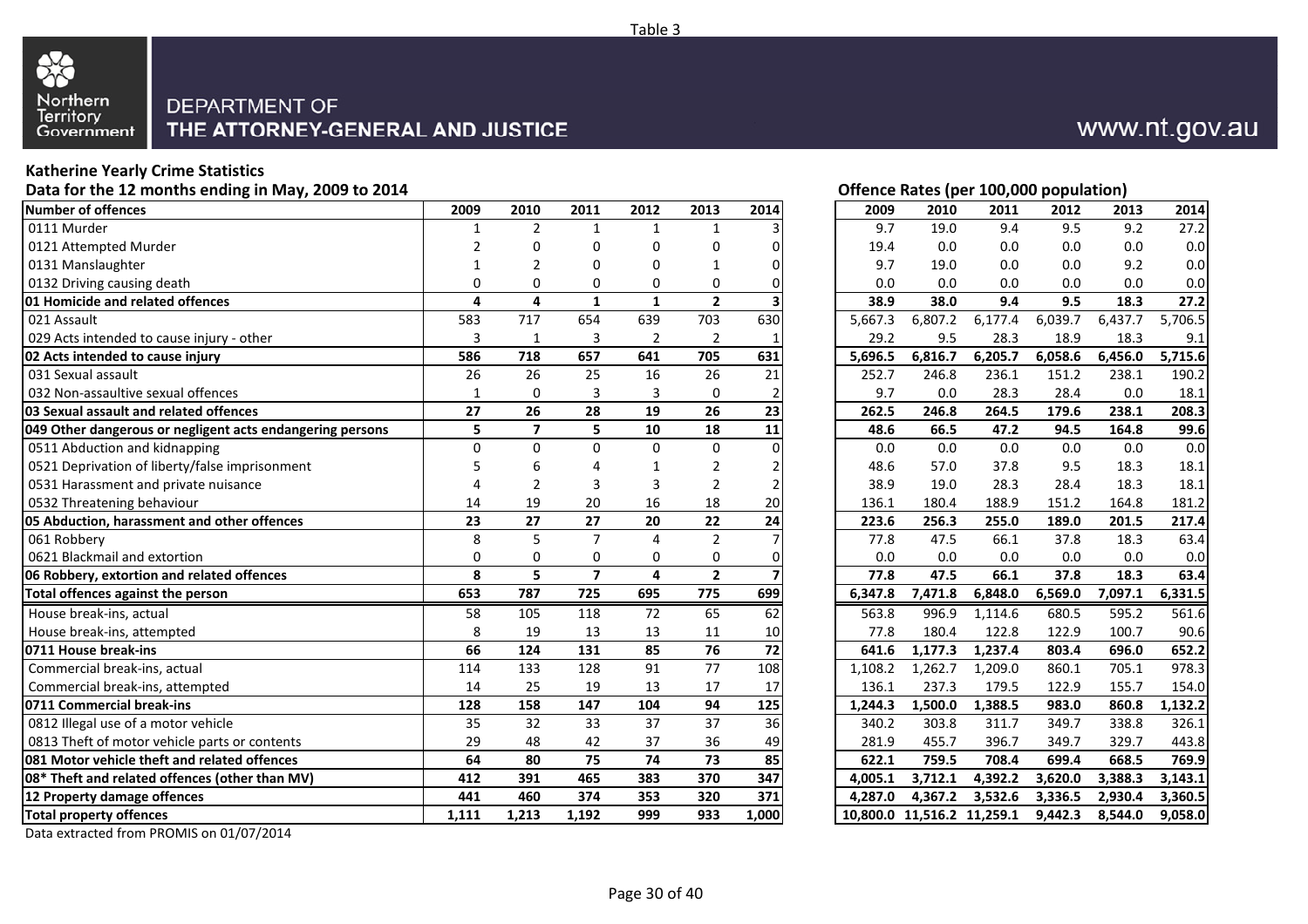

### **Tennant Creek Yearly Crime Statistics**

**Data for the 12 months ending in May, 2009 to 2014**

| <b>Number of offences</b>                                 | 2009           | 2010           | 2011           | 2012            | 2013         | 2014         | 2009    | 2010                                                  | 2011    | 2012    | 2013    | 2014    |
|-----------------------------------------------------------|----------------|----------------|----------------|-----------------|--------------|--------------|---------|-------------------------------------------------------|---------|---------|---------|---------|
| 0111 Murder                                               | 0              | $\Omega$       | $\Omega$       | $\mathbf 0$     | 0            |              | 0.0     | 0.0                                                   | 0.0     | 0.0     | 0.0     | 27.4    |
| 0121 Attempted Murder                                     |                | $\Omega$       | 0              | 0               | 0            |              | 0.0     | 0.0                                                   | 0.0     | 0.0     | 0.0     | 0.0     |
| 0131 Manslaughter                                         | $\Omega$       | 0              | 0              | $\mathbf 0$     | 0            |              | 0.0     | 0.0                                                   | 0.0     | 0.0     | 0.0     | 0.0     |
| 0132 Driving causing death                                | $\Omega$       | 0              | 0              | $\mathbf 0$     | 0            |              | 0.0     | 0.0                                                   | 0.0     | 0.0     | 0.0     | 0.0     |
| 01 Homicide and related offences                          | $\mathbf{0}$   | $\mathbf 0$    | $\mathbf{0}$   | $\mathbf{0}$    | $\mathbf{0}$ |              | 0.0     | 0.0                                                   | 0.0     | 0.0     | 0.0     | 27.4    |
| 021 Assault                                               | 416            | 496            | 458            | 487             | 567          | 562          |         | 11,804.8 13,964.0 12,919.6 13,780.4 15,632.8 15,414.2 |         |         |         |         |
| 029 Acts intended to cause injury - other                 | $\overline{2}$ | 3              | 1              | $\mathbf 0$     | $\Omega$     | $\bigcap$    | 56.8    | 84.5                                                  | 28.2    | 0.0     | 0.0     | 0.0     |
| 02 Acts intended to cause injury                          | 418            | 499            | 459            | 487             | 567          | 562          |         | 11,861.5 14,048.4 12,947.8 13,780.4 15,632.8 15,414.2 |         |         |         |         |
| 031 Sexual assault                                        | 27             | 14             | 16             | 9               | 15           |              | 766.2   | 394.1                                                 | 451.3   | 254.7   | 413.6   | 109.7   |
| 032 Non-assaultive sexual offences                        | $\Omega$       | $\Omega$       | 3              | $\overline{2}$  |              |              | 0.0     | 0.0                                                   | 84.6    | 56.6    | 27.6    | 82.3    |
| 03 Sexual assault and related offences                    | 27             | 14             | 19             | 11              | 16           |              | 766.2   | 394.1                                                 | 536.0   | 311.3   | 441.1   | 192.0   |
| 049 Other dangerous or negligent acts endangering persons | 5              | 5              | 5              | 6               | 6            |              | 141.9   | 140.8                                                 | 141.0   | 169.8   | 165.4   | 109.7   |
| 0511 Abduction and kidnapping                             | $\mathbf{1}$   | $\Omega$       | $\overline{2}$ | $\Omega$        | $\mathbf 0$  |              | 28.4    | 0.0                                                   | 56.4    | 0.0     | 0.0     | 0.0     |
| 0521 Deprivation of liberty/false imprisonment            | 10             | 5              | $\Delta$       | $\mathbf{1}$    | 1            |              | 283.8   | 140.8                                                 | 112.8   | 28.3    | 27.6    | 0.0     |
| 0531 Harassment and private nuisance                      | 3              | 5              | 1              | $\mathbf{1}$    | 1            |              | 85.1    | 140.8                                                 | 28.2    | 28.3    | 27.6    | 27.4    |
| 0532 Threatening behaviour                                |                | 18             | 11             | 10              | 11           |              | 198.6   | 506.8                                                 | 310.3   | 283.0   | 303.3   | 192.0   |
| 05 Abduction, harassment and other offences               | 21             | 28             | 18             | 12              | 13           |              | 595.9   | 788.3                                                 | 507.8   | 339.6   | 358.4   | 219.4   |
| 061 Robbery                                               | $\Omega$       | $\overline{3}$ | $\mathbf{1}$   | $\mathbf{1}$    | $\Omega$     |              | 0.0     | 84.5                                                  | 28.2    | 28.3    | 0.0     | 0.0     |
| 0621 Blackmail and extortion                              | $\Omega$       | $\mathbf{1}$   | $\mathbf 0$    | $\mathbf 0$     | 0            | O            | 0.0     | 28.2                                                  | 0.0     | 0.0     | 0.0     | 0.0     |
| 06 Robbery, extortion and related offences                | $\mathbf{0}$   | 4              | $\mathbf{1}$   | $\mathbf{1}$    | $\mathbf{0}$ | <sup>0</sup> | 0.0     | 112.6                                                 | 28.2    | 28.3    | 0.0     | 0.0     |
| Total offences against the person                         | 471            | 550            | 502            | 517             | 602          | 582          |         | 13,365.5 15,484.2 14,160.8 14,629.3 16,597.7 15,962.7 |         |         |         |         |
| House break-ins, actual                                   | 54             | 52             | 46             | 41              | 41           | 19           | 1,532.3 | 1,464.0                                               | 1,297.6 | 1,160.2 | 1,130.4 | 521.1   |
| House break-ins, attempted                                | $\overline{2}$ | 9              | $\overline{2}$ | 5               | 1            |              | 56.8    | 253.4                                                 | 56.4    | 141.5   | 27.6    | 82.3    |
| 0711 House break-ins                                      | 56             | 61             | 48             | 46              | 42           | 22           | 1.589.1 | 1.717.3                                               | 1,354.0 | 1,301.6 | 1.158.0 | 603.4   |
| Commercial break-ins, actual                              | 67             | 87             | 86             | 80              | 76           | 62           | 1,901.2 | 2,449.3                                               | 2,426.0 | 2,263.7 | 2,095.4 | 1,700.5 |
| Commercial break-ins, attempted                           | 14             | 25             | 19             | 4               | 5            | 3            | 397.3   | 703.8                                                 | 536.0   | 113.2   | 137.9   | 82.3    |
| 0711 Commercial break-ins                                 | 81             | 112            | 105            | 84              | 81           | 65           | 2,298.5 | 3,153.2                                               | 2,961.9 | 2,376.9 | 2,233.3 | 1,782.8 |
| 0812 Illegal use of a motor vehicle                       | 8              | 17             | 14             | $\overline{15}$ | 14           |              | 227.0   | 478.6                                                 | 394.9   | 424.4   | 386.0   | 137.1   |
| 0813 Theft of motor vehicle parts or contents             | 11             | 27             | 12             | 29              | 20           |              | 312.1   | 760.1                                                 | 338.5   | 820.6   | 551.4   | 219.4   |
| 081 Motor vehicle theft and related offences              | 19             | 44             | 26             | 44              | 34           | 13           | 539.2   | 1,238.7                                               | 733.4   | 1,245.0 | 937.4   | 356.6   |
| 08* Theft and related offences (other than MV)            | 160            | 171            | 152            | 125             | 146          | 140          | 4,540.3 | 4,814.2                                               | 4,287.7 | 3,537.1 | 4,025.4 | 3,839.8 |
| 12 Property damage offences                               | 241            | 294            | 268            | 211             | 225          | 177          | 6.838.8 | 8,277.0                                               | 7,559.9 | 5,970.6 | 6,203.5 | 4,854.6 |
| <b>Total property offences</b>                            | 557            | 682            | 599            | 510             | 528          | 417          |         | 15,805.9 19,200.5 16,897.0 14,431.2 14,557.5 11,437.2 |         |         |         |         |

Data extracted from PROMIS on 01/07/2014

**Offence Rates (per 100,000 population)**<br>2009 2010 2011 2012 2013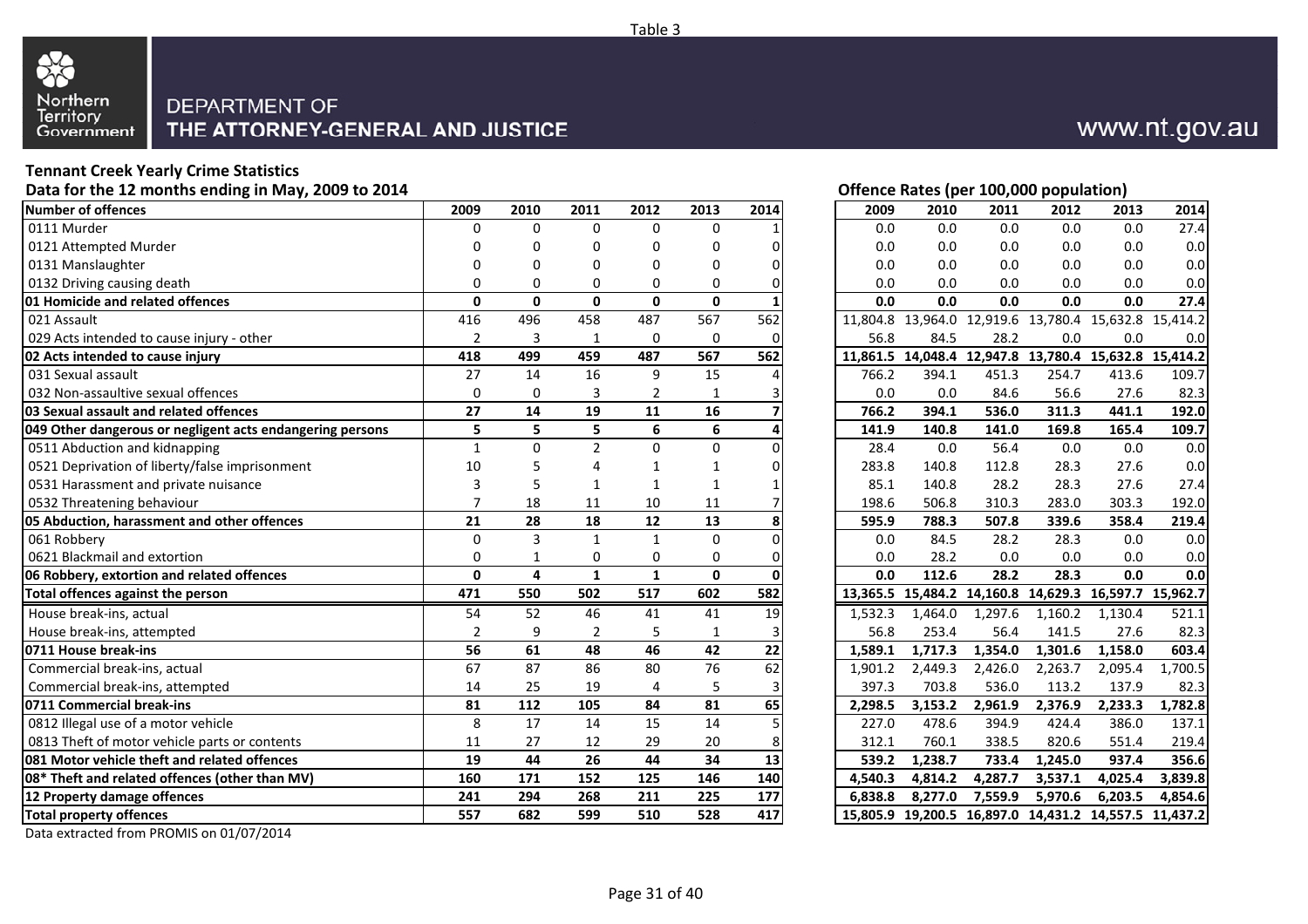

#### **Nhulunbuy Yearly Crime Statistics**

**Data for the 12 months ending in May, 2009 to 2014**

| Number of offences                                        | 2009           | 2010           | 2011            | 2012           | 2013                    | 2014            | 2009    | 2010    | 2011    | 2012    | 2013    | 2014    |
|-----------------------------------------------------------|----------------|----------------|-----------------|----------------|-------------------------|-----------------|---------|---------|---------|---------|---------|---------|
| 0111 Murder                                               | <sup>0</sup>   | $\Omega$       | 1               | 1              | 0                       |                 | 0.0     | 0.0     | 21.4    | 22.0    | 0.0     | 0.0     |
| 0121 Attempted Murder                                     |                | $\Omega$       | 0               | $\Omega$       | $\Omega$                |                 | 0.0     | 0.0     | 0.0     | 0.0     | 0.0     | 0.0     |
| 0131 Manslaughter                                         | n              | 0              | 0               | 0              | 0                       | $\Omega$        | 0.0     | 0.0     | 0.0     | 0.0     | 0.0     | 0.0     |
| 0132 Driving causing death                                | $\Omega$       | 0              | 0               | $\mathbf 0$    | $\mathbf 0$             | $\Omega$        | 0.0     | 0.0     | 0.0     | 0.0     | 0.0     | 0.0     |
| 01 Homicide and related offences                          | $\mathbf{0}$   | $\mathbf 0$    | $\mathbf{1}$    | $\mathbf{1}$   | $\mathbf{0}$            | $\mathbf{0}$    | 0.0     | 0.0     | 21.4    | 22.0    | 0.0     | 0.0     |
| 021 Assault                                               | 121            | 95             | 93              | 110            | 79                      | 115             | 2,576.1 | 2,015.3 | 1,994.0 | 2,424.5 | 1,730.6 | 2,573.3 |
| 029 Acts intended to cause injury - other                 | 0              | $\mathbf 0$    | 3               | $\mathbf{1}$   | $\mathbf 0$             |                 | 0.0     | 0.0     | 64.3    | 22.0    | 0.0     | 22.4    |
| 02 Acts intended to cause injury                          | 121            | 95             | $\overline{96}$ | 111            | $\overline{79}$         | 116             | 2,576.1 | 2,015.3 | 2,058.3 | 2,446.6 | 1,730.6 | 2,595.7 |
| 031 Sexual assault                                        | 9              | 6              | 6               | $\mathbf 0$    | $\overline{2}$          |                 | 191.6   | 127.3   | 128.6   | 0.0     | 43.8    | 67.1    |
| 032 Non-assaultive sexual offences                        | $\overline{2}$ | 0              | 1               | $\mathbf{1}$   | 0                       |                 | 42.6    | 0.0     | 21.4    | 22.0    | 0.0     | 0.0     |
| 03 Sexual assault and related offences                    | 11             | 6              | $\overline{7}$  | $\mathbf{1}$   | $\overline{2}$          |                 | 234.2   | 127.3   | 150.1   | 22.0    | 43.8    | 67.1    |
| 049 Other dangerous or negligent acts endangering persons | $\overline{2}$ | $\overline{2}$ | $\mathbf{1}$    | $\mathbf 0$    | $\mathbf{1}$            |                 | 42.6    | 42.4    | 21.4    | 0.0     | 21.9    | 44.8    |
| 0511 Abduction and kidnapping                             | $\Omega$       | $\Omega$       | $\Omega$        | $\Omega$       | $\mathbf 0$             | $\Omega$        | 0.0     | 0.0     | 0.0     | 0.0     | 0.0     | 0.0     |
| 0521 Deprivation of liberty/false imprisonment            |                | $\Omega$       | $\Omega$        | $\Omega$       | $\mathbf{1}$            | $\Omega$        | 21.3    | 0.0     | 0.0     | 0.0     | 21.9    | 0.0     |
| 0531 Harassment and private nuisance                      |                | $\overline{2}$ | $\overline{2}$  | $\mathbf{1}$   | 3                       |                 | 0.0     | 42.4    | 42.9    | 22.0    | 65.7    | 44.8    |
| 0532 Threatening behaviour                                | 8              | 6              | 3               | 1              | 3                       |                 | 170.3   | 127.3   | 64.3    | 22.0    | 65.7    | 111.9   |
| 05 Abduction, harassment and other offences               | 9              | 8              | 5               | $\overline{2}$ | $\overline{\mathbf{z}}$ |                 | 191.6   | 169.7   | 107.2   | 44.1    | 153.3   | 156.6   |
| 061 Robbery                                               | $\mathbf{1}$   | $\Omega$       | $\mathbf 0$     | $\mathbf{1}$   | $\mathbf 0$             |                 | 21.3    | 0.0     | 0.0     | 22.0    | 0.0     | 22.4    |
| 0621 Blackmail and extortion                              | $\Omega$       | $\mathbf 0$    | $\mathbf 0$     | $\mathbf 0$    | $\mathbf 0$             | O               | 0.0     | 0.0     | 0.0     | 0.0     | 0.0     | 0.0     |
| 06 Robbery, extortion and related offences                | 1              | $\mathbf{0}$   | $\mathbf{0}$    | $\mathbf{1}$   | $\mathbf{0}$            |                 | 21.3    | 0.0     | 0.0     | 22.0    | 0.0     | 22.4    |
| Total offences against the person                         | 144            | 111            | 110             | 116            | 89                      | 129             | 3,065.8 | 2,354.7 | 2,358.5 | 2,556.8 | 1,949.6 | 2,886.6 |
| House break-ins, actual                                   | 33             | 19             | 21              | 13             | 18                      | 24              | 702.6   | 403.1   | 450.3   | 286.5   | 394.3   | 537.0   |
| House break-ins, attempted                                | 5              | 4              | 4               | $\mathbf 0$    | $\overline{2}$          |                 | 106.5   | 84.9    | 85.8    | 0.0     | 43.8    | 22.4    |
| 0711 House break-ins                                      | 38             | 23             | 25              | 13             | 20                      | 25              | 809.0   | 487.9   | 536.0   | 286.5   | 438.1   | 559.4   |
| Commercial break-ins, actual                              | 53             | 41             | 16              | 37             | 26                      | 24              | 1,128.4 | 869.7   | 343.1   | 815.5   | 569.6   | 537.0   |
| Commercial break-ins, attempted                           | 3              | 10             | $\overline{7}$  | $\overline{4}$ | 5                       |                 | 63.9    | 212.1   | 150.1   | 88.2    | 109.5   | 44.8    |
| 0711 Commercial break-ins                                 | 56             | 51             | 23              | 41             | 31                      | 26              | 1,192.3 | 1,081.9 | 493.1   | 903.7   | 679.1   | 581.8   |
| 0812 Illegal use of a motor vehicle                       | 22             | 18             | 6               | 8              | 14                      | $\overline{13}$ | 468.4   | 381.8   | 128.6   | 176.3   | 306.7   | 290.9   |
| 0813 Theft of motor vehicle parts or contents             | $\overline{7}$ | 12             | 6               | 3              | 3                       |                 | 149.0   | 254.6   | 128.6   | 66.1    | 65.7    | 67.1    |
| 081 Motor vehicle theft and related offences              | 29             | 30             | 12              | 11             | 17                      | 16              | 617.4   | 636.4   | 257.3   | 242.5   | 372.4   | 358.0   |
| 08* Theft and related offences (other than MV)            | 182            | 145            | 130             | 100            | 82                      | 94              | 3,874.8 | 3,075.9 | 2,787.3 | 2,204.1 | 1,796.3 | 2,103.4 |
| 12 Property damage offences                               | 83             | 85             | 79              | 88             | 61                      | 51              | 1.767.1 | 1.803.1 | 1,693.8 | 1,939.6 | 1,336.3 | 1,141.2 |
| <b>Total property offences</b>                            | 388            | 334            | 269             | 253            | 211                     | 212             | 8,260.6 | 7,085.3 | 5,767.6 | 5,576.4 | 4,622.1 | 4,743.8 |

Data extracted from PROMIS on 01/07/2014

#### **Offence Rates (per 100,000 population)**

| 9                       | 2010         | 2011           | 2012         | 2013                    | 2014           | 2009    | 2010    | 2011    | 2012    | 2013    | 2014    |
|-------------------------|--------------|----------------|--------------|-------------------------|----------------|---------|---------|---------|---------|---------|---------|
| 0                       | 0            | $\mathbf{1}$   | $\mathbf{1}$ | $\pmb{0}$               | 0              | 0.0     | 0.0     | 21.4    | 22.0    | 0.0     | 0.0     |
| 0                       | 0            | 0              | 0            | 0                       | 0              | 0.0     | 0.0     | 0.0     | 0.0     | 0.0     | 0.0     |
| 0                       | 0            | 0              | 0            | 0                       | 0              | 0.0     | 0.0     | 0.0     | 0.0     | 0.0     | 0.0     |
| 0                       | 0            | 0              | 0            | 0                       | 0              | 0.0     | 0.0     | 0.0     | 0.0     | 0.0     | 0.0     |
| 0                       | 0            | $\mathbf{1}$   | $\mathbf{1}$ | $\mathbf 0$             | 0              | 0.0     | 0.0     | 21.4    | 22.0    | 0.0     | 0.0     |
| 1                       | 95           | 93             | 110          | 79                      | 115            | 2,576.1 | 2,015.3 | 1,994.0 | 2,424.5 | 1,730.6 | 2,573.3 |
| 0                       | 0            | 3              | $\mathbf 1$  | 0                       | 1              | 0.0     | 0.0     | 64.3    | 22.0    | 0.0     | 22.4    |
| 1                       | 95           | 96             | 111          | 79                      | 116            | 2,576.1 | 2,015.3 | 2,058.3 | 2,446.6 | 1,730.6 | 2,595.7 |
| 9                       | 6            | 6              | 0            | $\overline{2}$          | 3              | 191.6   | 127.3   | 128.6   | 0.0     | 43.8    | 67.1    |
| $\frac{2}{1}$           | 0            | 1              | 1            | $\mathbf 0$             | 0              | 42.6    | 0.0     | 21.4    | 22.0    | 0.0     | 0.0     |
|                         | 6            | $\overline{7}$ | $\mathbf{1}$ | $\overline{2}$          | 3              | 234.2   | 127.3   | 150.1   | 22.0    | 43.8    | 67.1    |
| $\overline{\mathbf{c}}$ | $\mathbf{2}$ | 1              | 0            | $\mathbf{1}$            | 2              | 42.6    | 42.4    | 21.4    | 0.0     | 21.9    | 44.8    |
| 0                       | 0            | $\mathbf 0$    | $\mathbf 0$  | $\mathbf 0$             | 0              | 0.0     | 0.0     | 0.0     | 0.0     | 0.0     | 0.0     |
| 1                       | 0            | 0              | 0            | 1                       | 0              | 21.3    | 0.0     | 0.0     | 0.0     | 21.9    | 0.0     |
| 0                       | 2            | 2              | $\mathbf 1$  | 3                       |                | 0.0     | 42.4    | 42.9    | 22.0    | 65.7    | 44.8    |
|                         | 6            | 3              | 1            | 3                       | 5              | 170.3   | 127.3   | 64.3    | 22.0    | 65.7    | 111.9   |
| $\frac{8}{9}$           | 8            | 5              | $\mathbf 2$  | $\overline{\mathbf{z}}$ | 7              | 191.6   | 169.7   | 107.2   | 44.1    | 153.3   | 156.6   |
| $\overline{1}$          | 0            | $\mathbf 0$    | $\mathbf{1}$ | $\Omega$                | $\mathbf{1}$   | 21.3    | 0.0     | 0.0     | 22.0    | 0.0     | 22.4    |
| 0                       | 0            | 0              | $\mathbf 0$  | $\mathbf 0$             | 0              | 0.0     | 0.0     | 0.0     | 0.0     | 0.0     | 0.0     |
| 1                       | 0            | $\mathbf 0$    | $\mathbf{1}$ | $\mathbf 0$             | 1              | 21.3    | 0.0     | 0.0     | 22.0    | 0.0     | 22.4    |
| 4                       | 111          | 110            | 116          | 89                      | 129            | 3,065.8 | 2,354.7 | 2,358.5 | 2,556.8 | 1,949.6 | 2,886.6 |
| 3                       | 19           | 21             | 13           | 18                      | 24             | 702.6   | 403.1   | 450.3   | 286.5   | 394.3   | 537.0   |
| 5                       | 4            | 4              | $\mathbf 0$  | 2                       | 1              | 106.5   | 84.9    | 85.8    | 0.0     | 43.8    | 22.4    |
| $\frac{8}{3}$           | 23           | 25             | 13           | 20                      | 25             | 809.0   | 487.9   | 536.0   | 286.5   | 438.1   | 559.4   |
|                         | 41           | 16             | 37           | 26                      | 24             | 1,128.4 | 869.7   | 343.1   | 815.5   | 569.6   | 537.0   |
| $\overline{\mathbf{3}}$ | 10           | $\overline{7}$ | 4            | 5                       | $\overline{2}$ | 63.9    | 212.1   | 150.1   | 88.2    | 109.5   | 44.8    |
| 6                       | 51           | 23             | 41           | 31                      | 26             | 1,192.3 | 1,081.9 | 493.1   | 903.7   | 679.1   | 581.8   |
| $\overline{\mathbf{2}}$ | 18           | 6              | 8            | 14                      | 13             | 468.4   | 381.8   | 128.6   | 176.3   | 306.7   | 290.9   |
| 7                       | 12           | 6              | 3            | 3                       | 3              | 149.0   | 254.6   | 128.6   | 66.1    | 65.7    | 67.1    |
| 9                       | 30           | 12             | 11           | 17                      | 16             | 617.4   | 636.4   | 257.3   | 242.5   | 372.4   | 358.0   |
| $\overline{\mathbf{c}}$ | 145          | 130            | 100          | 82                      | 94             | 3,874.8 | 3,075.9 | 2,787.3 | 2,204.1 | 1,796.3 | 2,103.4 |
| 3                       | 85           | 79             | 88           | 61                      | 51             | 1,767.1 | 1,803.1 | 1,693.8 | 1,939.6 | 1,336.3 | 1,141.2 |
| 8                       | 334          | 269            | 253          | 211                     | 212            | 8,260.6 | 7,085.3 | 5,767.6 | 5,576.4 | 4,622.1 | 4,743.8 |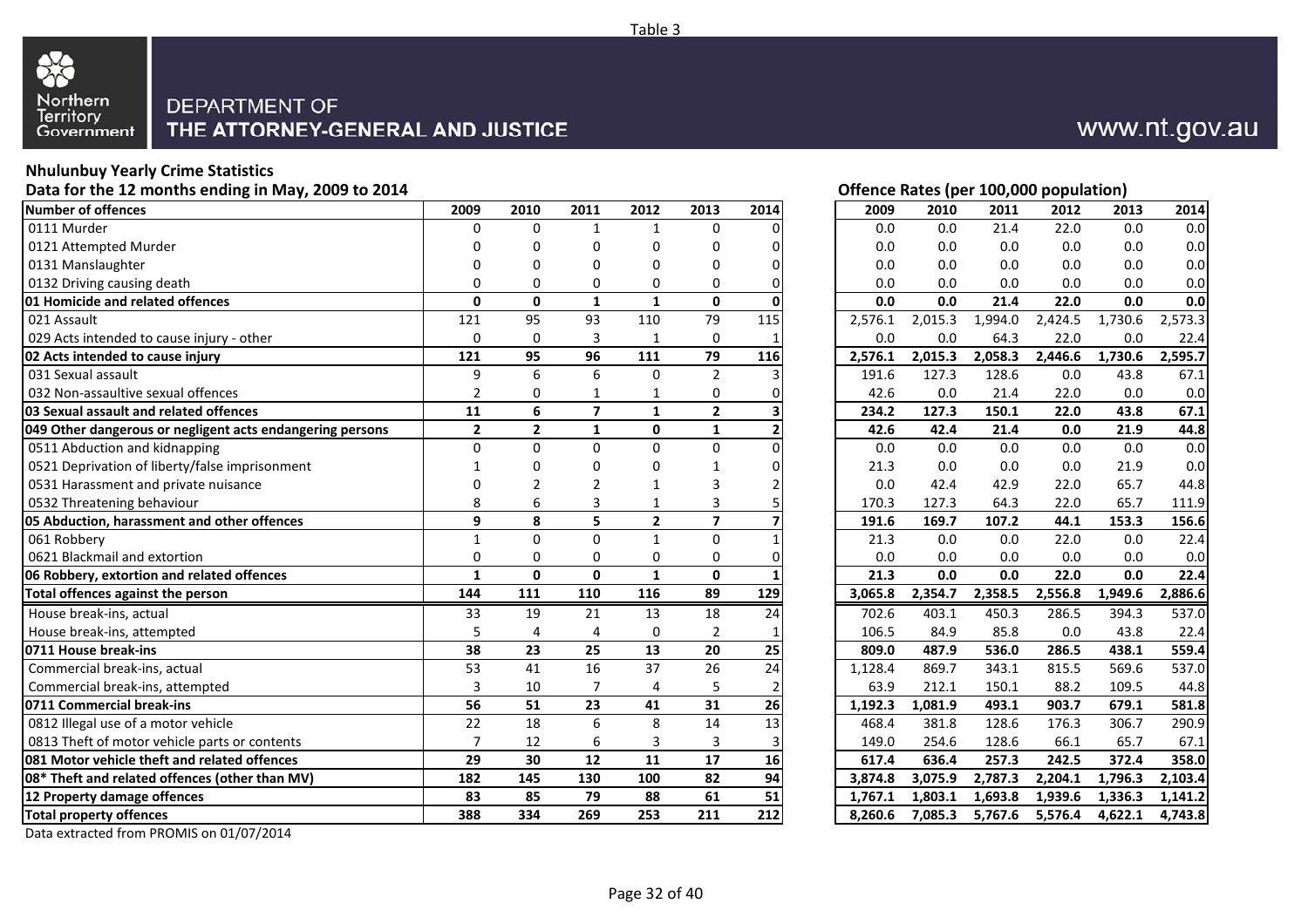

#### **NT Balance Yearly Crime Statistics**

**Data for the 12 months ending in May, 2009 to 2014**

| Number of offences                                        | 2009                    | 2010           | 2011           | 2012                    | 2013         | 2014     | 2009    | 2010    | 2011    | 2012    | 2013    | 2014    |
|-----------------------------------------------------------|-------------------------|----------------|----------------|-------------------------|--------------|----------|---------|---------|---------|---------|---------|---------|
| 0111 Murder                                               | 2                       | 3              | 3              | 1                       | 5            |          | 2.8     | 4.1     | 4.0     | 1.3     | 6.5     | 3.8     |
| 0121 Attempted Murder                                     |                         | $\overline{2}$ | $\overline{2}$ | $\mathbf{1}$            | $\mathbf{1}$ |          | 1.4     | 2.7     | 2.7     | 1.3     | 1.3     | 0.0     |
| 0131 Manslaughter                                         | O                       | $\Omega$       | 1              | $\mathbf 0$             | 3            |          | 0.0     | 0.0     | 1.3     | 0.0     | 3.9     | 0.0     |
| 0132 Driving causing death                                | 1                       | 0              | 0              | $\mathbf{1}$            | $\mathbf{1}$ |          | 1.4     | 0.0     | 0.0     | 1.3     | 1.3     | 1.3     |
| 01 Homicide and related offences                          | 4                       | 5              | 6              | $\overline{\mathbf{3}}$ | 10           |          | 5.6     | 6.8     | 8.1     | 4.0     | 12.9    | 5.1     |
| 021 Assault                                               | 1,445                   | 1,575          | 1,585          | 1,915                   | 2,029        | 2,072    | 2,014.0 | 2,146.9 | 2,129.7 | 2,539.2 | 2,624.2 | 2,645.8 |
| 029 Acts intended to cause injury - other                 | $\overline{2}$          | $\overline{2}$ | 5              | 5                       | 9            |          | 2.8     | 2.7     | 6.7     | 6.6     | 11.6    | 5.1     |
| 02 Acts intended to cause injury                          | 1,447                   | 1,577          | 1,590          | 1,920                   | 2,038        | 2,076    | 2,016.8 | 2,149.6 | 2,136.4 | 2,545.8 | 2,635.9 | 2,650.9 |
| 031 Sexual assault                                        | 131                     | 126            | 92             | 85                      | 81           | 92       | 182.6   | 171.7   | 123.6   | 112.7   | 104.8   | 117.5   |
| 032 Non-assaultive sexual offences                        | $\Delta$                | $\Delta$       | $\overline{7}$ | 13                      | 11           | 11       | 5.6     | 5.5     | 9.4     | 17.2    | 14.2    | 14.0    |
| 03 Sexual assault and related offences                    | 135                     | 130            | 99             | 98                      | 92           | 103      | 188.2   | 177.2   | 133.0   | 129.9   | 119.0   | 131.5   |
| 049 Other dangerous or negligent acts endangering persons | 16                      | 30             | 24             | 33                      | 41           | 37       | 22.3    | 40.9    | 32.2    | 43.8    | 53.0    | 47.2    |
| 0511 Abduction and kidnapping                             | $\mathbf{1}$            | $\mathbf{0}$   | $\mathbf{1}$   | $\Omega$                | $\mathbf{1}$ | $\Omega$ | 1.4     | 0.0     | 1.3     | 0.0     | 1.3     | 0.0     |
| 0521 Deprivation of liberty/false imprisonment            | 16                      | 18             | $\overline{7}$ | 19                      | 19           | 18       | 22.3    | 24.5    | 9.4     | 25.2    | 24.6    | 23.0    |
| 0531 Harassment and private nuisance                      | 17                      | 42             | 44             | 29                      | 22           | 21       | 23.7    | 57.2    | 59.1    | 38.5    | 28.5    | 26.8    |
| 0532 Threatening behaviour                                | 61                      | 87             | 70             | 89                      | 93           | 110      | 85.0    | 118.6   | 94.1    | 118.0   | 120.3   | 140.5   |
| 05 Abduction, harassment and other offences               | 95                      | 147            | 122            | 137                     | 135          | 149      | 132.4   | 200.4   | 163.9   | 181.7   | 174.6   | 190.3   |
| 061 Robbery                                               | 3                       | $\mathbf{1}$   | 4              | $\overline{7}$          | 5            |          | 4.2     | 1.4     | 5.4     | 9.3     | 6.5     | 7.7     |
| 0621 Blackmail and extortion                              | $\Omega$                | $\mathbf 0$    | $\mathbf 0$    | $\mathbf 0$             | $\mathbf 0$  | O        | 0.0     | 0.0     | 0.0     | 0.0     | 0.0     | 0.0     |
| 06 Robbery, extortion and related offences                | $\overline{\mathbf{3}}$ | $\mathbf{1}$   | $\overline{a}$ | $\overline{7}$          | 5            |          | 4.2     | 1.4     | 5.4     | 9.3     | 6.5     | 7.7     |
| Total offences against the person                         | 1,700                   | 1,890          | 1,845          | 2,198                   | 2,321        | 2,375    | 2,369.4 | 2,576.2 | 2,479.1 | 2,914.4 | 3,001.9 | 3,032.7 |
| House break-ins, actual                                   | 234                     | 175            | 218            | 280                     | 276          | 267      | 326.1   | 238.5   | 292.9   | 371.3   | 357.0   | 340.9   |
| House break-ins, attempted                                | 6                       | 35             | 43             | 39                      | 42           | 41       | 8.4     | 47.7    | 57.8    | 51.7    | 54.3    | 52.4    |
| 0711 House break-ins                                      | 240                     | 210            | 261            | 319                     | 318          | 308      | 334.5   | 286.2   | 350.7   | 423.0   | 411.3   | 393.3   |
| Commercial break-ins, actual                              | 402                     | 459            | 434            | 551                     | 570          | 561      | 560.3   | 625.7   | 583.2   | 730.6   | 737.2   | 716.4   |
| Commercial break-ins, attempted                           | 48                      | 75             | 66             | 71                      | 71           | 44       | 66.9    | 102.2   | 88.7    | 94.1    | 91.8    | 56.2    |
| 0711 Commercial break-ins                                 | 450                     | 534            | 500            | 622                     | 641          | 605      | 627.2   | 727.9   | 671.8   | 824.7   | 829.0   | 772.5   |
| 0812 Illegal use of a motor vehicle                       | 112                     | 135            | 149            | 177                     | 170          | 178      | 156.1   | 184.0   | 200.2   | 234.7   | 219.9   | 227.3   |
| 0813 Theft of motor vehicle parts or contents             | 131                     | 136            | 105            | 109                     | 130          | 104      | 182.6   | 185.4   | 141.1   | 144.5   | 168.1   | 132.8   |
| 081 Motor vehicle theft and related offences              | 243                     | 271            | 254            | 286                     | 300          | 282      | 338.7   | 369.4   | 341.3   | 379.2   | 388.0   | 360.1   |
| 08* Theft and related offences (other than MV)            | 907                     | 965            | 942            | 1,035                   | 1,082        | 999      | 1,264.1 | 1,315.4 | 1,265.7 | 1,372.4 | 1,399.4 | 1,275.7 |
| 12 Property damage offences                               | 968                     | 1,037          | 1.041          | 1,249                   | 1,321        | 1,309    | 1.349.1 | 1,413.5 | 1.398.8 | 1,656.1 | 1,708.5 | 1,671.5 |
| <b>Total property offences</b>                            | 2,808                   | 3,017          | 2,998          | 3,511                   | 3,662        | 3,503    | 3,913.6 | 4,112.4 | 4,028.3 | 4,655.4 | 4,736.3 | 4,473.1 |
|                                                           |                         |                |                |                         |              |          |         |         |         |         |         |         |

Data extracted from PROMIS on 01/07/2014

Page 33 of 40

#### **Offence Rates (per 100,000 population)**

| 9                       | 2010                    | 2011                    | 2012           | 2013         | 2014             | 2009    | 2010    | 2011    | 2012    | 2013    | 2014    |
|-------------------------|-------------------------|-------------------------|----------------|--------------|------------------|---------|---------|---------|---------|---------|---------|
| 2                       | 3                       | 3                       | $\mathbf 1$    | 5            | $\overline{3}$   | 2.8     | 4.1     | 4.0     | 1.3     | 6.5     | 3.8     |
| 1                       | $\overline{2}$          | $\overline{2}$          | 1              | 1            | 0                | 1.4     | 2.7     | 2.7     | 1.3     | 1.3     | $0.0\,$ |
| 0                       | 0                       | $\mathbf{1}$            | 0              | 3            | 0                | 0.0     | 0.0     | 1.3     | 0.0     | 3.9     | $0.0\,$ |
| 1                       | 0                       | 0                       | 1              | 1            |                  | 1.4     | 0.0     | 0.0     | 1.3     | 1.3     | 1.3     |
| 4                       | 5                       | 6                       | 3              | 10           | 4                | 5.6     | 6.8     | 8.1     | 4.0     | 12.9    | 5.1     |
| 5                       | 1,575                   | 1,585                   | 1,915          | 2,029        | 2,072            | 2,014.0 | 2,146.9 | 2,129.7 | 2,539.2 | 2,624.2 | 2,645.8 |
| 2                       | $\overline{2}$          | 5                       | 5              | 9            | 4                | 2.8     | 2.7     | 6.7     | 6.6     | 11.6    | 5.1     |
| 7                       | 1,577                   | 1,590                   | 1,920          | 2,038        | 2,076            | 2,016.8 | 2,149.6 | 2,136.4 | 2,545.8 | 2,635.9 | 2,650.9 |
| 1                       | 126                     | 92                      | 85             | 81           | 92               | 182.6   | 171.7   | 123.6   | 112.7   | 104.8   | 117.5   |
| 4                       | $\overline{\mathbf{4}}$ | $\overline{7}$          | 13             | 11           | 11               | 5.6     | 5.5     | 9.4     | 17.2    | 14.2    | 14.0    |
| $\frac{5}{6}$           | 130                     | 99                      | 98             | 92           | 103              | 188.2   | 177.2   | 133.0   | 129.9   | 119.0   | 131.5   |
|                         | 30                      | 24                      | 33             | 41           | 37               | 22.3    | 40.9    | 32.2    | 43.8    | 53.0    | 47.2    |
|                         | $\pmb{0}$               | $\mathbf{1}$            | $\mathbf 0$    | $\mathbf{1}$ | $\Omega$         | 1.4     | 0.0     | 1.3     | 0.0     | 1.3     | 0.0     |
| 6                       | 18                      | $\overline{7}$          | 19             | 19           | 18               | 22.3    | 24.5    | 9.4     | 25.2    | 24.6    | 23.0    |
| 7                       | 42                      | 44                      | 29             | 22           | 21               | 23.7    | 57.2    | 59.1    | 38.5    | 28.5    | 26.8    |
|                         | 87                      | 70                      | 89             | 93           | 110              | 85.0    | 118.6   | 94.1    | 118.0   | 120.3   | 140.5   |
| $\frac{1}{5}$           | 147                     | 122                     | 137            | 135          | 149              | 132.4   | 200.4   | 163.9   | 181.7   | 174.6   | 190.3   |
| 3                       | $\mathbf{1}$            | $\overline{\mathbf{4}}$ | $\overline{7}$ | 5            | $\boldsymbol{6}$ | 4.2     | 1.4     | 5.4     | 9.3     | 6.5     | 7.7     |
| 0                       | 0                       | $\mathbf 0$             | $\mathbf 0$    | 0            | 0                | 0.0     | 0.0     | 0.0     | 0.0     | 0.0     | $0.0\,$ |
| 3                       | $\mathbf{1}$            | $\overline{\mathbf{4}}$ | $\overline{7}$ | 5            | 6                | 4.2     | 1.4     | 5.4     | 9.3     | 6.5     | 7.7     |
| 0                       | 1,890                   | 1,845                   | 2,198          | 2,321        | 2,375            | 2,369.4 | 2,576.2 | 2,479.1 | 2,914.4 | 3,001.9 | 3,032.7 |
| 4                       | 175                     | 218                     | 280            | 276          | 267              | 326.1   | 238.5   | 292.9   | 371.3   | 357.0   | 340.9   |
| 6                       | 35                      | 43                      | 39             | 42           | 41               | 8.4     | 47.7    | 57.8    | 51.7    | 54.3    | 52.4    |
| $\overline{\mathbf{0}}$ | 210                     | 261                     | 319            | 318          | 308              | 334.5   | 286.2   | 350.7   | 423.0   | 411.3   | 393.3   |
| $\overline{\mathbf{2}}$ | 459                     | 434                     | 551            | 570          | 561              | 560.3   | 625.7   | 583.2   | 730.6   | 737.2   | 716.4   |
| 8                       | 75                      | 66                      | 71             | 71           | 44               | 66.9    | 102.2   | 88.7    | 94.1    | 91.8    | 56.2    |
| 0                       | 534                     | 500                     | 622            | 641          | 605              | 627.2   | 727.9   | 671.8   | 824.7   | 829.0   | 772.5   |
| $\overline{\mathbf{c}}$ | 135                     | 149                     | 177            | 170          | 178              | 156.1   | 184.0   | 200.2   | 234.7   | 219.9   | 227.3   |
| 1                       | 136                     | 105                     | 109            | 130          | 104              | 182.6   | 185.4   | 141.1   | 144.5   | 168.1   | 132.8   |
| 3                       | 271                     | 254                     | 286            | 300          | 282              | 338.7   | 369.4   | 341.3   | 379.2   | 388.0   | 360.1   |
| 7                       | 965                     | 942                     | 1,035          | 1,082        | 999              | 1,264.1 | 1,315.4 | 1,265.7 | 1,372.4 | 1,399.4 | 1,275.7 |
| 8                       | 1,037                   | 1,041                   | 1,249          | 1,321        | 1,309            | 1,349.1 | 1,413.5 | 1,398.8 | 1,656.1 | 1,708.5 | 1,671.5 |
| 8                       | 3,017                   | 2,998                   | 3,511          | 3,662        | 3,503            | 3,913.6 | 4,112.4 | 4,028.3 | 4,655.4 | 4,736.3 | 4,473.1 |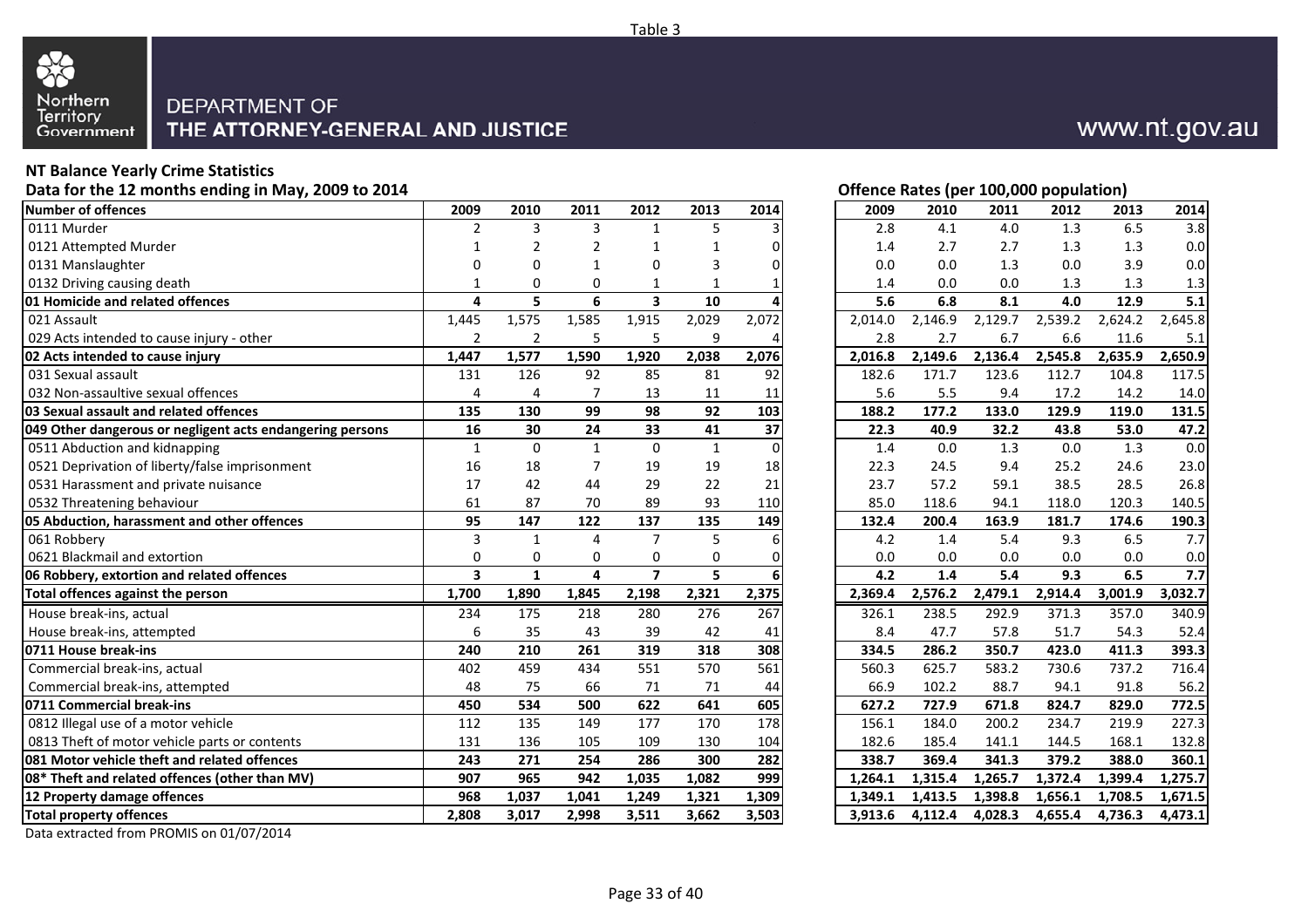

#### **Northern Territory Yearly Assault StatisticsData for the 12 months ending May, 2009 to 2014**

|                                       |                                                  |       |       |       |       |       |       |         | $\mathbf{v}$ | . . <i>.</i> | - - - <b>1</b> |         |         |
|---------------------------------------|--------------------------------------------------|-------|-------|-------|-------|-------|-------|---------|--------------|--------------|----------------|---------|---------|
| <b>Domestic violence</b>              | <b>Alcohol involvement</b>                       | 2009  | 2010  | 2011  | 2012  | 2013  | 2014  | 2009    | 2010         | 2011         | 2012           | 2013    | 2014    |
| DV involved                           | Alcohol involved                                 | 1,919 | 2,323 | 2,342 | 2,520 | 2,726 | 2,941 | 862.4   | 1,019.8      | 1,016.9      | 1,082.9        | 1,142.8 | 1,212.4 |
|                                       | No alcohol involved                              | 518   | 689   | 794   | 958   | 1,069 | 1,142 | 232.8   | 302.5        | 344.8        | 411.7          | 448.2   | 470.8   |
|                                       | Not known                                        | 393   | 418   | 369   | 403   | 474   | 427   | 176.6   | 183.5        | 160.2        | 173.2          | 198.7   | 176.0   |
| DV involved Total                     |                                                  | 2,830 | 3,430 | 3,505 | 3,881 | 4,269 | 4,510 | 1,271.8 | 1,505.8      | 1,521.9      | 1,667.8        | 1,789.7 | 1,859.2 |
| DV not involved                       | Alcohol involved                                 | 1,464 | 1,557 | 1,598 | 1,557 | 1,596 | 1,504 | 657.9   | 683.5        | 693.9        | 669.1          | 669.1   | 620.0   |
|                                       | No alcohol involved                              | 532   | 542   | 569   | 646   | 687   | 681   | 239.1   | 237.9        | 247.1        | 277.6          | 288.0   | 280.7   |
|                                       | Not known                                        | 925   | 926   | 820   | 821   | 703   | 696   | 415.7   | 406.5        | 356.1        | 352.8          | 294.7   | 286.9   |
| DV not involved Total                 |                                                  | 2,921 | 3,025 | 2,987 | 3,024 | 2,986 | 2,881 | 1,312.7 | 1,328.0      | 1,297.0      | 1,299.5        | 1,251.8 | 1,187.7 |
| Total assaults                        |                                                  | 5,751 | 6,455 | 6,492 | 6,905 | 7,255 | 7,391 | 2,584.4 | 2,833.8      | 2,818.9      | 2,967.3        | 3,041.5 | 3,046.9 |
| Assaults with alcohol involved        |                                                  | 3,383 | 3,880 | 3,940 | 4,077 | 4,322 | 4,445 | 1,520.3 | 1,703.4      | 1,710.8      | 1,752.0        | 1,811.9 | 1,832.4 |
| Assaults with no alcohol involved     |                                                  | 1,050 | L,231 | 1,363 | 1,604 | 1,756 | 1,823 | 471.9   | 540.4        | 591.8        | 689.3          | 736.2   | 751.5   |
|                                       | Assaults with alcohol involvement unknown        |       |       | 1,189 | 1,224 | 1,177 | 1,123 | 592.3   | 590.0        | 516.3        | 526.0          | 493.4   | 463.0   |
|                                       | 1% of assaults associated with domestic violence | 49.2% | 53.1% | 54.0% | 56.2% | 58.8% | 61.0% |         |              |              |                |         |         |
| % of assaults associated with alcohol |                                                  | 58.8% | 60.1% | 60.7% | 59.0% | 59.6% | 60.1% |         |              |              |                |         |         |
|                                       |                                                  |       |       |       |       |       |       |         |              |              |                |         |         |

**Offence Rates (per 100,000 population)**

| 2010  | 2011  | 2012  | 2013  | 2014  | 2009    | 2010    | 2011    | 2012    | 2013    | 2014    |
|-------|-------|-------|-------|-------|---------|---------|---------|---------|---------|---------|
| 2,323 | 2,342 | 2,520 | 2,726 | 2,941 | 862.4   | 1,019.8 | 1,016.9 | 1,082.9 | 1,142.8 | 1,212.4 |
| 689   | 794   | 958   | 1,069 | 1,142 | 232.8   | 302.5   | 344.8   | 411.7   | 448.2   | 470.8   |
| 418   | 369   | 403   | 474   | 427   | 176.6   | 183.5   | 160.2   | 173.2   | 198.7   | 176.0   |
| 3,430 | 3,505 | 3,881 | 4,269 | 4,510 | 1.271.8 | 1,505.8 | 1,521.9 | 1,667.8 | 1.789.7 | 1,859.2 |
| 1,557 | 1,598 | 1,557 | 1,596 | 1,504 | 657.9   | 683.5   | 693.9   | 669.1   | 669.1   | 620.0   |
| 542   | 569   | 646   | 687   | 681   | 239.1   | 237.9   | 247.1   | 277.6   | 288.0   | 280.7   |
| 926   | 820   | 821   | 703   | 696   | 415.7   | 406.5   | 356.1   | 352.8   | 294.7   | 286.9   |
| 3,025 | 2,987 | 3,024 | 2,986 | 2,881 | 1,312.7 | 1,328.0 | 1,297.0 | 1,299.5 | 1,251.8 | 1,187.7 |
| 6,455 | 6,492 | 6,905 | 7,255 | 7,391 | 2.584.4 | 2,833.8 | 2,818.9 | 2,967.3 | 3.041.5 | 3,046.9 |
| 3,880 | 3,940 | 4,077 | 4,322 | 4,445 | 1,520.3 | 1,703.4 | 1,710.8 | 1,752.0 | 1,811.9 | 1,832.4 |
| 1,231 | 1,363 | 1,604 | 1,756 | 1,823 | 471.9   | 540.4   | 591.8   | 689.3   | 736.2   | 751.5   |
| 1,344 | 1,189 | 1,224 | 1,177 | 1,123 | 592.3   | 590.0   | 516.3   | 526.0   | 493.4   | 463.0   |
|       |       |       |       |       |         |         |         |         |         |         |

Data extracted from PROMIS on 01/07/2014

### **Darwin Yearly Assault Statistics**

#### **Data for the 12 months ending May, 2009 to 2014 Offence Rates (per 100,000 population) Domestic violenceAlcohol involvement** 2009<br> **Alcohol involved** 249 DV involvedd ||Alcohol involved || 249 316 356 366 381 474 || 324.9 402.1 447.8 454.6 462.7 564.7 No alcohol involvedd | 53 75 99 97 121 152 | 69.1 95.4 124.5 120.5 146.9 181.1 Not known <sup>76</sup> <sup>64</sup> <sup>70</sup> <sup>63</sup> <sup>74</sup> <sup>83</sup> 99.2 81.4 88.1 78.3 89.9 98.9 DV involved Total 378DV not involvedd |Alcohol involved | 575 572 541 535 561 596 | 750.2 727.8 680.5 664.6 681.3 710.1 No alcohol involvedd | 162 150 157 177 204 193 || 211.4 190.9 197.5 219.9 247.7 229.9 Not known <sup>434</sup> <sup>340</sup> <sup>310</sup> <sup>345</sup> <sup>260</sup> <sup>283</sup> 566.2 432.6 389.9 428.6 315.8 337.2 DV not involved Total 1,171Total assaultss and  $1,549$ Assaults with alcohol involved <sup>824</sup> <sup>888</sup> <sup>897</sup> <sup>901</sup> <sup>942</sup> 1,070 1,075.1 1,129.9 1,128.3 1,119.2 1,144.0 1,274.8 Assaults with no alcohol involved <sup>215</sup> <sup>225</sup> <sup>256</sup> <sup>274</sup> <sup>325</sup> <sup>345</sup> 280.5 286.3 322.0 340.4 394.7 411.0 Assaults with alcohol involvement unknownn | 510 404 380 408 334 366 | 665.4 514.1 478.0 506.8 405.6 436.1 **% of assaults associated with domestic violence 24.4% 30.0% 34.2% 33.2% 36.0% 39.8% % of assaults associated with alcohol 53.2%58.5% 58.5% 56.9% 58.8% 60.1%**

Data extracted from PROMIS on 01/07/2014

| 9  | 2010  | 2011  | 2012  | 2013  | 2014  | 2009    | 2010    | 2011    | 2012    | 2013    | 2014    |
|----|-------|-------|-------|-------|-------|---------|---------|---------|---------|---------|---------|
| 9  | 316   | 356   | 366   | 381   | 474   | 324.9   | 402.1   | 447.8   | 454.6   | 462.7   | 564.7   |
| 3  | 75    | 99    | 97    | 121   | 152   | 69.1    | 95.4    | 124.5   | 120.5   | 146.9   | 181.1   |
| 6  | 64    | 70    | 63    | 74    | 83    | 99.2    | 81.4    | 88.1    | 78.3    | 89.9    | 98.9    |
| 8  | 455   | 525   | 526   | 576   | 709   | 493.2   | 579.0   | 660.4   | 653.4   | 699.5   | 844.7   |
| 5. | 572   | 541   | 535   | 561   | 596   | 750.2   | 727.8   | 680.5   | 664.6   | 681.3   | 710.1   |
| 2  | 150   | 157   | 177   | 204   | 193   | 211.4   | 190.9   | 197.5   | 219.9   | 247.7   | 229.9   |
| 4  | 340   | 310   | 345   | 260   | 283   | 566.2   | 432.6   | 389.9   | 428.6   | 315.8   | 337.2   |
|    | 1,062 | 1,008 | 1,057 | 1,025 | 1,072 | 1.527.8 | 1,351.3 | 1,268.0 | 1,313.0 | 1.244.8 | 1,277.2 |
| 9  | 1,517 | 1,533 | 1,583 | 1,601 | 1,781 | 2.021.0 | 1.930.3 | 1,928.4 | 1,966.4 | 1.944.3 | 2,122.0 |
|    | 888   | 897   | 901   | 942   | 1,070 | 1.075.1 | 1,129.9 | 1,128.3 | 1,119.2 | 1.144.0 | 1,274.8 |
| 5. | 225   | 256   | 274   | 325   | 345   | 280.5   | 286.3   | 322.0   | 340.4   | 394.7   | 411.0   |
|    | 404   | 380   | 408   | 334   | 366   | 665.4   | 514.1   | 478.0   | 506.8   | 405.6   | 436.1   |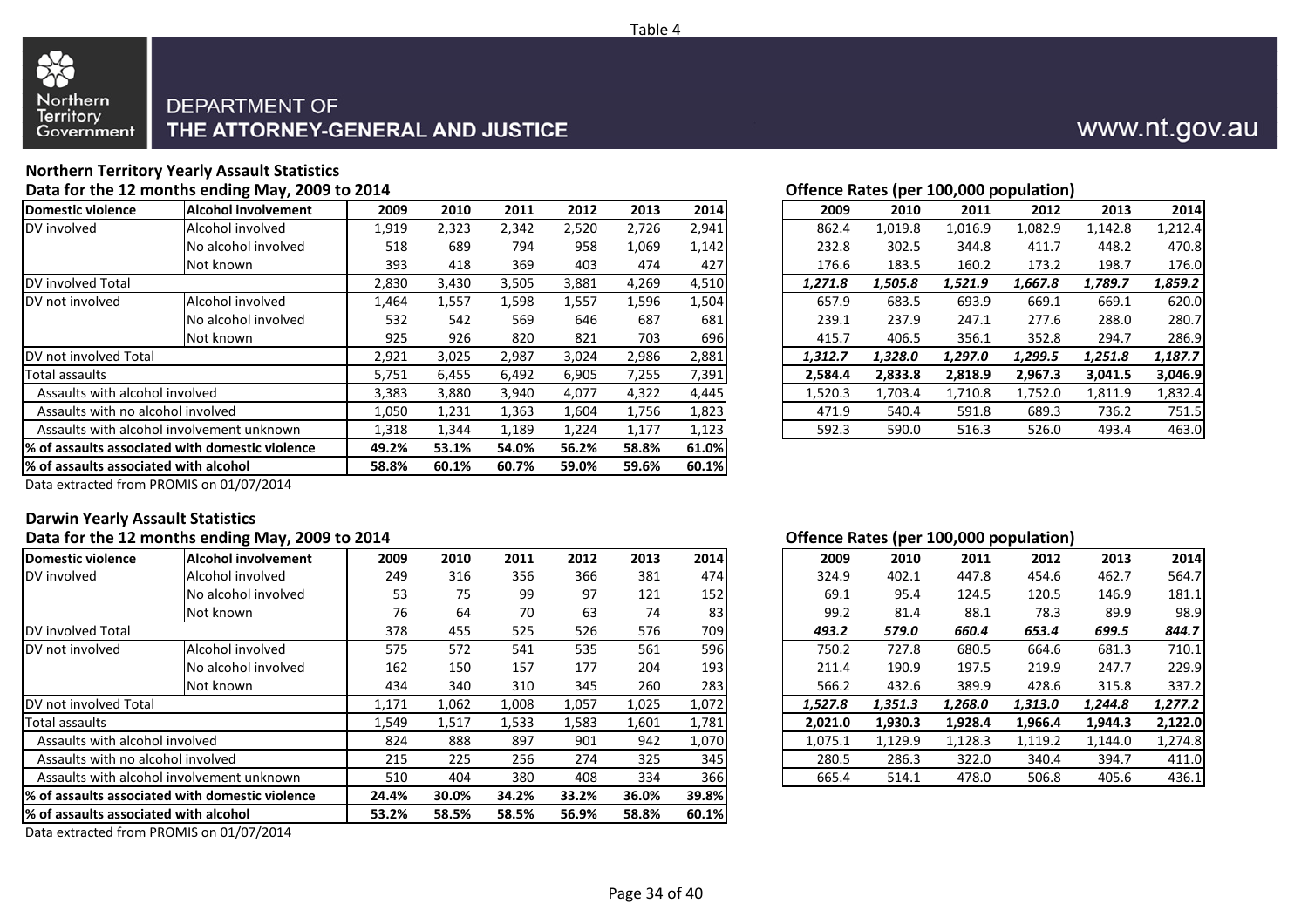

#### **Palmerston Yearly Assault Statistics**

**Data for the 12 months ending May, 2009 to 2014**

| Alcohol involved                                 | 116                 | 151   |       |       |       |     | 2014 | 2009                                                          | 2010    |         |         | 2013    |         |
|--------------------------------------------------|---------------------|-------|-------|-------|-------|-----|------|---------------------------------------------------------------|---------|---------|---------|---------|---------|
|                                                  |                     |       | 141   | 135   | 153   | 158 |      | 416.9                                                         | 525.3   | 484.2   | 458.1   | 495.9   | 490.1   |
|                                                  | 30                  | 32    | 40    | 64    | 72    | 84  |      | 107.8                                                         | 111.3   | 137.4   | 217.2   | 233.3   | 260.6   |
| Not known                                        | 29                  | 30    | 35    | 24    | 30    |     |      | 104.2                                                         | 104.4   | 120.2   | 81.4    | 97.2    | 121.0   |
|                                                  | 175                 | 213   | 216   | 223   | 255   | 281 |      | 628.9                                                         | 741.0   | 741.7   | 756.7   | 826.4   | 871.7   |
| Alcohol involved                                 | 75                  | 68    | 108   | 101   | 82    |     |      | 269.5                                                         | 236.6   | 370.9   | 342.7   | 265.8   | 248.2   |
| No alcohol involved                              | 40                  | 60    | 45    | 65    | 66    | 42  |      | 143.7                                                         | 208.7   | 154.5   | 220.6   | 213.9   | 130.3   |
| Not known                                        | 99                  | 87    | 84    | 75    | 75    |     |      | 355.8                                                         | 302.7   | 288.5   | 254.5   | 243.1   | 217.1   |
|                                                  | 214                 | 215   | 237   | 241   | 223   | 192 |      | 769.0                                                         | 748.0   | 813.8   | 817.8   | 722.7   | 595.6   |
|                                                  | 389                 | 428   | 453   | 464   | 478   |     |      | 1,397.9                                                       | 1,489.0 | 1,555.6 | 1,574.5 | 1,549.2 | 1,467.3 |
| Assaults with alcohol involved                   | 191                 | 219   | 249   | 236   | 235   |     |      | 686.4                                                         | 761.9   | 855.1   | 800.8   | 761.6   | 738.3   |
| Assaults with no alcohol involved                | 70                  | 92    | 85    | 129   | 138   |     |      | 251.6                                                         | 320.1   | 291.9   | 437.7   | 447.3   | 390.9   |
| Assaults with alcohol involvement unknown        | 128                 | 117   | 119   | 99    | 105   |     |      | 460.0                                                         | 407.0   | 408.6   | 335.9   | 340.3   | 338.1   |
| 1% of assaults associated with domestic violence | 45.0%               | 49.8% | 47.7% | 48.1% | 53.3% |     |      |                                                               |         |         |         |         |         |
| 1% of assaults associated with alcohol           | 49.1%               | 51.2% | 55.0% | 50.9% | 49.2% |     |      |                                                               |         |         |         |         |         |
|                                                  | No alcohol involved |       |       |       |       |     |      | 39<br>80<br>70I<br>473<br>238<br>126<br>109<br>59.4%<br>50.3% |         |         |         |         |         |

#### **Offence Rates (per 100,000 population)**

| 9  | 2010 | 2011 | 2012 | 2013 | 2014 | 2009    | 2010    | 2011    | 2012    | 2013    | 2014    |
|----|------|------|------|------|------|---------|---------|---------|---------|---------|---------|
| 6  | 151  | 141  | 135  | 153  | 158  | 416.9   | 525.3   | 484.2   | 458.1   | 495.9   | 490.1   |
|    | 32   | 40   | 64   | 72   | 84   | 107.8   | 111.3   | 137.4   | 217.2   | 233.3   | 260.6   |
| 9  | 30   | 35   | 24   | 30   | 39I  | 104.2   | 104.4   | 120.2   | 81.4    | 97.2    | 121.0   |
| 5. | 213  | 216  | 223  | 255  | 281  | 628.9   | 741.0   | 741.7   | 756.7   | 826.4   | 871.7   |
| 5. | 68   | 108  | 101  | 82   | 80   | 269.5   | 236.6   | 370.9   | 342.7   | 265.8   | 248.2   |
| 0  | 60   | 45   | 65   | 66   | 42   | 143.7   | 208.7   | 154.5   | 220.6   | 213.9   | 130.3   |
| 9  | 87   | 84   | 75   | 75   | 70   | 355.8   | 302.7   | 288.5   | 254.5   | 243.1   | 217.1   |
|    | 215  | 237  | 241  | 223  | 192  | 769.0   | 748.0   | 813.8   | 817.8   | 722.7   | 595.6   |
| 9  | 428  | 453  | 464  | 478  | 473  | 1.397.9 | 1,489.0 | 1,555.6 | 1.574.5 | 1,549.2 | 1,467.3 |
|    | 219  | 249  | 236  | 235  | 238  | 686.4   | 761.9   | 855.1   | 800.8   | 761.6   | 738.3   |
|    | 92   | 85   | 129  | 138  | 126  | 251.6   | 320.1   | 291.9   | 437.7   | 447.3   | 390.9   |
| 8  | 117  | 119  | 99   | 105  | 109  | 460.0   | 407.0   | 408.6   | 335.9   | 340.3   | 338.1   |
|    |      |      |      |      |      |         |         |         |         |         |         |

Data extracted from PROMIS on 01/07/2014

### **Alice Springs Yearly Assault Statistics**

|                                        | Data for the 12 months ending May, 2009 to 2014  |       |       |       |       |       |       |         | Offence Rates (per 100,000 population) |         |         |         |         |
|----------------------------------------|--------------------------------------------------|-------|-------|-------|-------|-------|-------|---------|----------------------------------------|---------|---------|---------|---------|
| Domestic violence                      | <b>Alcohol involvement</b>                       | 2009  | 2010  | 2011  | 2012  | 2013  | 2014  | 2009    | 2010                                   | 2011    | 2012    | 2013    | 2014    |
| DV involved                            | Alcohol involved                                 | 529   | 710   | 761   | 718   | 858   | 866   | 1,903.1 | 2,510.1                                | 2,673.8 | 2,505.0 | 2,968.5 | 2,992.8 |
|                                        | No alcohol involved                              | 46    | 74    | 89    | 91    | 102   | 98    | 165.5   | 261.6                                  | 312.7   | 317.5   | 352.9   | 338.7   |
|                                        | Not known                                        | 103   | 142   | 100   | 127   | 137   | 89    | 370.5   | 502.0                                  | 351.4   | 443.1   | 474.0   | 307.6   |
| DV involved Total                      |                                                  | 678   | 926   | 950   | 936   | 1,097 | 1,053 | 2,439.1 | 3,273.7                                | 3,337.9 | 3,265.5 | 3,795.5 | 3,639.1 |
| DV not involved                        | Alcohol involved                                 | 291   | 373   | 404   | 433   | 420   | 368   | 1,046.9 | 1,318.7                                | 1,419.5 | 1,510.7 | 1,453.1 | 1,271.8 |
|                                        | No alcohol involved                              | 79    | 84    | 122   | 111   | 104   | 166   | 284.2   | 297.0                                  | 428.7   | 387.3   | 359.8   | 573.7   |
|                                        | Not known                                        | 200   | 244   | 240   | 227   | 177   | 171   | 719.5   | 862.6                                  | 843.3   | 792.0   | 612.4   | 591.0   |
| DV not involved Total                  |                                                  | 570   | 701   | 766   | 771   | 701   | 705   | 2,050.6 | 2,478.3                                | 2,691.4 | 2,689.9 | 2,425.4 | 2,436.4 |
| Total assaults                         |                                                  | L,248 | 1,627 | 1,716 | 1,707 | 1,798 | 1,758 | 4,489.7 | 5,752.0                                | 6,029.3 | 5,955.4 | 6,220.8 | 6,075.5 |
| Assaults with alcohol involved         |                                                  | 820   | 1,083 | 1,165 | 1,151 | 1,278 | 1,234 | 2,950.0 | 3,828.7                                | 4,093.3 | 4,015.6 | 4,421.7 | 4,264.6 |
| Assaults with no alcohol involved      |                                                  | 125   | 158   | 211   | 202   | 206   | 264   | 449.7   | 558.6                                  | 741.4   | 704.7   | 712.7   | 912.4   |
|                                        | Assaults with alcohol involvement unknown        | 303   | 386   | 340   | 354   | 314   | 260   | 1,090.0 | 1,364.6                                | 1,194.6 | 1,235.0 | 1,086.4 | 898.5   |
|                                        | 1% of assaults associated with domestic violence | 54.3% | 56.9% | 55.4% | 54.8% | 61.0% | 59.9% |         |                                        |         |         |         |         |
| 1% of assaults associated with alcohol |                                                  | 65.7% | 66.6% | 67.9% | 67.4% | 71.1% | 70.2% |         |                                        |         |         |         |         |
|                                        |                                                  |       |       |       |       |       |       |         |                                        |         |         |         |         |

Data extracted from PROMIS on 01/07/2014

#### **Offence Rates (per 100,000 population)**

| 9  | 2010  | 2011  | 2012  | 2013  | 2014  | 2009    | 2010    | 2011    | 2012    | 2013    | 2014    |
|----|-------|-------|-------|-------|-------|---------|---------|---------|---------|---------|---------|
| 9  | 710   | 761   | 718   | 858   | 866   | 1,903.1 | 2,510.1 | 2,673.8 | 2,505.0 | 2,968.5 | 2,992.8 |
| 6  | 74    | 89    | 91    | 102   | 98    | 165.5   | 261.6   | 312.7   | 317.5   | 352.9   | 338.7   |
| 3  | 142   | 100   | 127   | 137   | 89    | 370.5   | 502.0   | 351.4   | 443.1   | 474.0   | 307.6   |
| 8  | 926   | 950   | 936   | 1,097 | 1,053 | 2.439.1 | 3,273.7 | 3,337.9 | 3,265.5 | 3,795.5 | 3,639.1 |
|    | 373   | 404   | 433   | 420   | 368   | 1.046.9 | 1,318.7 | 1,419.5 | 1,510.7 | 1,453.1 | 1,271.8 |
| 9  | 84    | 122   | 111   | 104   | 166   | 284.2   | 297.0   | 428.7   | 387.3   | 359.8   | 573.7   |
| 0  | 244   | 240   | 227   | 177   | 171   | 719.5   | 862.6   | 843.3   | 792.0   | 612.4   | 591.0   |
|    | 701   | 766   | 771   | 701   | 705   | 2.050.6 | 2.478.3 | 2.691.4 | 2,689.9 | 2.425.4 | 2,436.4 |
| 8  | 1,627 | 1,716 | 1,707 | 1,798 | 1,758 | 4.489.7 | 5.752.0 | 6.029.3 | 5,955.4 | 6.220.8 | 6,075.5 |
|    | 1,083 | 1,165 | 1,151 | 1,278 | 1,234 | 2,950.0 | 3,828.7 | 4,093.3 | 4,015.6 | 4,421.7 | 4,264.6 |
| 5. | 158   | 211   | 202   | 206   | 264   | 449.7   | 558.6   | 741.4   | 704.7   | 712.7   | 912.4   |
|    | 386   | 340   | 354   | 314   | 260   | 1.090.0 | 1,364.6 | 1,194.6 | 1,235.0 | 1,086.4 | 898.5   |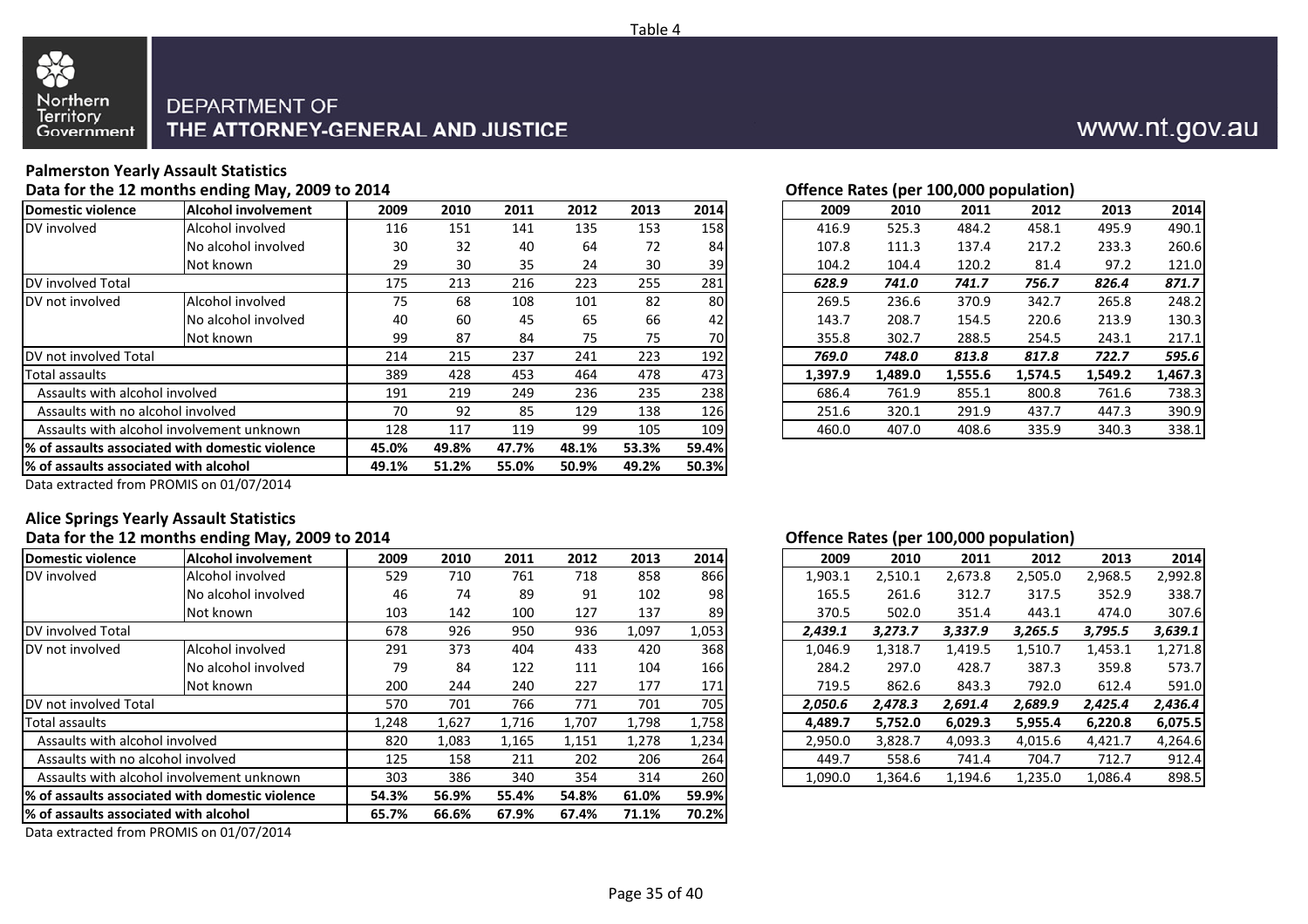

#### **Katherine Yearly Assault Statistics**

**Data for the 12 months ending May, 2009 to 2014**

| Domestic violence                      | <b>Alcohol involvement</b>                       | 2009  | 2010  | 2011  | 2012  | 2013  | 2014  | 2009    | 2010    | 2011    | 2012    | 2013    | 2014    |
|----------------------------------------|--------------------------------------------------|-------|-------|-------|-------|-------|-------|---------|---------|---------|---------|---------|---------|
| DV involved                            | Alcohol involved                                 | 276   | 341   | 304   | 345   | 357   | 372   | 2,683.0 | 3,237.4 | 2,871.4 | 3,260.9 | 3,269.2 | 3,369.6 |
|                                        | No alcohol involved                              | 35    | 40    | 29    | 28    | 44    | 27    | 340.2   | 379.8   | 273.9   | 264.7   | 402.9   | 244.6   |
|                                        | Not known                                        | 32    | 25    | 33    | 28    | 35    | 42    | 311.1   | 237.3   | 311.7   | 264.7   | 320.5   | 380.4   |
| DV involved Total                      |                                                  | 343   | 406   | 366   | 401   | 436   | 441   | 3,334.3 | 3,854.6 | 3,457.1 | 3,790.2 | 3,992.7 | 3,994.6 |
| <b>IDV</b> not involved                | Alcohol involved                                 | 161   | 206   | 195   | 164   | 191   | 130   | 1,565.1 | 1,955.8 | 1,841.9 | 1,550.1 | 1,749.1 | 1,177.5 |
|                                        | No alcohol involved                              | 32    | 27    | 31    | 32    | 30    | 16    | 311.1   | 256.3   | 292.8   | 302.5   | 274.7   | 144.9   |
|                                        | Not known                                        | 47    | 78    | 62    | 42    | 46    | 43    | 456.9   | 740.5   | 585.6   | 397.0   | 421.2   | 389.5   |
| <b>IDV</b> not involved Total          |                                                  | 240   | 311   | 288   | 238   | 267   | 189   | 2,333.0 | 2,952.6 | 2,720.3 | 2,249.5 | 2,445.1 | 1,712.0 |
| Total assaults                         |                                                  | 583   | 717   | 654   | 639   | 703   | 630   | 5,667.3 | 6,807.2 | 6,177.4 | 6,039.7 | 6,437.7 | 5,706.5 |
| Assaults with alcohol involved         |                                                  | 437   | 547   | 499   | 509   | 548   | 502   | 4,248.1 | 5,193.2 | 4,713.3 | 4,811.0 | 5,018.3 | 4,547.1 |
| Assaults with no alcohol involved      |                                                  | 67    | 67    | 60    | 60    | 74    | 43    | 651.3   | 636.1   | 566.7   | 567.1   | 677.7   | 389.5   |
|                                        | Assaults with alcohol involvement unknown        | 79    | 103   | 95    | 70    | 81    | 85    | 768.0   | 977.9   | 897.3   | 661.6   | 741.8   | 769.9   |
|                                        | 1% of assaults associated with domestic violence | 58.8% | 56.6% | 56.0% | 62.8% | 62.0% | 70.0% |         |         |         |         |         |         |
| 1% of assaults associated with alcohol |                                                  | 75.0% | 76.3% | 76.3% | 79.7% | 78.0% | 79.7% |         |         |         |         |         |         |
|                                        |                                                  |       |       |       |       |       |       |         |         |         |         |         |         |

#### **Offence Rates (per 100,000 population)**

| 9 | 2010 | 2011 | 2012 | 2013 | 2014 |
|---|------|------|------|------|------|
| 6 | 341  | 304  | 345  | 357  | 372  |
| 5 | 40   | 29   | 28   | 44   | 27   |
|   | 25   | 33   | 28   | 35   | 42   |
| 3 | 406  | 366  | 401  | 436  | 441  |
|   | 206  | 195  | 164  | 191  | 130  |
|   | 27   | 31   | 32   | 30   | 16   |
|   | 78   | 62   | 42   | 46   | 43   |
|   | 311  | 288  | 238  | 267  | 189  |
|   | 717  | 654  | 639  | 703  | 630  |
|   | 547  | 499  | 509  | 548  | 502  |
|   | 67   | 60   | 60   | 74   | 43   |
|   | 103  | 95   | 70   | 81   | 85   |
|   |      |      |      |      |      |

Data extracted from PROMIS on 01/07/2014

### **Tennant Creek Yearly Assault Statistics**

|                                        | Data for the 12 months ending May, 2009 to 2014  |       |       |       |       |       |       |          |         |          | Offence Rates (per 100,000 population) |          |          |          |
|----------------------------------------|--------------------------------------------------|-------|-------|-------|-------|-------|-------|----------|---------|----------|----------------------------------------|----------|----------|----------|
| Domestic violence                      | Alcohol involvement                              | 2009  | 2010  | 2011  | 2012  | 2013  | 2014  |          | 2009    | 2010     | 2011                                   | 2012     | 2013     | 2014     |
| DV involved                            | Alcohol involved                                 | 217   | 277   | 239   | 281   | 349   | 356   | 6,157.8  |         | 7,798.4  | 6,741.9                                | 7,951.3  | 9,622.3  | 9,764.1  |
|                                        | No alcohol involved                              | 23    | 30    | 39    | 54    | 44    | 46    |          | 652.7   | 844.6    | 1,100.1                                | 1,528.0  | 1,213.1  | 1,261.7  |
|                                        | Not known                                        | 29    | 31    | 29    | 19    | 20    | 21    |          | 822.9   | 872.7    | 818.1                                  | 537.6    | 551.4    | 576.0    |
| <b>IDV</b> involved Total              |                                                  | 269   | 338   | 307   | 354   | 413   | 423   | 7,633.4  |         | 9,515.8  | 8,660.1                                | 10,017.0 | 11,386.8 | 11,601.8 |
| DV not involved                        | Alcohol involved                                 | 95    | 97    | 111   | 94    | 107   | 103   | 2,695.8  |         | 2,730.9  | 3,131.2                                | 2,659.9  | 2,950.1  | 2,825.0  |
|                                        | No alcohol involved                              | 19    | 23    | 17    | 18    | 27    | 21    |          | 539.2   | 647.5    | 479.5                                  | 509.3    | 744.4    | 576.0    |
|                                        | Not known                                        | 33    | 38    | 23    | 21    | 20    | 15    |          | 936.4   | 1,069.8  | 648.8                                  | 594.2    | 551.4    | 411.4    |
| DV not involved Total                  |                                                  | 147   | 158   | 151   | 133   | 154   | 139   | 4,171.4  |         | 4.448.2  | 4,259.5                                | 3,763.4  | 4,245.9  | 3,812.4  |
| Total assaults                         |                                                  | 416   | 496   | 458   | 487   | 567   | 562   | 11,804.8 |         | 13.964.0 | 12,919.6                               | 13.780.4 | 15,632.8 | 15,414.2 |
| Assaults with alcohol involved         |                                                  | 312   | 374   | 350   | 375   | 456   | 459   | 8,853.6  |         | 10,529.3 | 9,873.1                                | 10,611.2 | 12,572.4 | 12,589.1 |
| Assaults with no alcohol involved      |                                                  | 42    | 53    | 56    | 72    | 71    | 67    | 1,191.8  |         | 1,492.1  | 1,579.7                                | 2,037.4  | 1,957.5  | 1,837.6  |
|                                        | Assaults with alcohol involvement unknown        | 62    | 69    | 52    | 40    | 40    | 36    |          | 1,759.4 | 1,942.6  | 1,466.9                                | 1,131.9  | 1,102.8  | 987.4    |
|                                        | 1% of assaults associated with domestic violence | 64.7% | 68.1% | 67.0% | 72.7% | 72.8% | 75.3% |          |         |          |                                        |          |          |          |
| 1% of assaults associated with alcohol |                                                  | 75.0% | 75.4% | 76.4% | 77.0% | 80.4% | 81.7% |          |         |          |                                        |          |          |          |
|                                        | <b>PRAISE RIGHTHOUSE</b>                         |       |       |       |       |       |       |          |         |          |                                        |          |          |          |

Data extracted from PROMIS on 01/07/2014

#### **Offence Rates (per 100,000 population)**

| 9  | 2010 | 2011 | 2012 | 2013 | 2014 | 2009     | 2010     | 2011     | 2012     | 2013     | 2014     |
|----|------|------|------|------|------|----------|----------|----------|----------|----------|----------|
|    | 277  | 239  | 281  | 349  | 356  | 6,157.8  | 7,798.4  | 6.741.9  | 7,951.3  | 9,622.3  | 9,764.1  |
| 3  | 30   | 39   | 54   | 44   | 46   | 652.7    | 844.6    | 1,100.1  | 1,528.0  | 1,213.1  | 1,261.7  |
|    | 31   | 29   | 19   | 20   | 21   | 822.9    | 872.7    | 818.1    | 537.6    | 551.4    | 576.0    |
| 9  | 338  | 307  | 354  | 413  | 423  | 7.633.4  | 9,515.8  | 8,660.1  | 10.017.0 | 11,386.8 | 11,601.8 |
| 5. | 97   | 111  | 94   | 107  | 103  | 2,695.8  | 2,730.9  | 3,131.2  | 2,659.9  | 2,950.1  | 2,825.0  |
| 9  | 23   | 17   | 18   | 27   | 21   | 539.2    | 647.5    | 479.5    | 509.3    | 744.4    | 576.0    |
| 3  | 38   | 23   | 21   | 20   | 15   | 936.4    | 1,069.8  | 648.8    | 594.2    | 551.4    | 411.4    |
|    | 158  | 151  | 133  | 154  | 139  | 4.171.4  | 4,448.2  | 4.259.5  | 3,763.4  | 4,245.9  | 3,812.4  |
| 6  | 496  | 458  | 487  | 567  | 562  | 11.804.8 | 13.964.0 | 12,919.6 | 13,780.4 | 15,632.8 | 15,414.2 |
|    | 374  | 350  | 375  | 456  | 459  | 8.853.6  | 10.529.3 | 9,873.1  | 10,611.2 | 12.572.4 | 12,589.1 |
|    | 53   | 56   | 72   | 71   | 67   | 1,191.8  | 1,492.1  | 1,579.7  | 2,037.4  | 1,957.5  | 1,837.6  |
|    | 69   | 52   | 40   | 40   | 36   | 1.759.4  | 1.942.6  | 1,466.9  | 1,131.9  | 1,102.8  | 987.4    |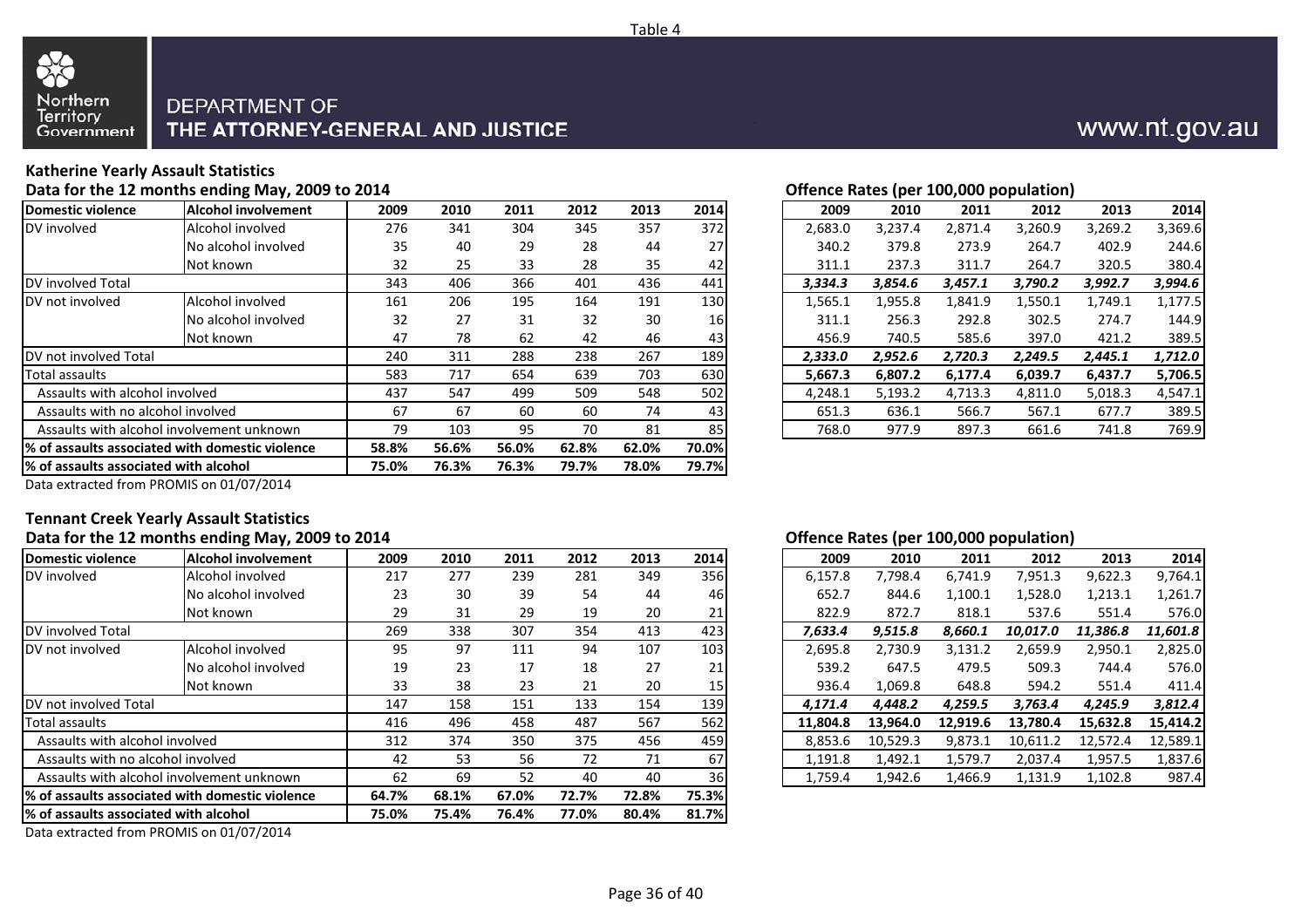



### **Nhulunbuy Yearly Assault Statistics**

**Data for the 12 months ending May, 2009 to 2014**

| Domestic violence                      | <b>Alcohol involvement</b>                       | 2009  | 2010  | 2011  | 2012  | 2013  | 2014      | 2009    | 2010    | 2011    | 2012    | 2013    | 2014    |
|----------------------------------------|--------------------------------------------------|-------|-------|-------|-------|-------|-----------|---------|---------|---------|---------|---------|---------|
| DV involved                            | Alcohol involved                                 | 38    | 25    | 32    | 44    | 26    | 48        | 809.0   | 530.3   | 686.1   | 969.8   | 569.6   | 1,074.1 |
|                                        | No alcohol involved                              |       |       |       | 6     | 16    | 28        | 42.6    | 106.1   | 107.2   | 132.2   | 350.5   | 626.5   |
|                                        | Not known                                        | 4     |       | 4     |       | $\pm$ |           | 85.2    | 106.1   | 85.8    | 44.1    | 21.9    | 44.8    |
| DV involved Total                      |                                                  | 44    | 35    | 41    | 52    | 43    | <b>78</b> | 936.8   | 742.5   | 879.1   | 1,146.1 | 941.9   | 1,745.4 |
| DV not involved                        | Alcohol involved                                 | 53    | 42    | 33    | 36    | 29    | 30        | 1,128.4 | 891.0   | 707.5   | 793.5   | 635.3   | 671.3   |
|                                        | No alcohol involved                              | ь     |       | 4     | 6     | 3     |           | 127.7   | 106.1   | 85.8    | 132.2   | 65.7    | 67.1    |
|                                        | Not known                                        | 18    | 13    | 15    | 16    | 4     |           | 383.2   | 275.8   | 321.6   | 352.7   | 87.6    | 89.5    |
| DV not involved Total                  |                                                  | 77    | 60    | 52    | 58    | 36    | 37        | 1,639.3 | 1,272.8 | 1,114.9 | 1,278.4 | 788.6   | 827.9   |
| Total assaults                         |                                                  | 121   | 95    | 93    | 110   | 79    | 115       | 2,576.1 | 2,015.3 | 1,994.0 | 2,424.5 | 1,730.6 | 2,573.3 |
| Assaults with alcohol involved         |                                                  | 91    | 67    | 65    | 80    | 55    | <b>78</b> | 1,937.4 | 1,421.3 | 1,393.7 | 1,763.3 | 1,204.8 | 1,745.4 |
| Assaults with no alcohol involved      |                                                  | 8     | 10    | 9     | 12    | 19    | 31        | 170.3   | 212.1   | 193.0   | 264.5   | 416.2   | 693.7   |
|                                        | Assaults with alcohol involvement unknown        | 22    | 18    | 19    | 18    |       |           | 468.4   | 381.8   | 407.4   | 396.7   | 109.5   | 134.3   |
|                                        | 1% of assaults associated with domestic violence | 36.4% | 36.8% | 44.1% | 47.3% | 54.4% | 67.8%     |         |         |         |         |         |         |
| 1% of assaults associated with alcohol |                                                  | 75.2% | 70.5% | 69.9% | 72.7% | 69.6% | 67.8%     |         |         |         |         |         |         |
|                                        |                                                  |       |       |       |       |       |           |         |         |         |         |         |         |

| Offence Rates (per 100,000 population) |
|----------------------------------------|
|                                        |

| 9 | 2010 | 2011 | 2012 | 2013 | 2014      | 2009    | 2010    | 2011    | 2012    | 2013    | 2014    |
|---|------|------|------|------|-----------|---------|---------|---------|---------|---------|---------|
| 8 | 25   | 32   | 44   | 26   | 48        | 809.0   | 530.3   | 686.1   | 969.8   | 569.6   | 1,074.1 |
|   | 5    | 5.   | 6    | 16   | 28        | 42.6    | 106.1   | 107.2   | 132.2   | 350.5   | 626.5   |
|   | 5.   | 4    |      |      |           | 85.2    | 106.1   | 85.8    | 44.1    | 21.9    | 44.8    |
|   | 35   | 41   | 52   | 43   | <b>78</b> | 936.8   | 742.5   | 879.1   | 1.146.1 | 941.9   | 1,745.4 |
| 3 | 42   | 33   | 36   | 29   | 30        | 1,128.4 | 891.0   | 707.5   | 793.5   | 635.3   | 671.3   |
| 6 | 5.   | 4    | 6    | 3    |           | 127.7   | 106.1   | 85.8    | 132.2   | 65.7    | 67.1    |
| 8 | 13   | 15   | 16   | 4    |           | 383.2   | 275.8   | 321.6   | 352.7   | 87.6    | 89.5    |
|   | 60   | 52   | 58   | 36   | 37        | 1,639.3 | 1,272.8 | 1,114.9 | 1,278.4 | 788.6   | 827.9   |
|   | 95   | 93   | 110  | 79   | 115       | 2.576.1 | 2.015.3 | 1,994.0 | 2.424.5 | 1.730.6 | 2,573.3 |
|   | 67   | 65   | 80   | 55   | 78        | 1,937.4 | 1,421.3 | 1,393.7 | 1,763.3 | 1,204.8 | 1,745.4 |
| 8 | 10   | 9    | 12   | 19   | 31        | 170.3   | 212.1   | 193.0   | 264.5   | 416.2   | 693.7   |
|   | 18   | 19   | 18   | 5    | 6         | 468.4   | 381.8   | 407.4   | 396.7   | 109.5   | 134.3   |
|   |      |      |      |      |           |         |         |         |         |         |         |

Data extracted from PROMIS on 01/07/2014

#### **NT Balance Yearly Assault Statistics**

#### **Data for the 12 months ending May, 2009 to 2014**

| Domestic violence                                | <b>Alcohol involvement</b>                                   | 2009  | 2010  | 2011  | 2012  | 2013  | 2014  | 2009    | 2010    | 2011    | 2012    | 2013    | 2014    |
|--------------------------------------------------|--------------------------------------------------------------|-------|-------|-------|-------|-------|-------|---------|---------|---------|---------|---------|---------|
| DV involved                                      | Alcohol involved                                             | 494   | 503   | 509   | 631   | 602   | 667   | 688.5   | 685.6   | 683.9   | 836.7   | 778.6   | 851.7   |
|                                                  | No alcohol involved                                          | 329   | 433   | 493   | 618   | 670   | 707   | 458.5   | 590.2   | 662.4   | 819.4   | 866.6   | 902.8   |
|                                                  | Not known                                                    | 120   | 121   | 98    | 140   | 177   | 151   | 167.2   | 164.9   | 131.7   | 185.6   | 228.9   | 192.8   |
| DV involved Total                                |                                                              | 943   | 1,057 | 1,100 | 1,389 | 1,449 | 1,525 | 1,314.3 | 1,440.8 | 1,478.0 | 1,841.7 | 1,874.1 | 1,947.3 |
| DV not involved                                  | Alcohol involved                                             | 214   | 199   | 206   | 194   | 206   | 197   | 298.3   | 271.3   | 276.8   | 257.2   | 266.4   | 251.6   |
|                                                  | No alcohol involved                                          | 194   | 193   | 193   | 237   | 253   | 240   | 270.4   | 263.1   | 259.3   | 314.2   | 327.2   | 306.5   |
|                                                  | Not known                                                    | 94    | 126   | 86    | 95    | 121   | 110   | 131.0   | 171.7   | 115.6   | 126.0   | 156.5   | 140.5   |
| DV not involved Total                            |                                                              | 502   | 518   | 485   | 526   | 580   | 547   | 699.7   | 706.1   | 651.7   | 697.4   | 750.1   | 698.5   |
| Total assaults                                   |                                                              | 1,445 | 1,575 | 1,585 | 1,915 | 2,029 | 2,072 | 2,014.0 | 2,146.9 | 2,129.7 | 2,539.2 | 2,624.2 | 2,645.8 |
| Assaults with alcohol involved                   |                                                              | 708   | 702   | 715   | 825   | 808   | 864   | 986.8   | 956.9   | 960.7   | 1,093.9 | 1,045.0 | 1,103.3 |
| Assaults with no alcohol involved                |                                                              | 523   | 626   | 686   | 855   | 923   | 947   | 728.9   | 853.3   | 921.8   | 1,133.7 | 1,193.8 | 1,209.3 |
| Assaults with alcohol involvement unknown        | 214                                                          | 247   | 184   | 235   | 298   | 261   | 298.3 | 336.7   | 247.2   | 311.6   | 385.4   | 333.3   |         |
| 1% of assaults associated with domestic violence | 65.3%                                                        | 67.1% | 69.4% | 72.5% | 71.4% | 73.6% |       |         |         |         |         |         |         |
| 1% of assaults associated with alcohol           | 49.0%                                                        | 44.6% | 45.1% | 43.1% | 39.8% | 41.7% |       |         |         |         |         |         |         |
|                                                  | $     -$<br>$\sim$ $\sim$ $\sim$ $\sim$ $\sim$ $\sim$ $\sim$ |       |       |       |       |       |       |         |         |         |         |         |         |

Data extracted from PROMIS on 01/07/2014

#### **Offence Rates (per 100,000 population)**

| 9  | 2010  | 2011  | 2012  | 2013  | 2014  | 2009    | 2010    | 2011    | 2012    | 2013    | 2014    |
|----|-------|-------|-------|-------|-------|---------|---------|---------|---------|---------|---------|
| 4  | 503   | 509   | 631   | 602   | 667   | 688.5   | 685.6   | 683.9   | 836.7   | 778.6   | 851.7   |
| 9  | 433   | 493   | 618   | 670   | 707   | 458.5   | 590.2   | 662.4   | 819.4   | 866.6   | 902.8   |
| 0  | 121   | 98    | 140   | 177   | 151   | 167.2   | 164.9   | 131.7   | 185.6   | 228.9   | 192.8   |
| 3  | 1,057 | 1,100 | 1,389 | 1,449 | 1,525 | 1.314.3 | 1,440.8 | 1,478.0 | 1.841.7 | 1.874.1 | 1,947.3 |
| 4  | 199   | 206   | 194   | 206   | 197   | 298.3   | 271.3   | 276.8   | 257.2   | 266.4   | 251.6   |
| 4  | 193   | 193   | 237   | 253   | 240   | 270.4   | 263.1   | 259.3   | 314.2   | 327.2   | 306.5   |
| 4  | 126   | 86    | 95    | 121   | 110   | 131.0   | 171.7   | 115.6   | 126.0   | 156.5   | 140.5   |
|    | 518   | 485   | 526   | 580   | 547   | 699.7   | 706.1   | 651.7   | 697.4   | 750.1   | 698.5   |
| 5. | 1,575 | 1,585 | 1,915 | 2.029 | 2,072 | 2.014.0 | 2.146.9 | 2.129.7 | 2.539.2 | 2.624.2 | 2,645.8 |
| 8  | 702   | 715   | 825   | 808   | 864   | 986.8   | 956.9   | 960.7   | 1,093.9 | 1.045.0 | 1,103.3 |
| 3  | 626   | 686   | 855   | 923   | 947   | 728.9   | 853.3   | 921.8   | 1,133.7 | 1,193.8 | 1,209.3 |
| 4  | 247   | 184   | 235   | 298   | 261   | 298.3   | 336.7   | 247.2   | 311.6   | 385.4   | 333.3   |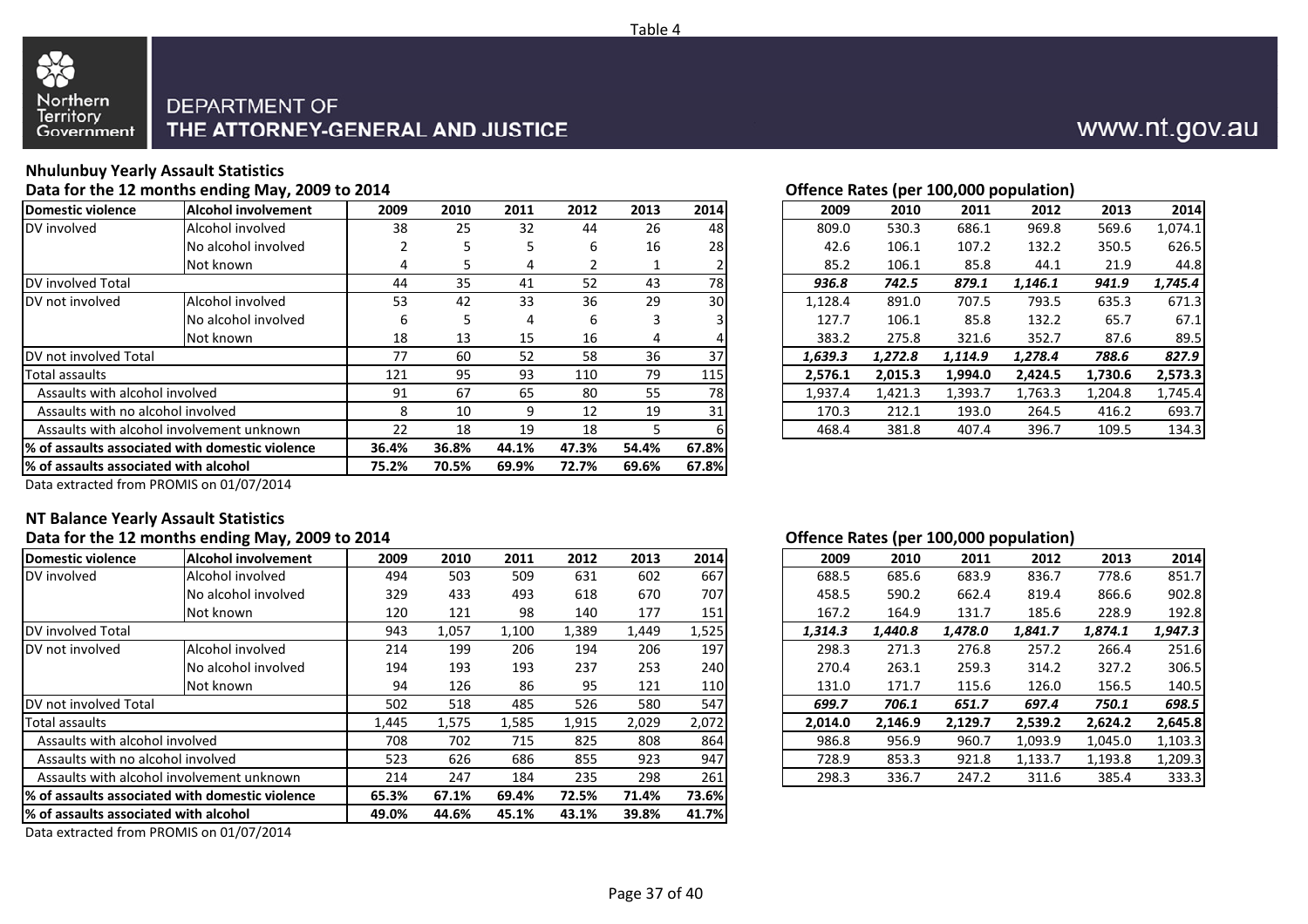

**Northern Territory Crime StatisticsData through May 2014**

| Assault                                            | The direct (and immediate/confrontational) infliction of force, injury or violence upon a person or the threat of such<br>force, injury or violence where there is an apprehension that the threat could be enacted, excluding offences of a sexual<br>nature.                                                                             |
|----------------------------------------------------|--------------------------------------------------------------------------------------------------------------------------------------------------------------------------------------------------------------------------------------------------------------------------------------------------------------------------------------------|
| <b>Actual Break-in</b>                             | Gaining unlawful entry, either forced or unforced, to a dwelling or other premises.                                                                                                                                                                                                                                                        |
| <b>Attempted Break-in</b>                          | Attempting but failing to gain unlawful entry to a dwelling or other premises.                                                                                                                                                                                                                                                             |
| <b>Attempted Murder</b>                            | Attempted, unlawful intentional killing of another person, where death did not actually result.                                                                                                                                                                                                                                            |
| <b>Break-in</b>                                    | Unlawful entry with intent of dwellings and other premises (excludes trespassing). Includes actual and attempted break-<br>lins.                                                                                                                                                                                                           |
| Domestic Violence                                  | Domestic violence includes any of the following conduct committed by a person against someone with whom the person<br>is in a domestic relationship: conduct causing harm (such as sexual or other assault), damaging property, intimidation or<br>stalking, economic abuse or attempting or threatening to commit these types of actions. |
| <b>Driving Causing Death</b>                       | In the Northern Territory, this offence group is used for hit and run offences resulting in death. Other traffic-related<br>deaths are categorised as dangerous or negligent acts endangering persons.                                                                                                                                     |
| <b>Homicide and Related</b><br><b>Offences</b>     | The actual or attempted unlawful killing of a person, including murder, manslaughter, attempted murder and driving<br>causing death.                                                                                                                                                                                                       |
| Illegal Use of Motor Vehicle                       | The taking of a vehicle illegally and without permission, with the intent of temporarily depriving the owner or possessor<br>of its use.                                                                                                                                                                                                   |
| Manslaughter                                       | Unlawful killing of another person without the intent to kill or with impaired capacity of one's mind.                                                                                                                                                                                                                                     |
| Motor Vehicle Theft and<br><b>Related Offences</b> | Includes illegal use of motor vehicle, theft of a motor vehicle and theft of motor vehicle parts or contents.                                                                                                                                                                                                                              |
| Murder                                             | Unlawful intentional killing of another person.                                                                                                                                                                                                                                                                                            |
| Non-Assaultive Sexual<br><b>Offences</b>           | Offences of a sexual nature that do not involve physical contact or intended contact, and where the victim does not give<br>consent, gives consent as a result of intimidation or deception, or consent is proscribed. Includes child pornography,<br>voyeurism and wilful exposure.                                                       |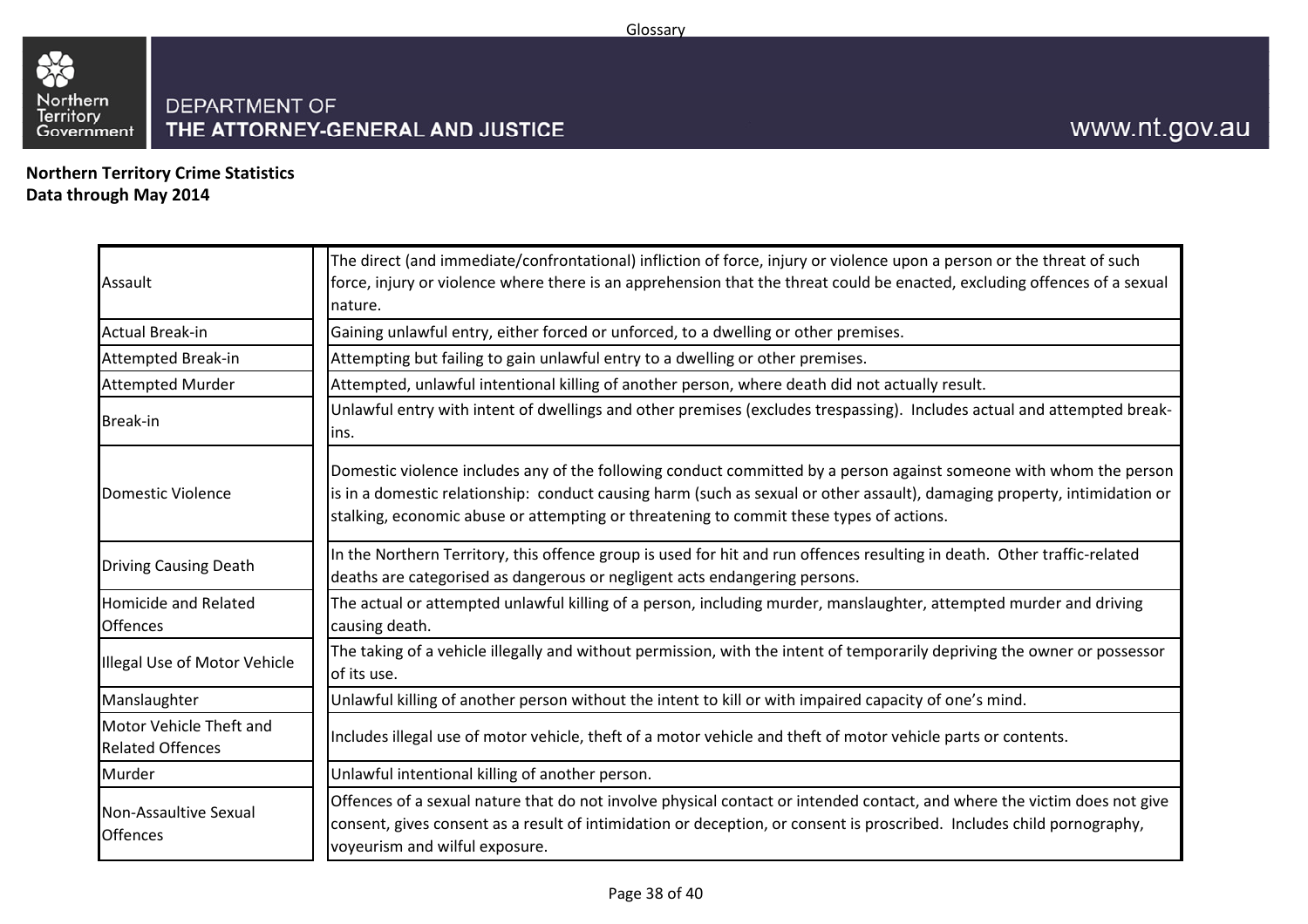

**Northern Territory Crime StatisticsData through May 2014**

| Northern Territory Balance                  | The Northern Territory Balance is the area of the Northern Territory that lies outside of the six urban centres of Darwin,<br>Palmerston, Alice Springs, Katherine, Tennant Creek and Nhulunbuy.                                                |
|---------------------------------------------|-------------------------------------------------------------------------------------------------------------------------------------------------------------------------------------------------------------------------------------------------|
| <b>Offence</b>                              | An action that contravenes an act of law in force in the Northern Territory or the Commonwealth.                                                                                                                                                |
| Theft and Related Offences                  | A broad category involving the unlawful taking or obtaining of money, goods or services without the use of force, or the<br>receipt or handling of stolen money or goods. Includes offences such as stealing and shoplifting.                   |
| <b>Property Damage</b>                      | The unlawful destruction, damage, or defacement of property, including vandalism, graffiti and interfering with a motor<br>vehicle causing damage.                                                                                              |
| Robbery                                     | A broad category involving theft of property with the use or threat of immediate force.                                                                                                                                                         |
| Sexual Assault                              | Physical contact or intended contact of a sexual nature where the victim does not give consent, gives consent as a result<br>of intimidation or deception, or consent is proscribed. Includes rape (actual, intended and attempted) and incest. |
| Theft of Motor Vehicle Parts<br>or Contents | The taking of parts or contents from a motor vehicle illegally and without permission.                                                                                                                                                          |

Definitions are based on the Australian and New Zealand Standard Offence Classification system of 2011, published by the Australian Bureau of Statistics.